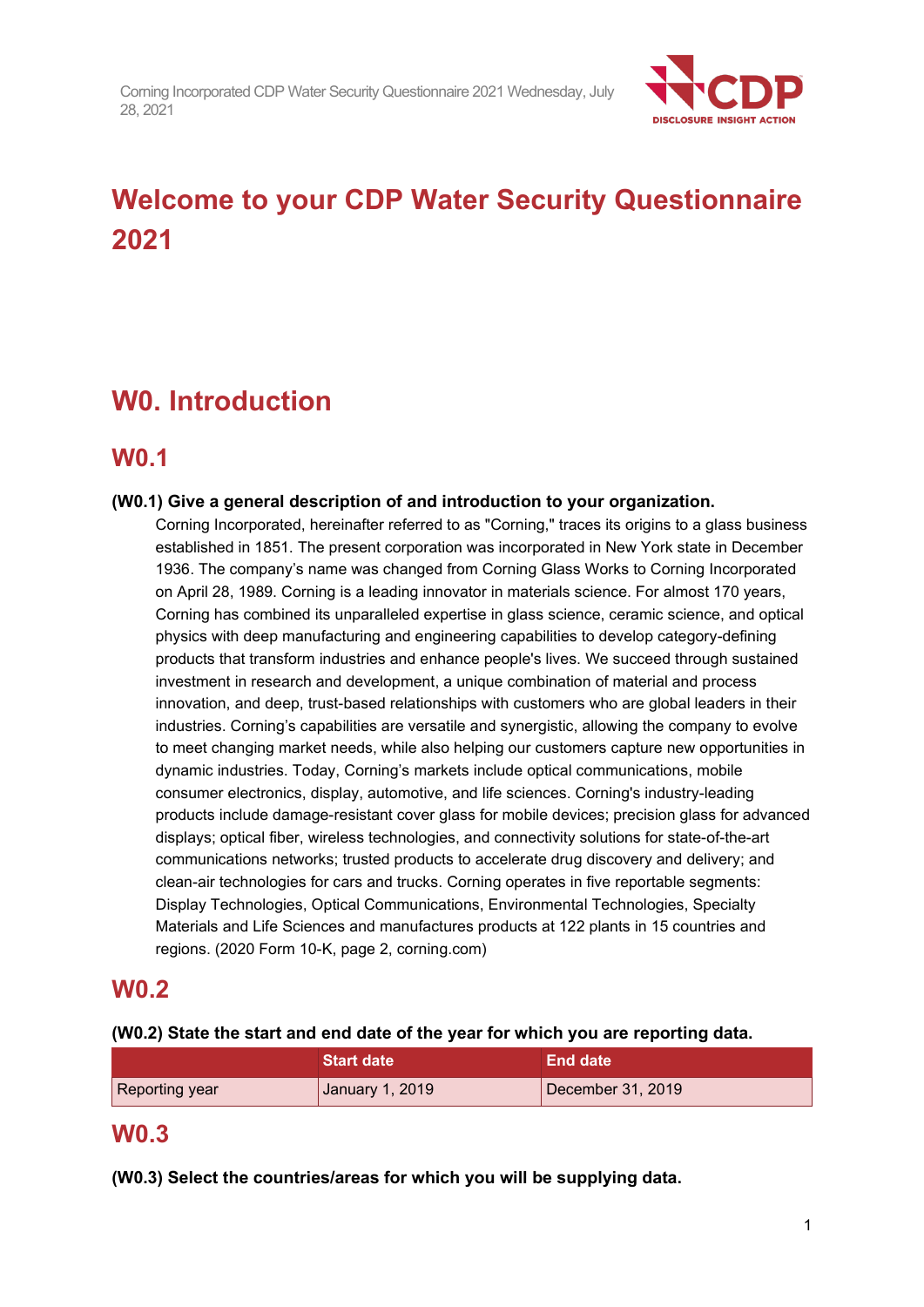

Brazil China Denmark France **Germany** India Israel Italy Japan Mexico **Netherlands** Poland Republic of Korea South Africa Taiwan, Greater China **Turkey** United States of America

# **W0.4**

**(W0.4) Select the currency used for all financial information disclosed throughout your response.**

USD

# **W0.5**

**(W0.5) Select the option that best describes the reporting boundary for companies, entities, or groups for which water impacts on your business are being reported.**

Companies, entities or groups over which operational control is exercised

# **W0.6**

**(W0.6) Within this boundary, are there any geographies, facilities, water aspects, or other exclusions from your disclosure?**

Yes

# **W0.6a**

# **(W0.6a) Please report the exclusions.**

| <b>Exclusion</b>                 | <b>Please explain</b>                                                                                                                                                 |
|----------------------------------|-----------------------------------------------------------------------------------------------------------------------------------------------------------------------|
| Select warehouses                | Select warehouses are excluded because they are not currently required to<br>provide water information to Corning's EHS Management Information System.                |
| Select contract<br>manufacturers | Select contract manufacturers are excluded because they are not currently<br>required to provide water information to Corning's EHS Management<br>Information System. |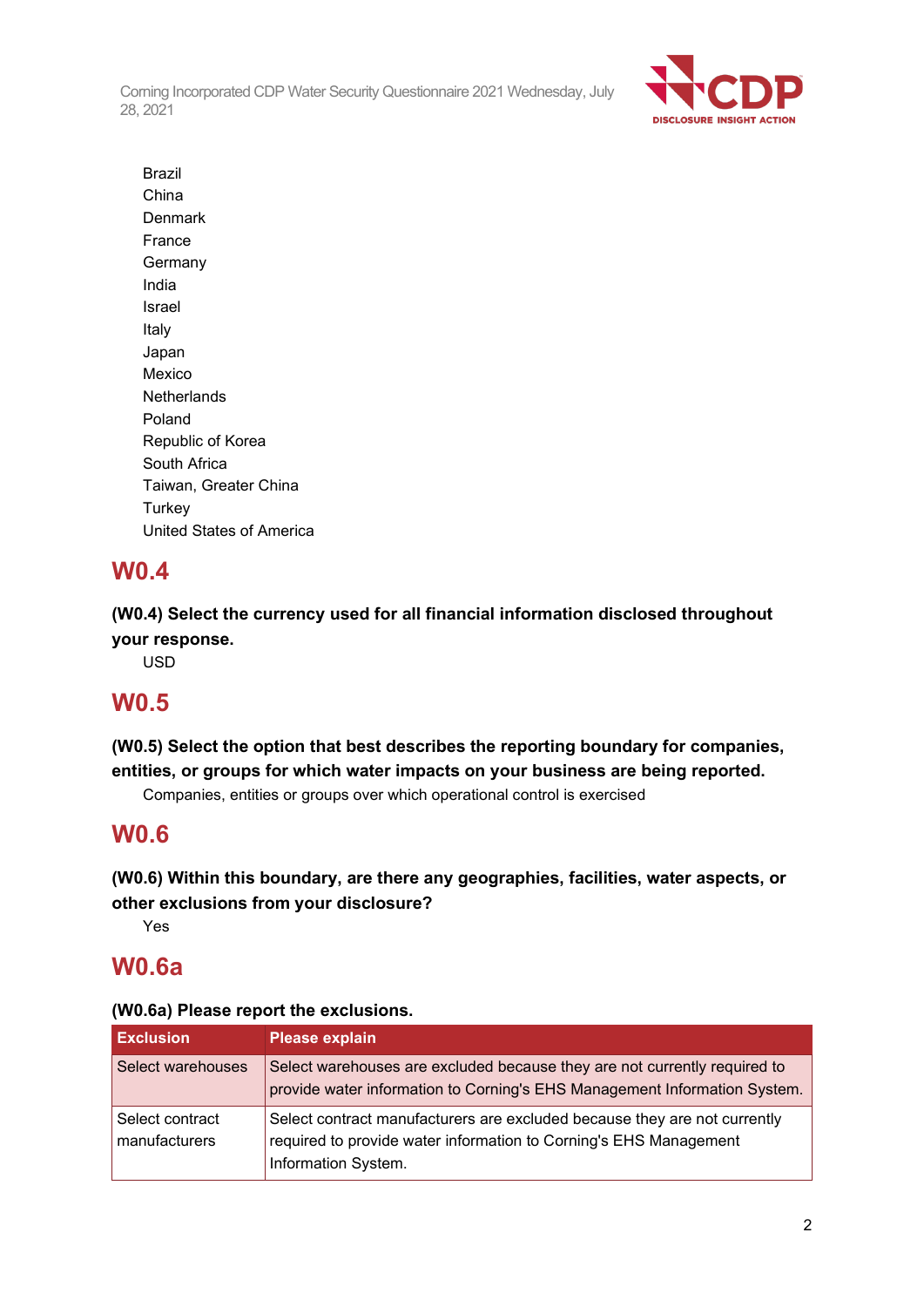

| Sales offices and    | Sales offices and small administrative offices are excluded where water use is |
|----------------------|--------------------------------------------------------------------------------|
| small administrative | minimal and they are not currently required to provide water information to    |
| offices              | Corning's EHS Management Information System. Office spaces are                 |
|                      | predominantly leased with water provided through the lease and managed by      |
|                      | a landlord.                                                                    |

# **W1. Current state**

# **W1.1**

**(W1.1) Rate the importance (current and future) of water quality and water quantity to the success of your business.**

|                                                                                                 | <b>Direct use</b><br>importance<br>rating | <b>Indirect use</b><br>importance<br>rating | <b>Please explain</b>                                                                                                                                                                                                                                                                                                                                                                                                                                                                                                                                                                                                                                                                                                                                                                                                                                                                                                                                                                                            |
|-------------------------------------------------------------------------------------------------|-------------------------------------------|---------------------------------------------|------------------------------------------------------------------------------------------------------------------------------------------------------------------------------------------------------------------------------------------------------------------------------------------------------------------------------------------------------------------------------------------------------------------------------------------------------------------------------------------------------------------------------------------------------------------------------------------------------------------------------------------------------------------------------------------------------------------------------------------------------------------------------------------------------------------------------------------------------------------------------------------------------------------------------------------------------------------------------------------------------------------|
| <b>Sufficient</b><br>amounts of good<br>quality freshwater<br>available for use                 | Important                                 | Important                                   | Although Corning promotes measures to reduce<br>water usage and wastewater generation, certain<br>Corning manufacturing sites require access to<br>industrial water. Unplanned outages could have a<br>material negative impact on our operations and<br>ability to supply products to our customers. The<br>selected rating is considered "important" because<br>freshwater is vital to our direct manufacturing<br>operations; without it we would not be able to<br>produce our products. The primary use of<br>freshwater at Corning in our indirect operations is<br>through our value chain, which uses freshwater in<br>their manufacturing and service processes.<br>Corning plans for business growth in the coming<br>years, implying an increase in future freshwater<br>dependency in our direct and indirect operations.<br>Corning plans to continue to identify and<br>implement water-use reduction projects in our<br>direct operations, which could offset the increased<br>future dependency. |
| Sufficient<br>amounts of<br>recycled,<br>brackish and/or<br>produced water<br>available for use | Important                                 | Have not<br>evaluated                       | Certain Corning facilities recycle industrial<br>wastewater for use in their manufacturing process.<br>Therefore, sufficient amounts of recycled water<br>are important to the operations at these sites.<br>Corning plans for business growth in the coming<br>years, implying an increase in future dependency<br>for recycled water in our direct operations. Corning<br>plans to continue to identify and implement water-                                                                                                                                                                                                                                                                                                                                                                                                                                                                                                                                                                                   |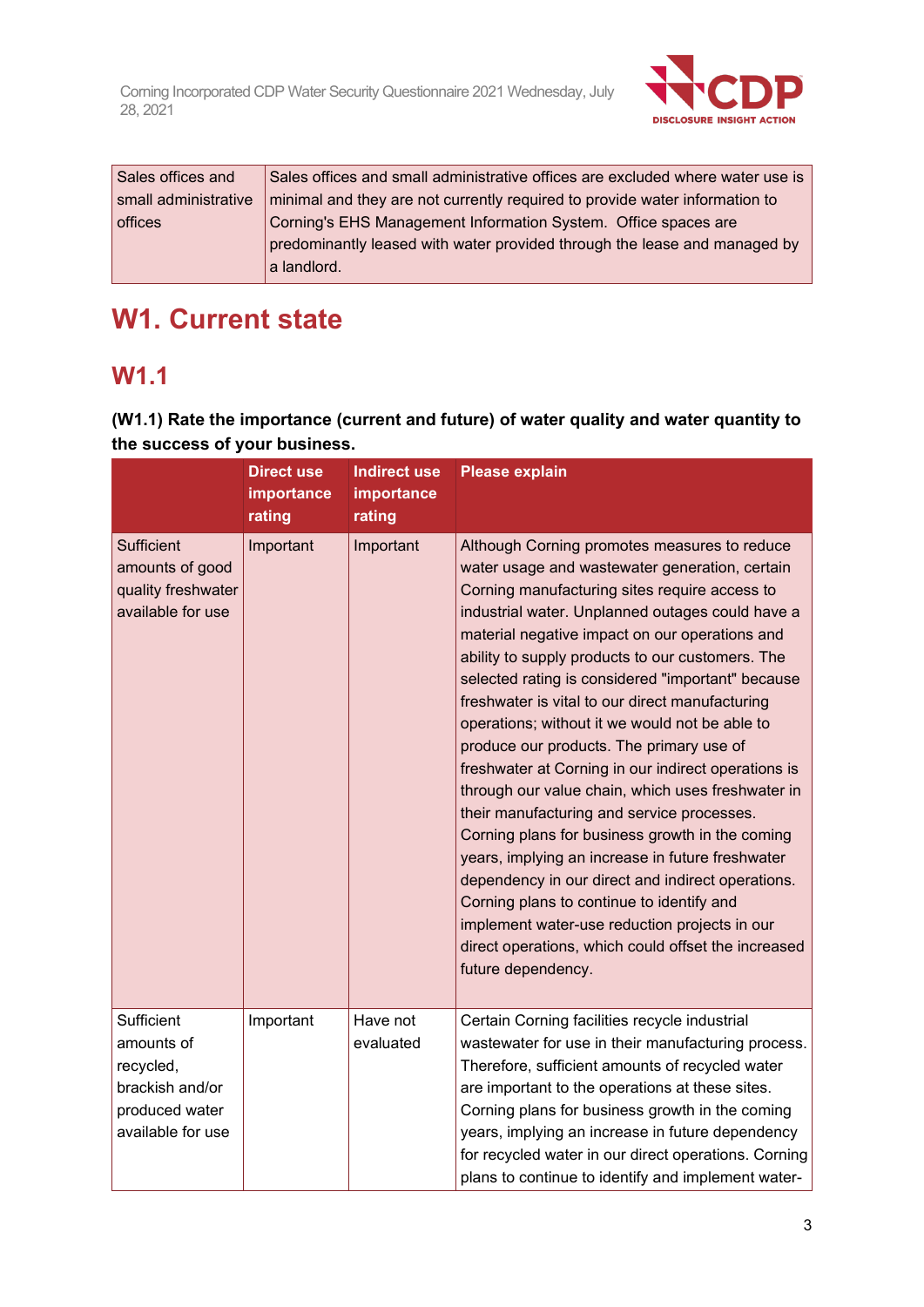

| use reduction projects in our direct operations, |
|--------------------------------------------------|
| which could offset the increased future          |
| dependency. Currently, Corning has not evaluated |
| the use of recycled, brackish, and/or produced   |
| water in our indirect operations.                |

# **W1.2**

# **(W1.2) Across all your operations, what proportion of the following water aspects are regularly measured and monitored?**

|                                          | $%$ of                      | <b>Please explain</b>                                                                                                                                                                                                                                                                                                                                                                                                                                                                                                                                                                              |  |  |
|------------------------------------------|-----------------------------|----------------------------------------------------------------------------------------------------------------------------------------------------------------------------------------------------------------------------------------------------------------------------------------------------------------------------------------------------------------------------------------------------------------------------------------------------------------------------------------------------------------------------------------------------------------------------------------------------|--|--|
|                                          | sites/facilities/operations |                                                                                                                                                                                                                                                                                                                                                                                                                                                                                                                                                                                                    |  |  |
| Water withdrawals -<br>total volumes     | 100%                        | Corning tracks environmental data, including<br>water withdrawal, using our EHS Management<br>Information System. Water withdrawal is<br>reported and reviewed monthly at the facility<br>level. Water withdrawal values are aggregated<br>at the corporate level and used to assess year-<br>over-year water-use patterns. Two types of<br>instruments may be used to compute pumped<br>and withdrawn volumes: elapsed time meters<br>and totalizing meters.                                                                                                                                      |  |  |
| Water withdrawals -<br>volumes by source | 100%                        | Corning tracks environmental data, including<br>water withdrawal, by water source using our<br>online EHS Management Information System.<br>Water withdrawal by source is reported and<br>reviewed monthly at the facility level indicating<br>whether the water is from groundwater, surface<br>water, or from the public supply. Water<br>withdrawal values are aggregated at the<br>corporate level and used to assess year-over-<br>year water-use patterns. Two types of<br>instruments may be used to compute pumped<br>and withdrawn volumes: elapsed time meters<br>and totalizing meters. |  |  |
| <b>Water withdrawals</b><br>quality      | 100%                        | The majority of Corning manufacturing facilities<br>use the public water supply in their operations.<br>Therefore, the quality of the water is generally<br>available from the water supplier annually.<br>Certain facilities that use groundwater may<br>conduct analyses to ensure an appropriate<br>quality of water is maintained. These analyses<br>are done as frequently as required by the                                                                                                                                                                                                 |  |  |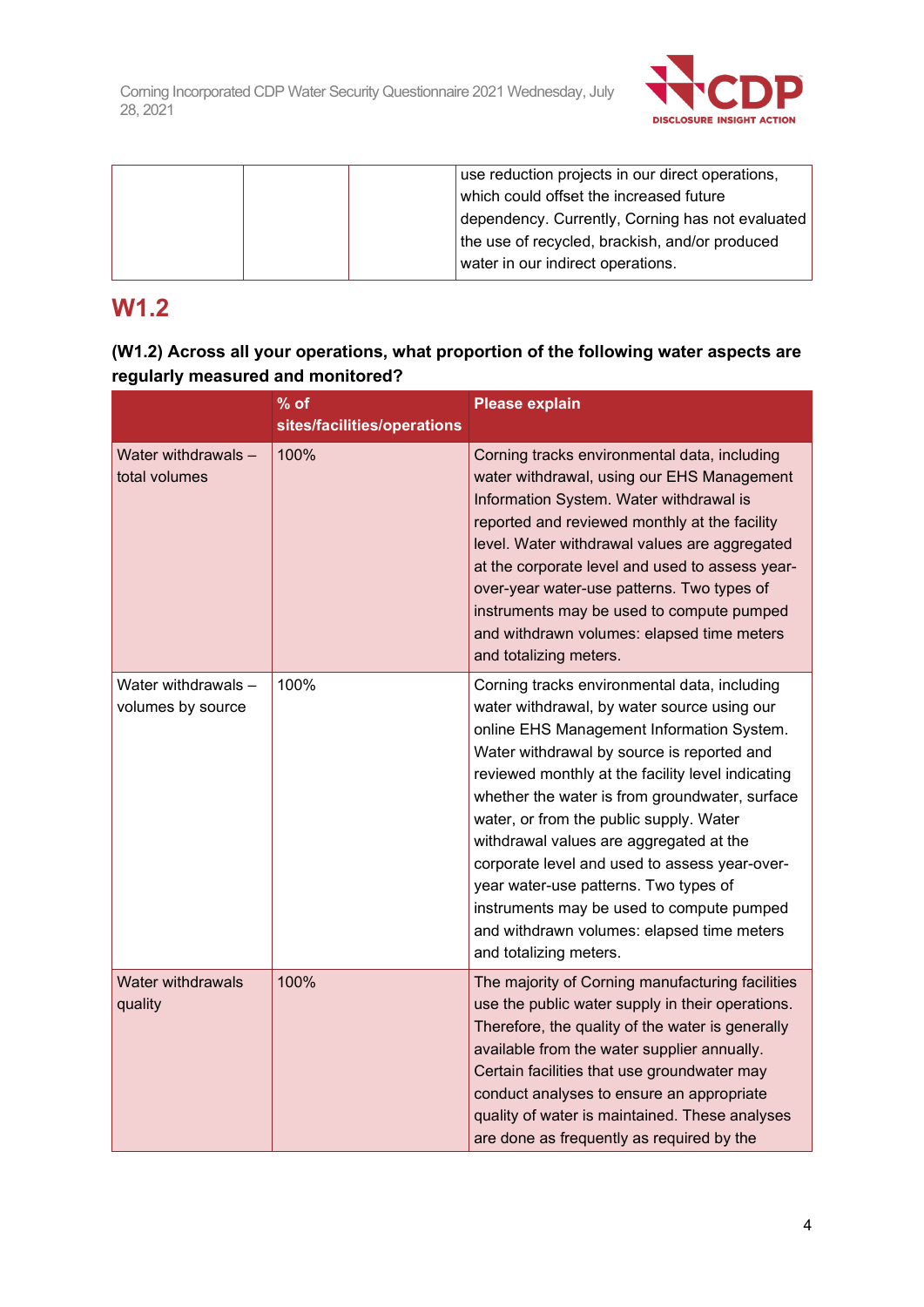

|                                                                 |               | regulatory requirements, which vary (e.g.,<br>monthly, annually, etc.).                                                                                                                                                                                                                                                                                                                                                                                                                                                                                                                                             |  |
|-----------------------------------------------------------------|---------------|---------------------------------------------------------------------------------------------------------------------------------------------------------------------------------------------------------------------------------------------------------------------------------------------------------------------------------------------------------------------------------------------------------------------------------------------------------------------------------------------------------------------------------------------------------------------------------------------------------------------|--|
| Water discharges -<br>total volumes                             | 100%          | Corning tracks environmental data, including<br>water discharge volume, using our EHS<br>Management Information System. Water<br>discharge volume is reported and reviewed<br>monthly at the facility level. Water discharge<br>volume values are aggregated at the corporate<br>level and used to assess year-over-year water<br>discharge patterns. Two types of instruments<br>may be used to compute water discharge<br>volumes: elapsed time meters and totalizing<br>meters.                                                                                                                                  |  |
| Water discharges -<br>volumes by<br>destination                 | 100%          | Currently, water discharge by volume to<br>municipal sanitary sewer is the only destination<br>tracked at a corporate level. Individual sites<br>track discharges to other destinations as<br>required by local regulations. Water discharge<br>volume to municipal sanitary sewer is tracked<br>using our EHS Management Information<br>System. Water discharge volume values are<br>aggregated at the corporate level and used to<br>assess year over year water discharge patterns.<br>Two types of instruments may be used to<br>compute water discharge volumes: elapsed time<br>meters and totalizing meters. |  |
| Water discharges -<br>volumes by treatment<br>method            | Not monitored | Currently, Corning does not track water<br>discharges by treatment method in our EHS<br>Management Information System.                                                                                                                                                                                                                                                                                                                                                                                                                                                                                              |  |
| Water discharge<br>quality - by standard<br>effluent parameters | 100%          | Water discharge quality is monitored at the local<br>facility level to ensure compliance with<br>regulatory requirements. Each site is<br>responsible for monitoring the effluent<br>parameters required by its permit or regulatory<br>requirements.                                                                                                                                                                                                                                                                                                                                                               |  |
| Water discharge<br>quality - temperature                        | 100%          | Regarding water discharge quality, the<br>temperature is monitored at the local facility<br>level to ensure compliance with regulatory<br>requirements for this parameter, if required.<br>Each site is responsible for monitoring the<br>effluent parameters required by its permit or<br>regulatory requirements. The frequency of<br>monitoring of temperature will vary based upon                                                                                                                                                                                                                              |  |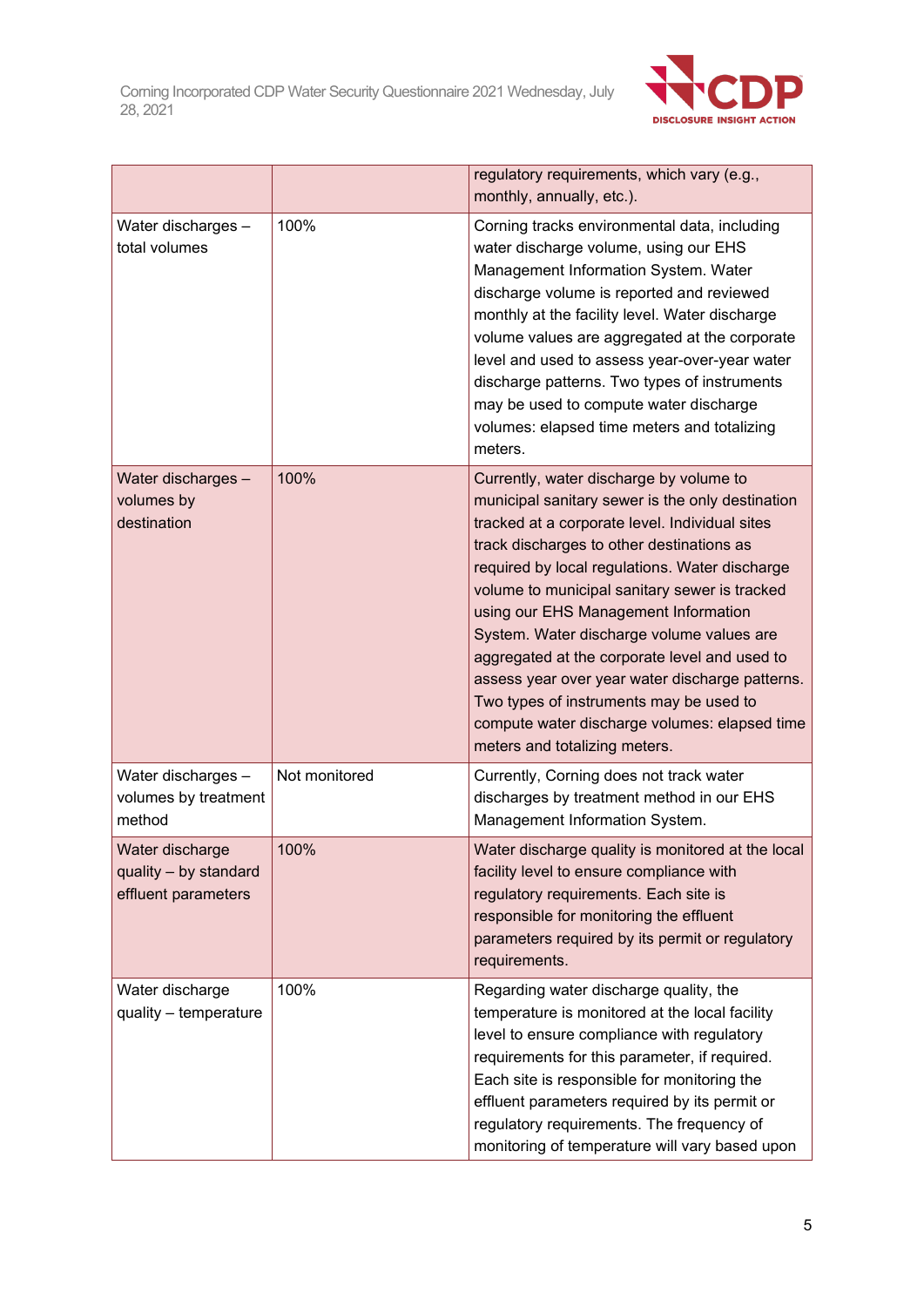

|                                                                                              |       | the facility-specific permit or regulatory<br>requirements (e.g., monthly, annually, etc.).                                                                                                                                                                                                                                                                                                                                                                                                                                                                                                                                                                                                                                                                                                                 |
|----------------------------------------------------------------------------------------------|-------|-------------------------------------------------------------------------------------------------------------------------------------------------------------------------------------------------------------------------------------------------------------------------------------------------------------------------------------------------------------------------------------------------------------------------------------------------------------------------------------------------------------------------------------------------------------------------------------------------------------------------------------------------------------------------------------------------------------------------------------------------------------------------------------------------------------|
| Water consumption -<br>total volume                                                          | 100%  | Corning tracks environmental data, including<br>water withdrawal and water consumption, using<br>our EHS Management Information System.<br>Water consumption equals water withdrawal<br>less waster discharged. Therefore, water<br>consumption is tracked on a monthly basis.                                                                                                                                                                                                                                                                                                                                                                                                                                                                                                                              |
| Water<br>recycled/reused                                                                     | 76-99 | Corning tracks environmental data, including<br>water recycled/reused using our EHS<br>Management Information System, and the data<br>is reviewed on a monthly basis. Certain Corning<br>manufacturing facilities recycle/reuse their<br>industrial wastewater in the manufacturing<br>process. At each manufacturing facility, Corning<br>maintains a team focused on water-use<br>reduction opportunities that are eligible for<br>corporate funding.                                                                                                                                                                                                                                                                                                                                                     |
| The provision of fully-<br>functioning, safely<br>managed WASH<br>services to all<br>workers | 100%  | Corning provides access to clean water supply<br>and adequate sanitation and hygiene (WASH)<br>for all employees in accordance with our<br>Environmental, Health, and Safety Standards.<br>Corning conducts EHS compliance audits on a<br>regular basis, which includes assessment of<br>WASH services. The majority of Corning<br>manufacturing facilities use the public water<br>supply in their operations. Therefore, the quality<br>of the water is generally available from the water<br>supplier annually. Certain facilities that use<br>groundwater may conduct analyses to ensure<br>an appropriate quality of water is maintained.<br>These analyses are done as frequently as<br>required by the state and local regulatory<br>requirements, which may vary (e.g., monthly,<br>annually, etc.) |

# **W1.2b**

**(W1.2b) What are the total volumes of water withdrawn, discharged, and consumed across all your operations, and how do these volumes compare to the previous reporting year?**

| <b>Volume</b><br>(megaliters/year) with previous | Comparison Please explain<br>reporting year |  |
|--------------------------------------------------|---------------------------------------------|--|
|                                                  |                                             |  |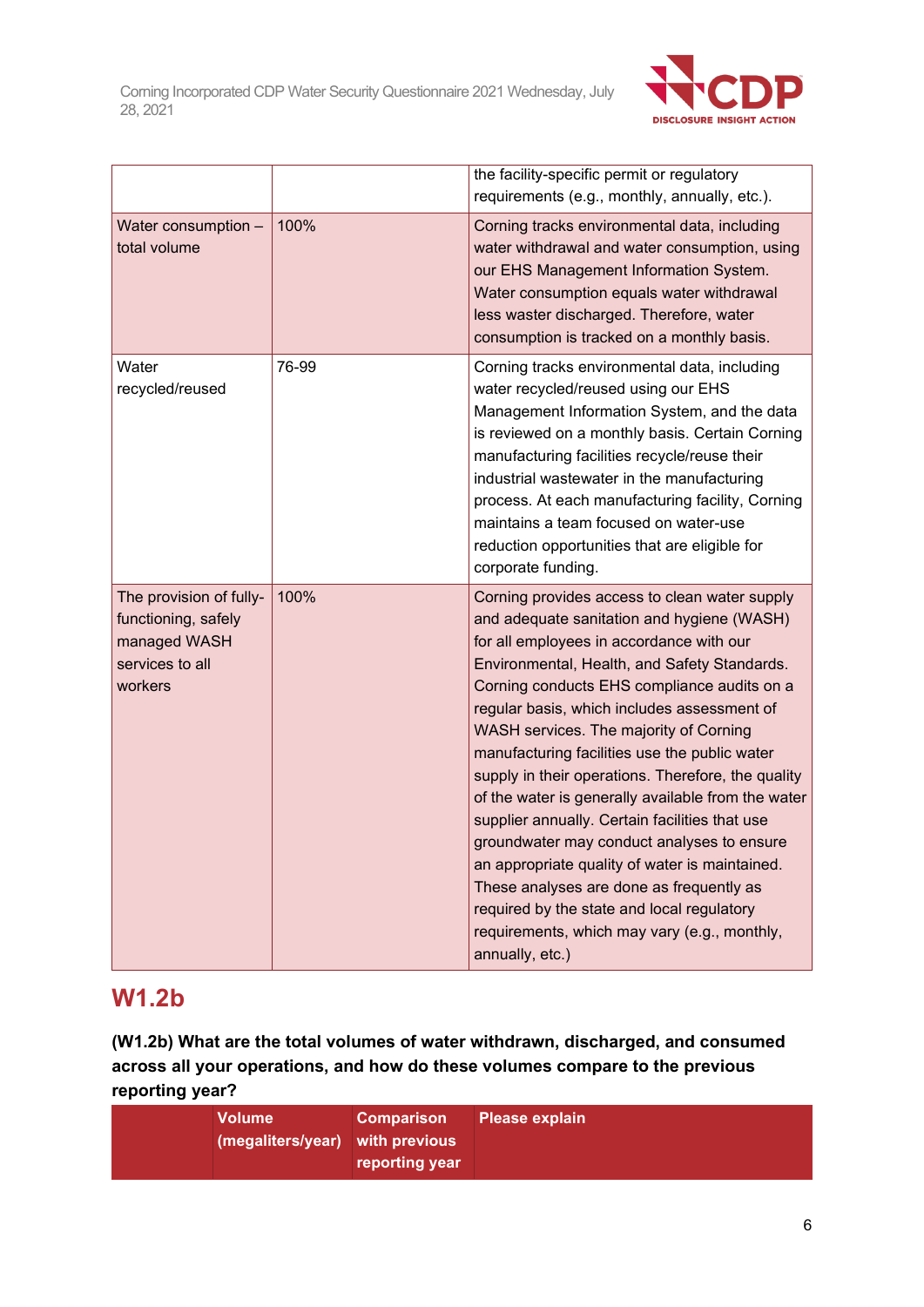

| Total<br>withdrawals        | 16,270 | Higher         | From 2018 to 2019, our total withdrawals of<br>water increased by 4.4%, mainly driven by an<br>increase in production output and partially<br>offset by an increase in water conservation<br>projects and water recycling at the local level.<br>The water withdrawals increase can also be<br>partially attributed to a 1.9% year-over-year<br>increase in revenue. |
|-----------------------------|--------|----------------|----------------------------------------------------------------------------------------------------------------------------------------------------------------------------------------------------------------------------------------------------------------------------------------------------------------------------------------------------------------------|
| Total<br>discharges         | 12,336 | About the same | From 2018 to 2019, our total discharge volume<br>was largely unchanged despite increases in<br>production output. The total discharge volume<br>remained about the same due to an increase in<br>water conservation projects at the local level<br>and water recycling.                                                                                              |
| <b>Total</b><br>consumption | 3,934  | Much higher    | From 2018 to 2019, our total consumption<br>volume increased by 25%. This can be<br>attributed to higher total withdrawals and total<br>discharges remaining about the same year-<br>over-year.                                                                                                                                                                      |

# **W1.2d**

# **(W1.2d) Indicate whether water is withdrawn from areas with water stress and provide the proportion.**

|            | <b>Withdrawals</b><br>are from<br>areas with<br>water stress | %<br>withdrawn<br>from areas<br>with water<br><b>stress</b> | <b>Comparison</b><br>with previous tool<br>reporting<br>year |                        | <b>Identification Please explain</b>                                                                                                                                                                                                                                                                                                                                          |
|------------|--------------------------------------------------------------|-------------------------------------------------------------|--------------------------------------------------------------|------------------------|-------------------------------------------------------------------------------------------------------------------------------------------------------------------------------------------------------------------------------------------------------------------------------------------------------------------------------------------------------------------------------|
| <b>Row</b> | Yes                                                          | $1 - 10$                                                    | About the<br>same                                            | <b>WRI</b><br>Aqueduct | Corning used the WRI<br>Aqueduct tool to assess which<br>of our sites are located in water<br>stressed areas. Site location<br>coordinates have been entered<br>into the WRI Aqueduct tool to<br>provide the most accurate<br>assessment of water stressed<br>locations. The tool has been<br>integrated into our EHS<br>Management Information<br>System for user knowledge. |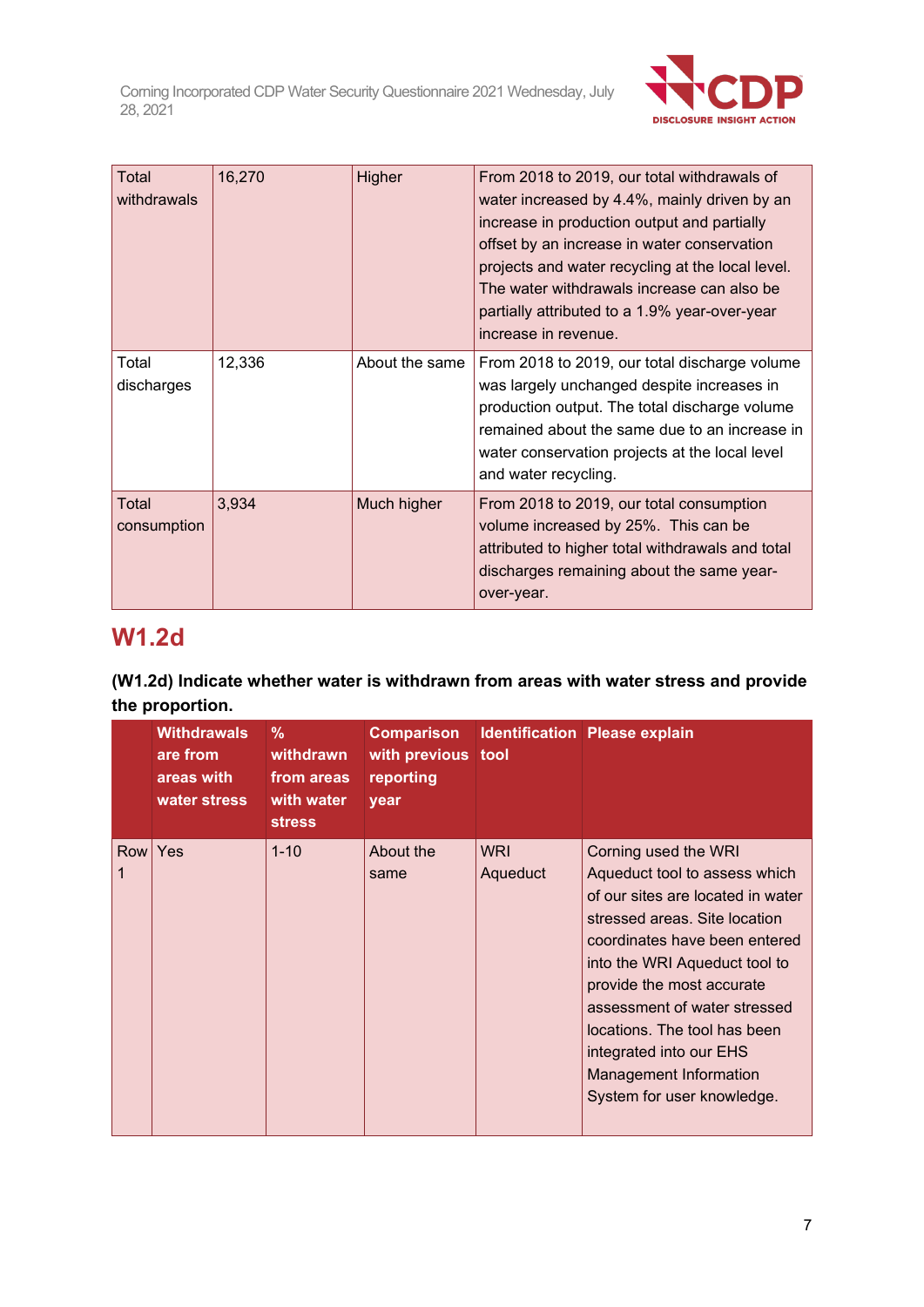

# **W1.2h**

# **(W1.2h) Provide total water withdrawal data by source.**

|                                                                                           | <b>Relevance Volume</b> | (megaliters/year) | <b>Comparison</b><br>with previous<br>reporting year | <b>Please explain</b>                                                                                                                                                                                           |
|-------------------------------------------------------------------------------------------|-------------------------|-------------------|------------------------------------------------------|-----------------------------------------------------------------------------------------------------------------------------------------------------------------------------------------------------------------|
| Fresh surface water,<br>including rainwater,<br>water from wetlands,<br>rivers, and lakes | <b>Relevant</b>         | 29                | Lower                                                | From 2018 to 2019, there<br>was a decrease in<br>surface water<br>withdrawals from 40<br>megaliters to 29<br>megaliters. Surface<br>water accounts for less<br>than 1% of Corning's total<br>water withdrawals. |
| <b>Brackish surface</b><br>water/Seawater                                                 | <b>Not</b><br>relevant  |                   |                                                      | Corning has not identified<br>locations that use<br>brackish surface water or<br>seawater.                                                                                                                      |
| Groundwater-<br>renewable                                                                 | Relevant                | 5,282             | Higher                                               | From 2018 to 2019, there<br>was an increase in<br>renewable groundwater<br>withdrawals from 5,109<br>megaliters to 5,282<br>megaliters.                                                                         |
| Groundwater - non-<br>renewable                                                           | <b>Not</b><br>relevant  |                   |                                                      | Corning has not identified<br>locations that use non-<br>renewable groundwater.                                                                                                                                 |
| Produced/Entrained<br>water                                                               | <b>Not</b><br>relevant  |                   |                                                      | Corning has not identified<br>locations that use product<br>or entrained water.                                                                                                                                 |
| Third party sources                                                                       | Relevant                | 10,959            | Higher                                               | From 2018 to 2019, there<br>was an increase in water<br>withdrawals from third-<br>party sources from<br>10,478 megaliters to<br>10,959 megaliters.                                                             |

# **W1.2i**

**(W1.2i) Provide total water discharge data by destination.**

**Relevance Please explain**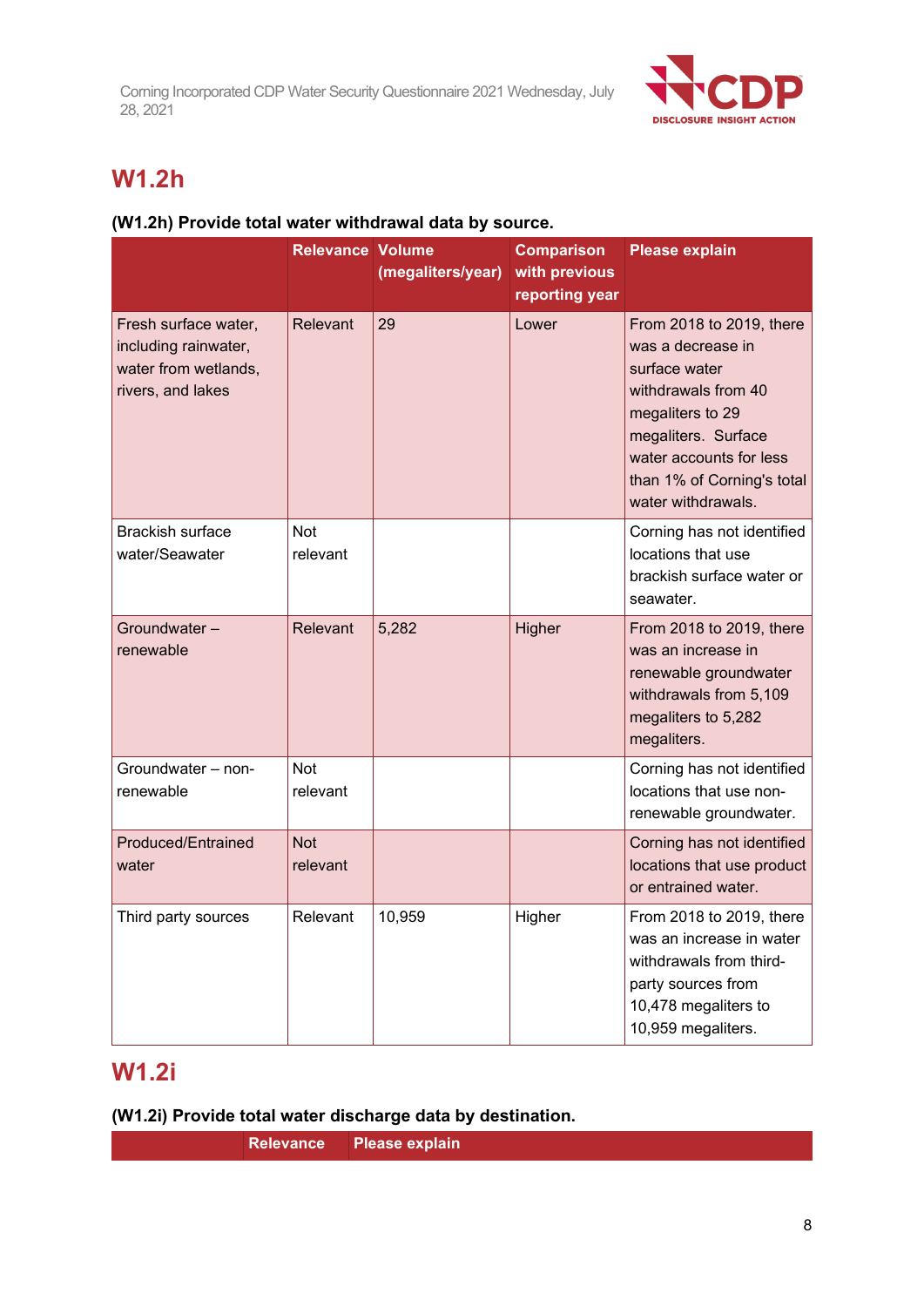

| Fresh surface<br>water                    | <b>Relevant but</b><br>volume<br>unknown | Corning tracks environmental data, including water discharge<br>volumes using our EHS Management Information System. Water<br>discharge volume is reported and reviewed monthly at the facility<br>level. Water discharge volume values are aggregated at the<br>corporate level and used to assess year over year water<br>discharge volume patterns. Some of our facilities discharge storm<br>water, cooling water, and treated industrial wastewater to fresh<br>surface water bodies, such as rivers and streams.                                                            |
|-------------------------------------------|------------------------------------------|-----------------------------------------------------------------------------------------------------------------------------------------------------------------------------------------------------------------------------------------------------------------------------------------------------------------------------------------------------------------------------------------------------------------------------------------------------------------------------------------------------------------------------------------------------------------------------------|
| <b>Brackish surface</b><br>water/seawater | Not relevant                             | Currently, Corning does not track the volume of water discharged<br>to brackish surface water or seawater destinations.                                                                                                                                                                                                                                                                                                                                                                                                                                                           |
| Groundwater                               | Not relevant                             | Currently, Corning does not discharge to groundwater<br>destinations.                                                                                                                                                                                                                                                                                                                                                                                                                                                                                                             |
| Third-party<br>destinations               | Relevant but<br>volume<br>unknown        | Corning tracks environmental data, including water discharge<br>volumes using our EHS Management Information System. Water<br>discharge volume is reported and reviewed monthly at the facility<br>level. Water discharge volume values are aggregated at the<br>corporate level and used to assess year over year water<br>discharge volume patterns. We also track types of water use<br>using our online EHS Management Information System. The<br>water discharged to third-party destinations is a result of water<br>used for sanitary, cooling, or process water purposes. |

# **W1.4**

**(W1.4) Do you engage with your value chain on water-related issues?**

Yes, our customers or other value chain partners

# **W1.4c**

# **(W1.4c) What is your organization's rationale and strategy for prioritizing engagements with customers or other partners in its value chain?**

Corning engages with our customers by responding to water-related questions in ESG questionnaires that are sent to us. We also respond to the CDP Water Security Questionnaire as requested by our customers.

# **W2. Business impacts**

# **W2.1**

# **(W2.1) Has your organization experienced any detrimental water-related impacts?** No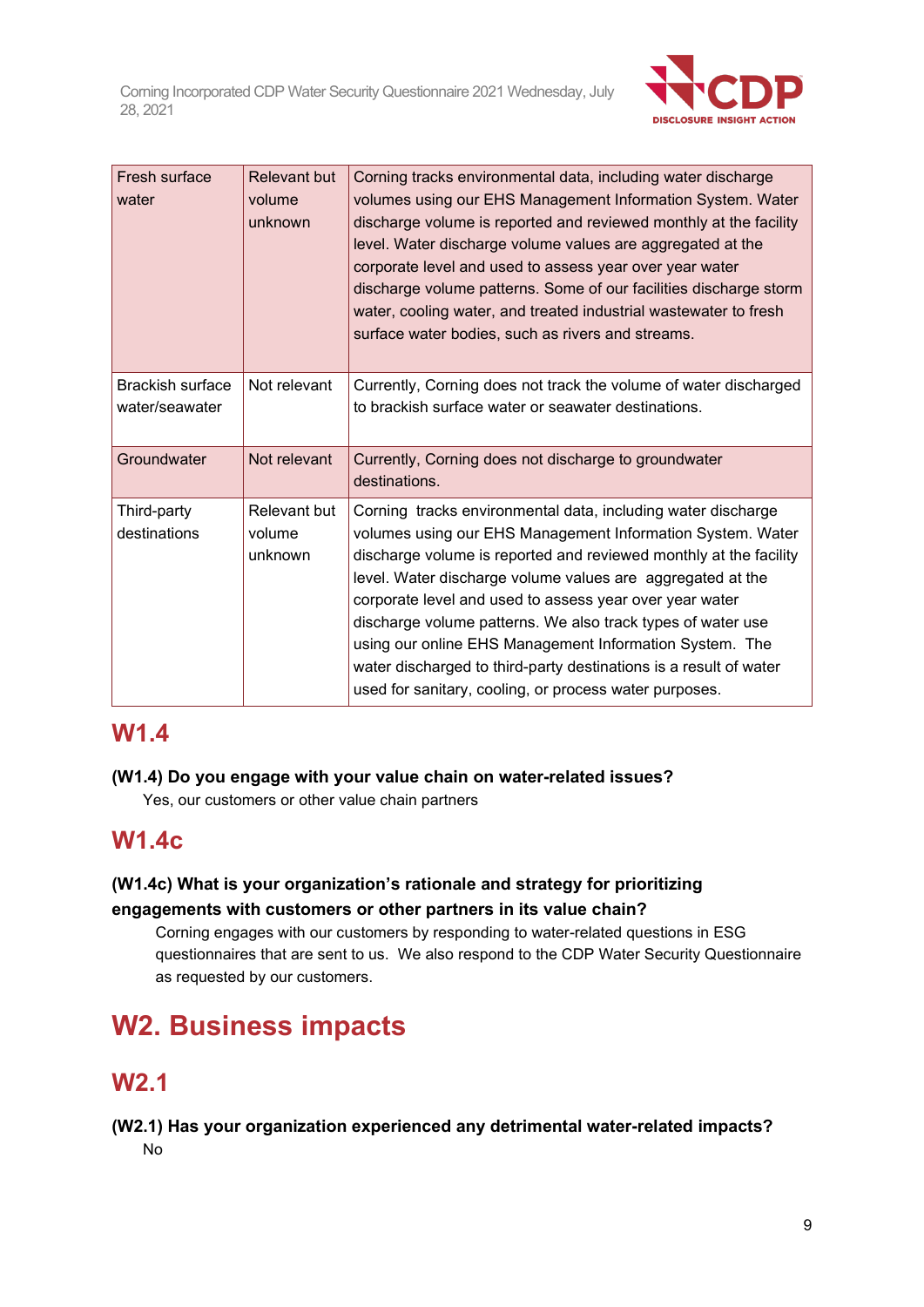

# **W2.2**

# **(W2.2) In the reporting year, was your organization subject to any fines, enforcement orders, and/or other penalties for water-related regulatory violations?**

Yes, fines, enforcement orders or other penalties but none that are considered as significant

# **W2.2a**

**(W2.2a) Provide the total number and financial value of all water-related fines.**

**Row 1 Total number of fines**  $\Omega$ **Total value of fines**  $\Omega$ **% of total facilities/operations associated** 1 **Number of fines compared to previous reporting year** About the same

# **Comment**

Corning did experience two water-related issues where a regulatory agency was involved. However, neither of these issues are deemed significant and none resulted in a fine.

# **W3. Procedures**

# **W3.3**

**(W3.3) Does your organization undertake a water-related risk assessment?** Yes, water-related risks are assessed

# **W3.3a**

**(W3.3a) Select the options that best describe your procedures for identifying and assessing water-related risks.**

**Direct operations**

**Coverage** Full

**Risk assessment procedure**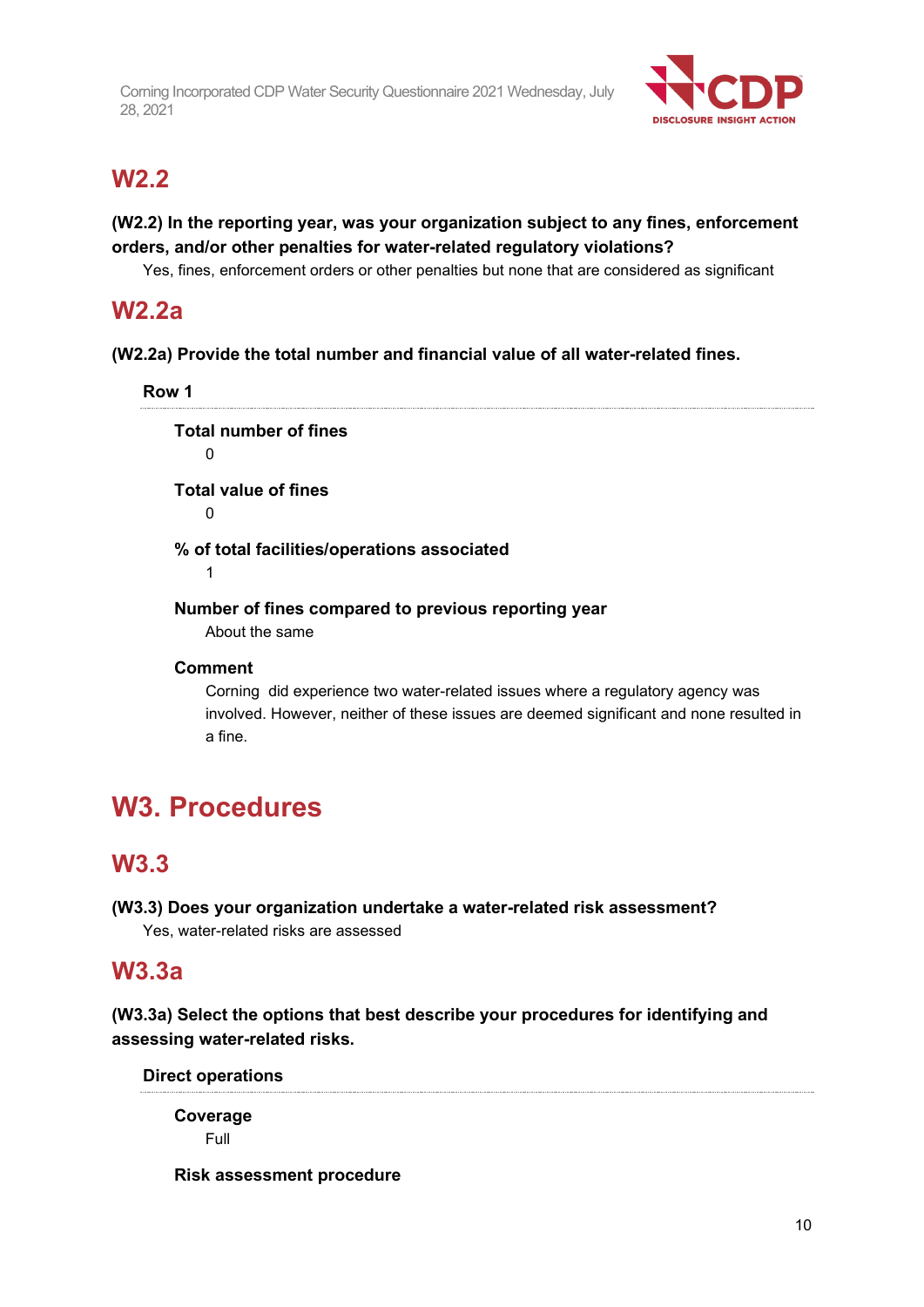

Water risks are assessed as part of other company-wide risk assessment system

## **Frequency of assessment**

Every two years

**How far into the future are risks considered?**

3 to 6 years

## **Type of tools and methods used**

Tools on the market **Other** 

## **Tools and methods used**

WRI Aqueduct External consultants

## **Comment**

Corning has implemented a sustainability materiality assessment that takes into account not only the sustainability risks and opportunities to Corning in our direct operations, but also within our supply chain and our extended value chain. We have used external consultant assistance with our assessment and have also used the WRI Aqueduct tool to determine which of our operations are located in water stressed areas in completing our assessment and setting sustainability goals. Our current public sustainability goal for water is to enhance our water strategies across Corning sites, prioritizing manufacturing plants and communities in high-risk water-scarce regions, by 2025.

# **Supply chain**

## **Coverage**

Partial

## **Risk assessment procedure**

Water risks are assessed as part of other company-wide risk assessment system

## **Frequency of assessment**

Every two years

## **How far into the future are risks considered?**

3 to 6 years

## **Type of tools and methods used**

Tools on the market **Other** 

# **Tools and methods used**

WRI Aqueduct External consultants

## **Comment**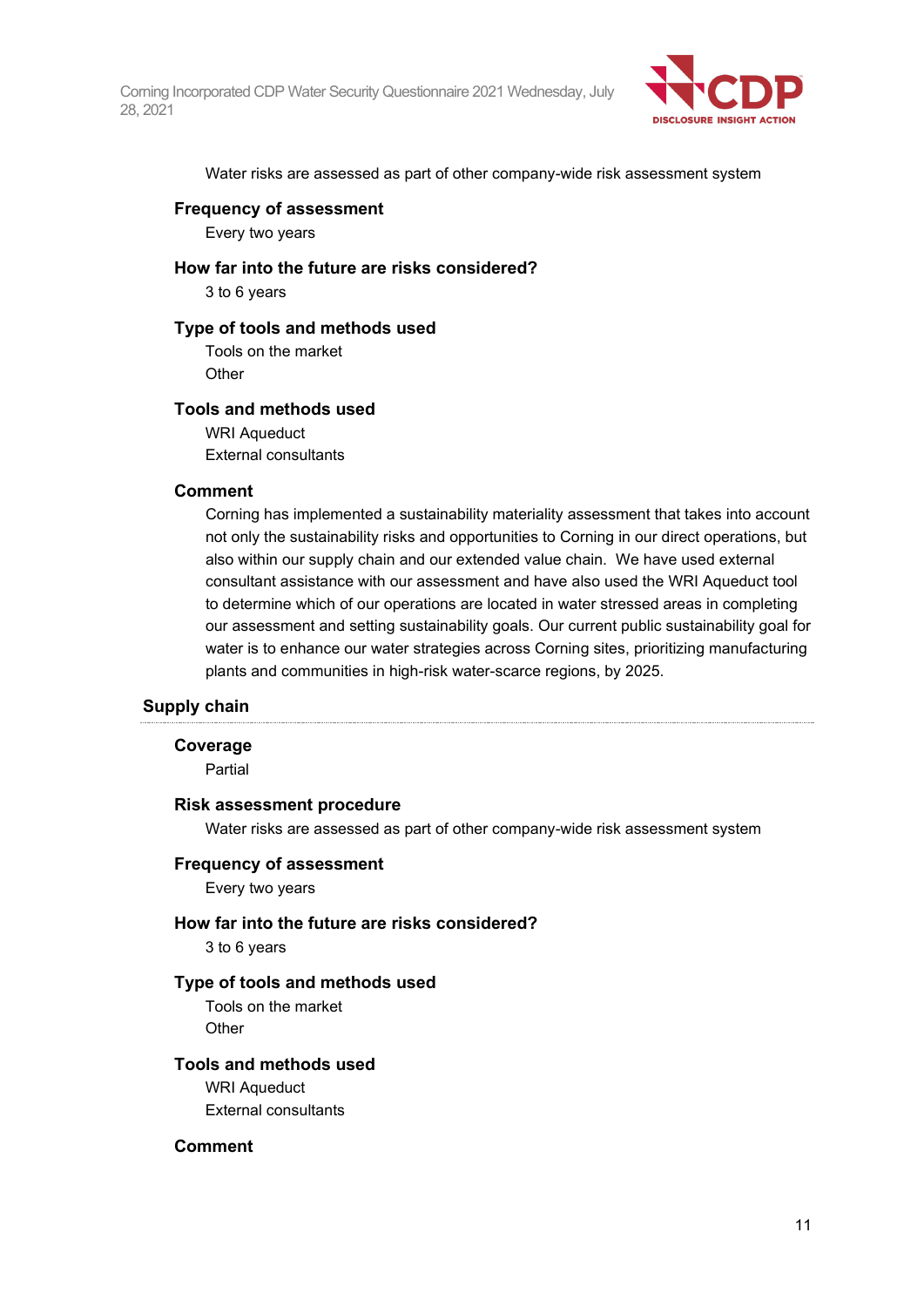

Corning has implemented a sustainability materiality assessment that takes into account not only the sustainability risks and opportunities to Corning in our direct operations, but also within our supply chain and our extended value chain. We have used external consultant assistance with our assessment and have also used the WRI Aqueduct tool to determine which of our operations are located in water stressed areas in completing our assessment and setting sustainability goals. Our current public sustainability goal for water is to enhance our water strategies across Corning sites, prioritizing manufacturing plants and communities in high-risk water-scarce regions, by 2025.

## **Other stages of the value chain**

#### **Coverage**

Partial

#### **Risk assessment procedure**

Water risks are assessed as part of other company-wide risk assessment system

## **Frequency of assessment**

Every two years

#### **How far into the future are risks considered?**

3 to 6 years

#### **Type of tools and methods used**

Tools on the market **Other** 

## **Tools and methods used**

WRI Aqueduct External consultants

#### **Comment**

Corning has implemented a sustainability materiality assessment that takes into account not only the sustainability risks and opportunities to Corning in our direct operations, but also within our supply chain and our extended value chain. We have used external consultant assistance with our assessment and have also used the WRI Aqueduct tool to determine which of our operations are located in water stressed areas in completing our assessment and setting sustainability goals. Our current public sustainability goal for water is to enhance our water strategies across Corning sites, prioritizing manufacturing plants and communities in high-risk water-scarce regions, by 2025.

# **W3.3b**

**(W3.3b) Which of the following contextual issues are considered in your organization's water-related risk assessments?**

|           | Relevance & Please explain |
|-----------|----------------------------|
| inclusion |                            |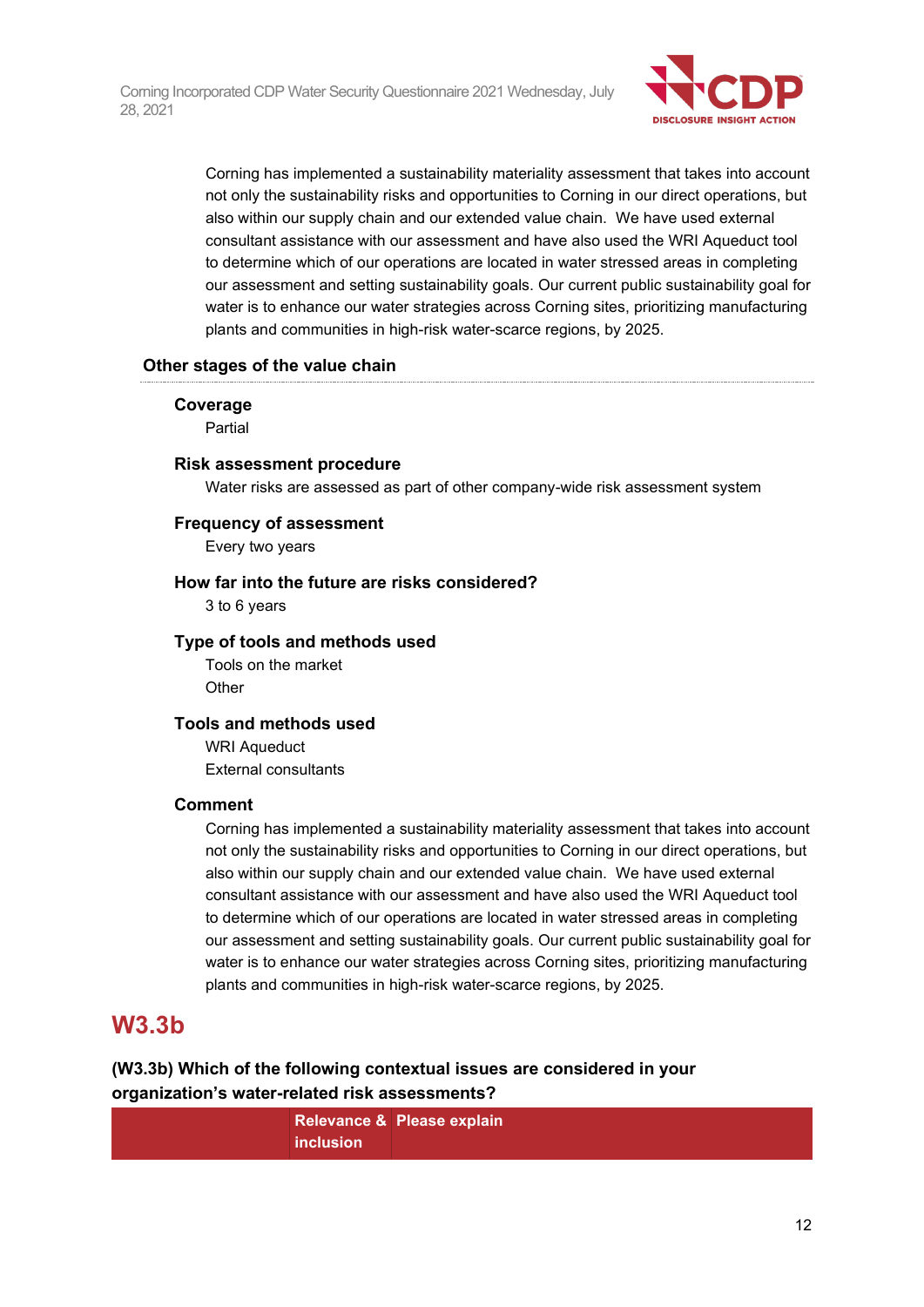

| Water availability at a<br>basin/catchment level                                            | Relevant,<br>sometimes<br>included | Corning has used the WRI Aqueduct tool to inform our risk<br>assessment and water availability at the basin/catchment<br>level is part of the Aqueduct tool.                                                                                                                                                                                                                                                                                                                                                                                                                                                                                                                                                                                            |
|---------------------------------------------------------------------------------------------|------------------------------------|---------------------------------------------------------------------------------------------------------------------------------------------------------------------------------------------------------------------------------------------------------------------------------------------------------------------------------------------------------------------------------------------------------------------------------------------------------------------------------------------------------------------------------------------------------------------------------------------------------------------------------------------------------------------------------------------------------------------------------------------------------|
| Water quality at a<br>basin/catchment level                                                 | Relevant,<br>sometimes<br>included | Corning has used the WRI Aqueduct tool to inform our risk<br>assessment and water quality at the basin/catchment level<br>is part of the Aqueduct tool.                                                                                                                                                                                                                                                                                                                                                                                                                                                                                                                                                                                                 |
| <b>Stakeholder conflicts</b><br>concerning water<br>resources at a<br>basin/catchment level | Relevant,<br>sometimes<br>included | Corning has used the WRI Aqueduct tool to inform our risk<br>assessment and public awareness of water issues is part of<br>the Aqueduct tool.                                                                                                                                                                                                                                                                                                                                                                                                                                                                                                                                                                                                           |
| Implications of water on<br>your key<br>commodities/raw<br>materials                        | Relevant,<br>sometimes<br>included | A reduction, interruption or delay of supply, or a significant<br>increase in the price for supplies, such as manufacturing<br>equipment, precious metals, raw materials, or utilities<br>including energy and industrial water, could have a material<br>adverse effect on our businesses. If a supplier is unable to<br>provide the required raw materials or the natural resource is<br>in scarce supply or not readily available, we may be unable<br>to change our product composition or manufacturing<br>process to prevent disruption to our business. (2020 Form<br>10-K, page 17)                                                                                                                                                             |
| Water-related regulatory<br>frameworks                                                      | Relevant,<br>sometimes<br>included | Corning is subject to both U.S. laws and the local laws<br>where we operate, including water-related regulations.<br>Noncompliance or violations could result in fines or criminal<br>sanctions against us, our officers, or employees, and<br>prohibitions on the conduct of our business. Such violations<br>could result in prohibitions on our ability to offer our<br>products and services in one or more countries and regions<br>and could also materially damage our reputation, our brand,<br>our international expansion efforts, our ability to attract and<br>retain employees, and our business and operating results.<br>Our success depends, in part, on our ability to anticipate<br>and manage these risks. (2020 Form 10-K, page 18) |
| Status of ecosystems<br>and habitats                                                        | Relevant,<br>sometimes<br>included | Corning has used the WRI Aqueduct tool to inform our risk<br>assessment and ecosystem vulnerability is part of the<br>Aqueduct tool. In addition, we have an extensive program<br>to ensure that our facilities comply with state, federal, and<br>foreign pollution-control regulations. (2020 Form 10-K, page<br>9)                                                                                                                                                                                                                                                                                                                                                                                                                                   |
| Access to fully-<br>functioning, safely<br>managed WASH                                     | Relevant,<br>always<br>included    | Corning's vision is for every employee to enjoy a career<br>free from injury and illness. To realize this goal, we strive to<br>meet the following objectives at each of our facilities:<br>-Provide a safe and healthy workplace that supports<br>positive behaviors, optimizes health and productivity, and                                                                                                                                                                                                                                                                                                                                                                                                                                           |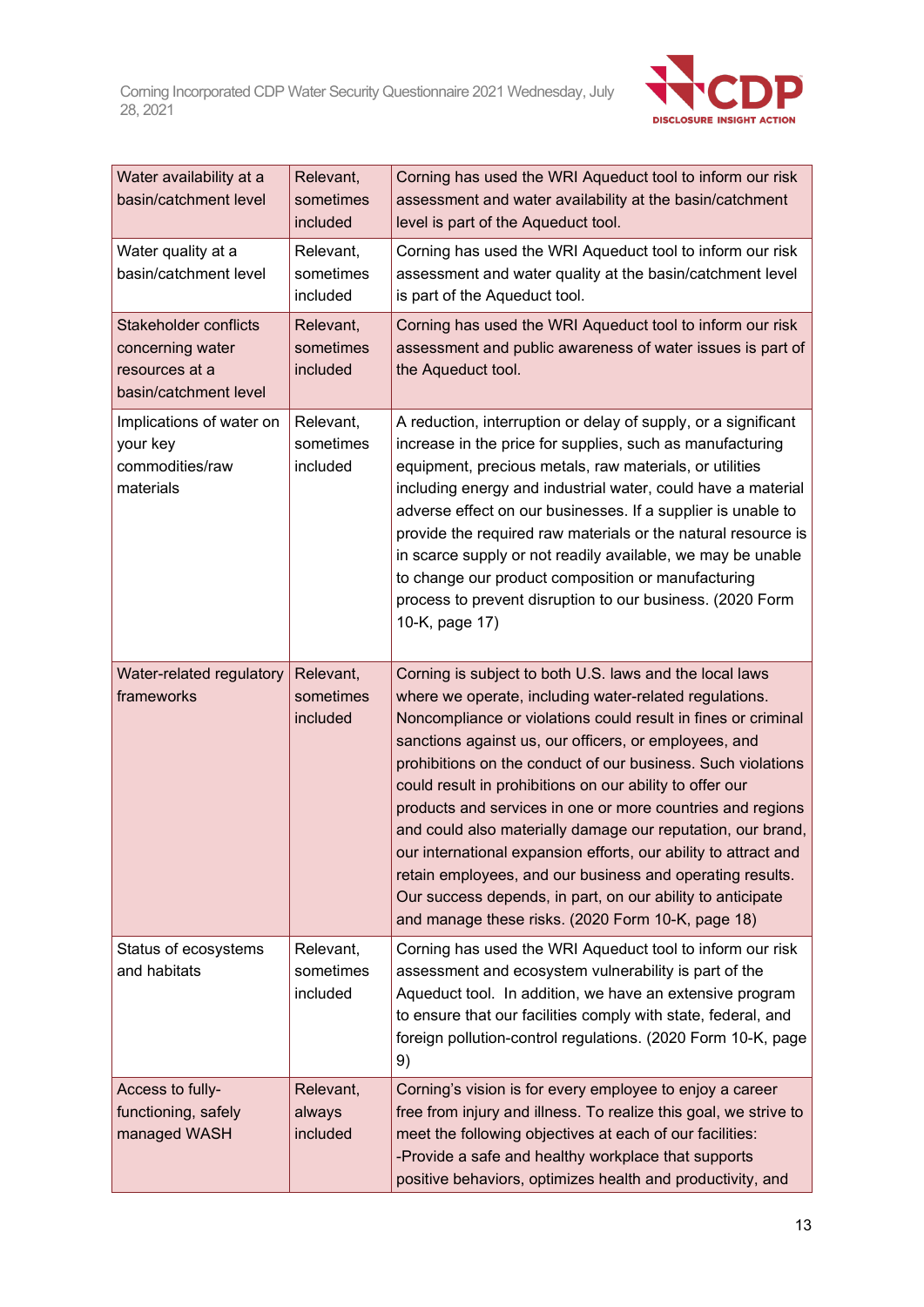

| services for all         |            | minimizes risk and liability                                                                                                                                                                                                                                                                                                              |
|--------------------------|------------|-------------------------------------------------------------------------------------------------------------------------------------------------------------------------------------------------------------------------------------------------------------------------------------------------------------------------------------------|
| employees                |            | -Meet or exceed compliance with outside regulations as<br>well as with internal company safety and health policies<br>-Integrate safety and health programs at the employee,                                                                                                                                                              |
|                          |            | management, operations, and overall business levels                                                                                                                                                                                                                                                                                       |
|                          |            | -Continuously improve our overall safety and health<br>performance                                                                                                                                                                                                                                                                        |
|                          |            | To meet these objectives, we employ an occupational<br>safety and health management system that incorporates<br>hazard recognition and risk evaluation and control, and we<br>take an integrated approach to health and safety that<br>includes non-occupational health and wellness programs.<br>(corning.com, Health and Safety Policy) |
| Other contextual issues, | Not        |                                                                                                                                                                                                                                                                                                                                           |
| please specify           | considered |                                                                                                                                                                                                                                                                                                                                           |

# **W3.3c**

# **(W3.3c) Which of the following stakeholders are considered in your organization's water-related risk assessments?**

|           | <i>inclusion</i>                | Relevance & Please explain                                                                                                                                                                                                                                                                                                                                                                                                                                                                                                                                                                                                                                                                                            |
|-----------|---------------------------------|-----------------------------------------------------------------------------------------------------------------------------------------------------------------------------------------------------------------------------------------------------------------------------------------------------------------------------------------------------------------------------------------------------------------------------------------------------------------------------------------------------------------------------------------------------------------------------------------------------------------------------------------------------------------------------------------------------------------------|
| Customers | Relevant,<br>always<br>included | Customers are considered in the risk assessment because<br>Corning succeeds through sustained investment in research<br>and development, a unique combination of material and<br>process innovation, and deep, trust-based relationships with<br>customers who are global leaders in their industries.<br>(corning.com, Our Company)                                                                                                                                                                                                                                                                                                                                                                                  |
| Employees | Relevant,<br>always<br>included | Employees are considered in the risk assessment because<br>Corning's vision is for every employee to enjoy a career free<br>from injury and illness. To realize this goal, we strive to meet<br>the following objectives at each of our facilities:<br>-Provide a safe and healthy workplace that supports positive<br>behaviors, optimizes health and productivity, and minimizes risk<br>and liability<br>-Meet or exceed compliance with outside regulations as well as<br>with internal company safety and health policies<br>-Integrate safety and health programs at the employee,<br>management, operations, and overall business levels<br>-Continuously improve our overall safety and health<br>performance |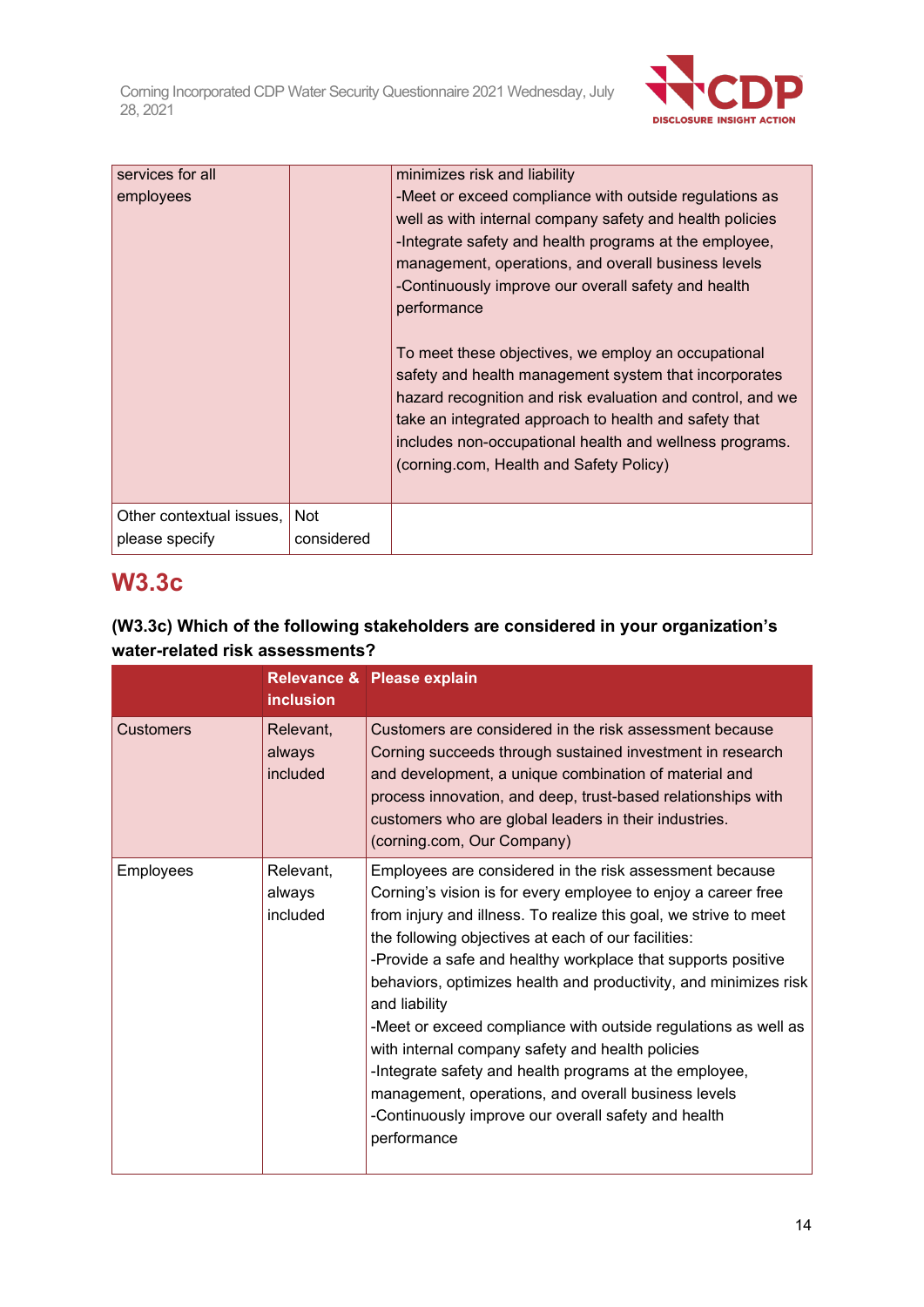

|                                                          |                                 | To meet these objectives, we employ an occupational safety<br>and health management system that incorporates hazard<br>recognition and risk evaluation and control, and we take an<br>integrated approach to health and safety that includes non-<br>occupational health and wellness programs. (corning.com,<br>Health and Safety Policy)                                                                                                                 |
|----------------------------------------------------------|---------------------------------|------------------------------------------------------------------------------------------------------------------------------------------------------------------------------------------------------------------------------------------------------------------------------------------------------------------------------------------------------------------------------------------------------------------------------------------------------------|
| <b>Investors</b>                                         | Relevant,<br>always<br>included | The viewpoint of investors was considered in the risk<br>assessment by relying upon our internal functional subject<br>matter experts to relay the importance and concerns of the<br>stakeholder they have interaction with and knowledge of with<br>respect to the specific sustainability topics. The materiality<br>assessment identified "water conservation" as a material<br>sustainability issue for Corning.                                       |
| Local communities                                        | Relevant,<br>always<br>included | Corning is dedicated to improving our communities through the<br>Corning Incorporated Foundation and the generosity of our<br>employees. Therefore, local communities are considered in the<br>risk assessment.                                                                                                                                                                                                                                            |
| <b>NGOs</b>                                              | Relevant,<br>always<br>included | The viewpoint of NGOs was considered in the risk assessment<br>by relying upon our internal functional subject matter experts to<br>relay the importance and concerns of the stakeholder they have<br>interaction with and knowledge of with respect to the specific<br>sustainability topics. The materiality assessment identified<br>"water conservation" as a material sustainability issue for<br>Corning.                                            |
| Other water users at<br>a basin/catchment<br>level       | Relevant,<br>always<br>included | The viewpoint of other water users at a basin/catchment level<br>was considered in the risk assessment by relying upon our<br>internal functional subject matter experts to relay the<br>importance and concerns of the stakeholder they have<br>interaction with and knowledge of with respect to the specific<br>sustainability topics. The materiality assessment identified<br>"water conservation" as a material sustainability issue for<br>Corning. |
| <b>Regulators</b>                                        | Relevant,<br>always<br>included | Regulators are considered in the risk assessment due to<br>Corning's extensive program to ensure that its facilities comply<br>with state, federal and foreign pollution-control regulations.<br>(2020 Form 10-K, page 9)                                                                                                                                                                                                                                  |
| River basin<br>management<br>authorities                 | Relevant,<br>always<br>included | River basin management authorities are considered in the risk<br>assessment due to Corning's extensive program to ensure that<br>its facilities comply with state, federal and foreign pollution-<br>control regulations. (2020 Form 10-K, page 9)                                                                                                                                                                                                         |
| Statutory special<br>interest groups at a<br>local level | Relevant,<br>always<br>included | Statutory special interest groups at a local level are considered<br>in the risk assessment due to Corning's extensive program to                                                                                                                                                                                                                                                                                                                          |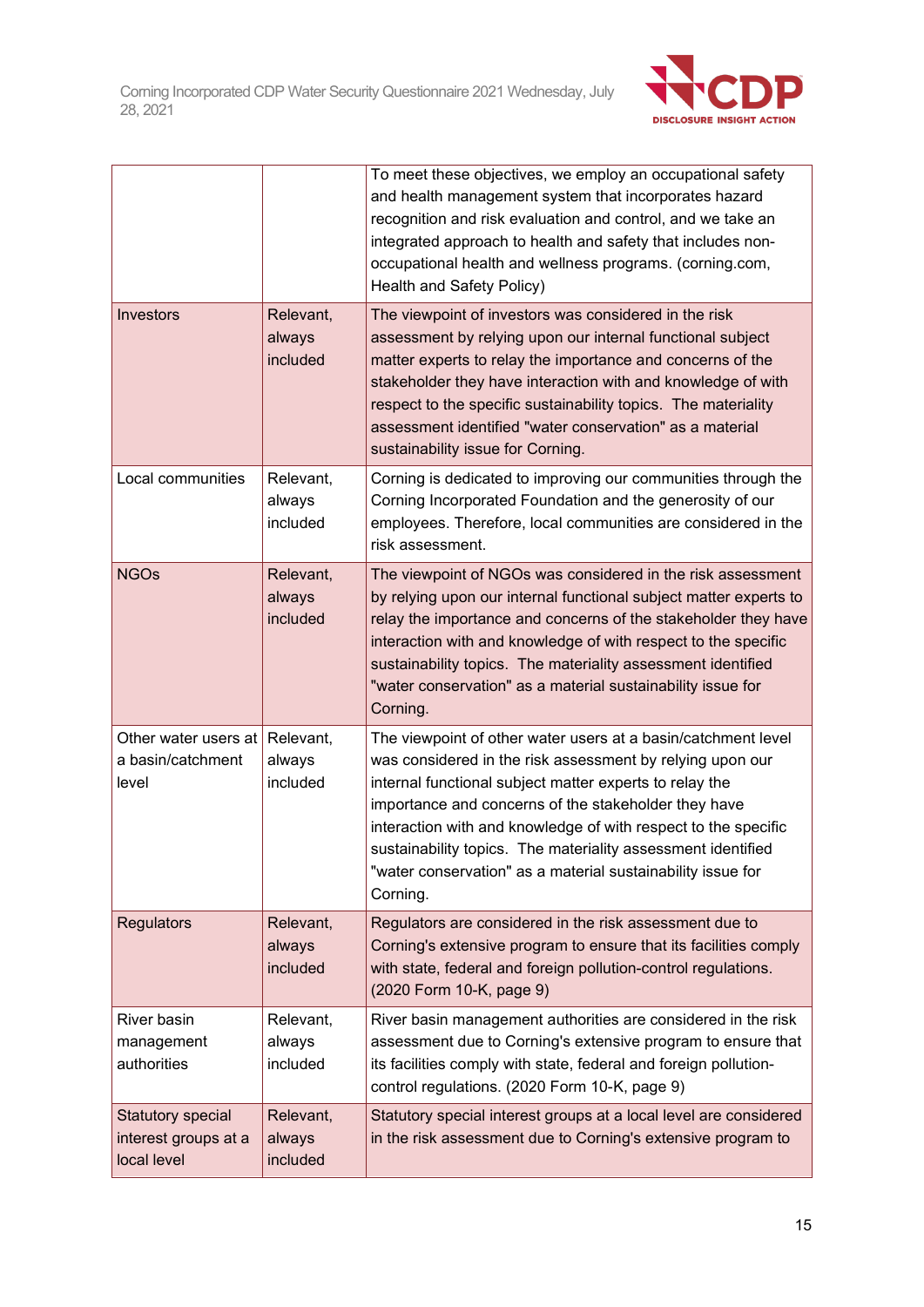

|                                      |                                    | ensure that its facilities comply with state, federal and foreign<br>pollution-control regulations. (2020 Form 10-K, page 9)                                                                                                                                                                                                                                                                                                                                                                    |
|--------------------------------------|------------------------------------|-------------------------------------------------------------------------------------------------------------------------------------------------------------------------------------------------------------------------------------------------------------------------------------------------------------------------------------------------------------------------------------------------------------------------------------------------------------------------------------------------|
| <b>Suppliers</b>                     | Relevant,<br>always<br>included    | Suppliers are considered in the risk assessment because<br>Corning's manufacturing processes and products require<br>access to uninterrupted power sources, significant quantities of<br>industrial water, certain precious metals and various batch<br>materials. For many of its products, Corning has alternate<br>suppliers that would allow operations to continue without<br>interruption in the event of specific materials shortages.(2020<br>Form 10-K, page 8)                        |
| Water utilities at a<br>local level  | Relevant,<br>sometimes<br>included | Water utilities at a local level are considered in the risk<br>assessment because Corning's manufacturing processes and<br>products require access to uninterrupted power sources,<br>significant quantities of industrial water, certain precious metals<br>and various batch materials. For many of its products, Corning<br>has alternate suppliers that would allow operations to continue<br>without interruption in the event of specific materials<br>shortages.(2020 Form 10-K, page 8) |
| Other stakeholder,<br>please specify | Relevant,<br>sometimes<br>included | Corning considers other stakeholders in water-related risk<br>assessments as they are identified.                                                                                                                                                                                                                                                                                                                                                                                               |

# **W3.3d**

# **(W3.3d) Describe your organization's process for identifying, assessing, and responding to water-related risks within your direct operations and other stages of your value chain.**

Corning uses several tools to manage our water data and assess our impacts at the corporate and facility levels. Through our Environmental, Health & Safety Management Information System, we monitor water withdrawals, discharges, and consumption. All Corning manufacturing sites are certified to ISO 14001:2015 and use environmental management systems to manage water use and identify ways to improve water efficiency and quality. (Corning Sustainability Report 2020, page 18)

# **W4. Risks and opportunities**

# **W4.1**

# **(W4.1) Have you identified any inherent water-related risks with the potential to have a substantive financial or strategic impact on your business?**

Yes, only within our direct operations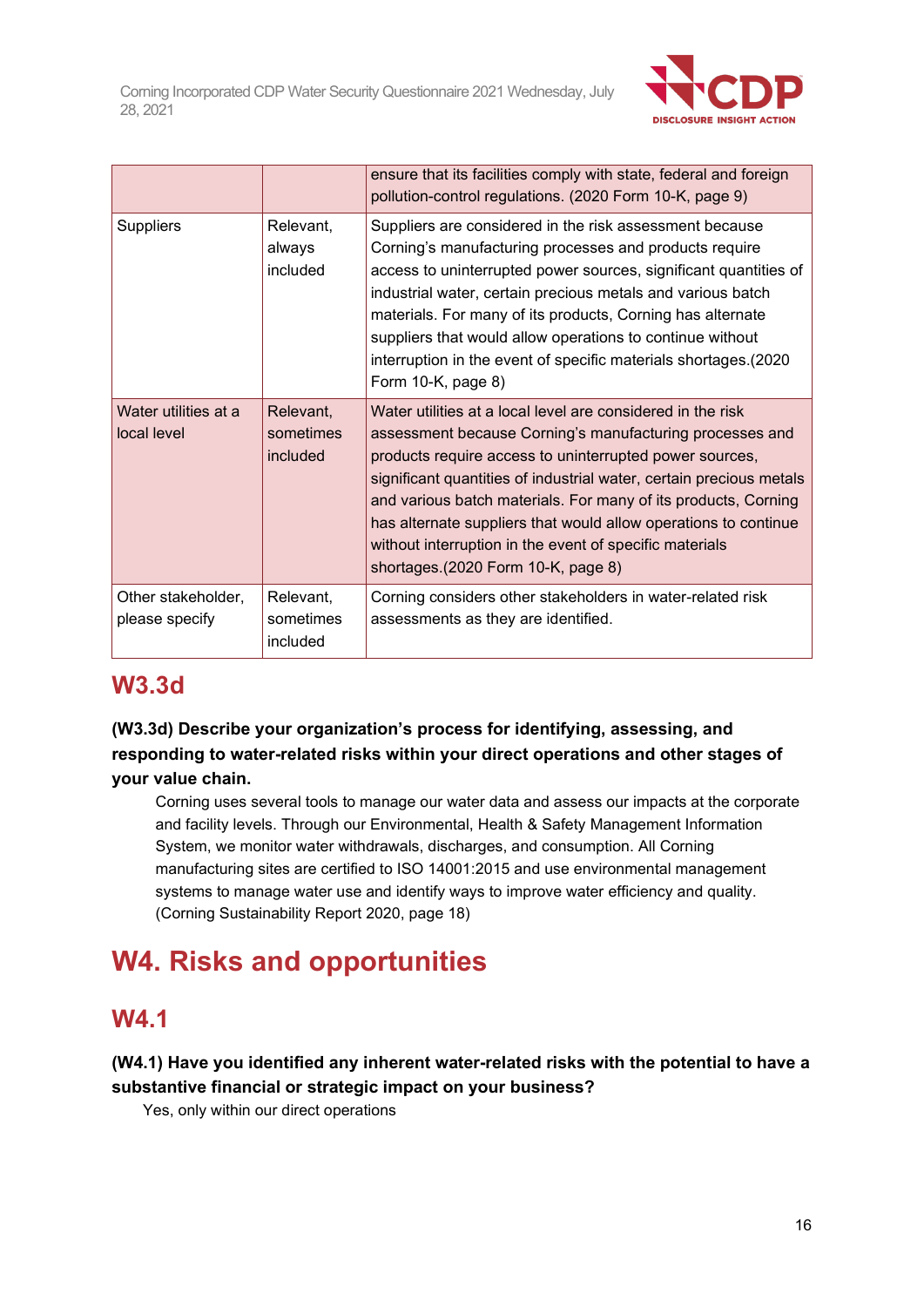

# **W4.1a**

# **(W4.1a) How does your organization define substantive financial or strategic impact on your business?**

Corning operates in rapidly changing economic, political, and technological environments that present numerous risks. Our operations and financial results are subject to risks and uncertainties that could adversely affect our business, financial condition, results of operations, cash flows, and our ability to successfully execute our Strategy & Growth Framework. (2020 Form 10-K, page 14)

We use the following process to determine which risks and/or opportunities could have a substantive strategic or financial impact on our business: implementing our Enterprise Risk Management (ERM) process, including an analysis of many factors that include probability and impact of risks, velocity of onset, risk response, and effectiveness, as well as other factors.

# **W4.1b**

**(W4.1b) What is the total number of facilities exposed to water risks with the potential to have a substantive financial or strategic impact on your business, and what proportion of your company-wide facilities does this represent?**

|     | <b>facilities</b><br>exposed to water represents<br>risk | Total number of % company-wide Comment<br>facilities this |                                                                                                                                                                                                        |
|-----|----------------------------------------------------------|-----------------------------------------------------------|--------------------------------------------------------------------------------------------------------------------------------------------------------------------------------------------------------|
| Row | 17                                                       | $1 - 25$                                                  | Through the use of the World Resources Institute's<br>Aqueduct tool, we have identified that 17 of our<br>manufacturing facilities are located in an area with<br>high or extremely high water stress. |

# **W4.1c**

**(W4.1c) By river basin, what is the number and proportion of facilities exposed to water risks that could have a substantive financial or strategic impact on your business, and what is the potential business impact associated with those facilities?**

**Country/Area & River basin** China Other, please specify Ziya He **Number of facilities exposed to water risk** 1

**% company-wide facilities this represents**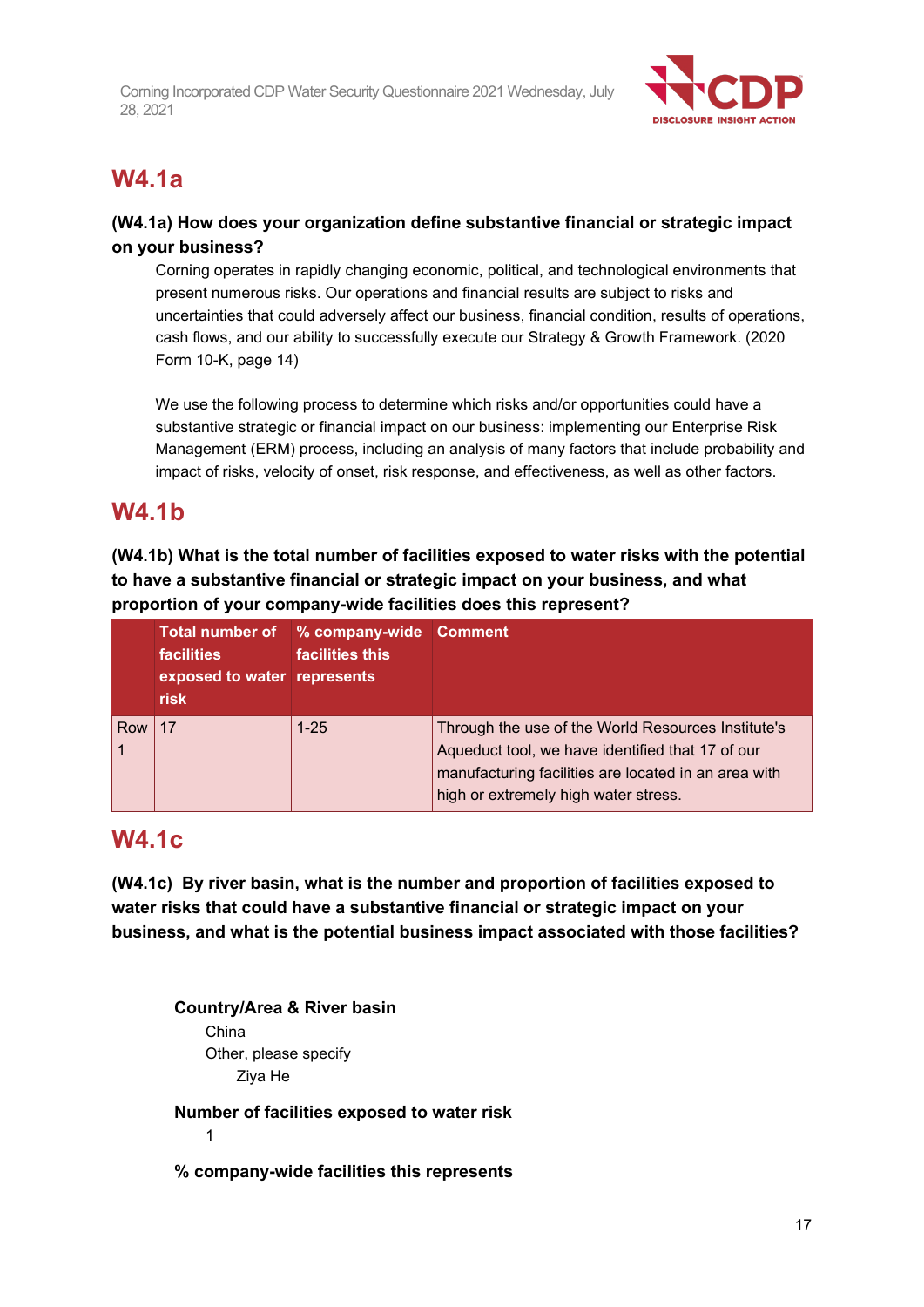

Less than 1%

# **% company's total global revenue that could be affected**

**Comment**

**Country/Area & River basin**

Mexico Bravo

**Number of facilities exposed to water risk** 7

**% company-wide facilities this represents** 1-25

**% company's total global revenue that could be affected**

**Comment**

**Country/Area & River basin** China Other, please specify Luke Tail Hu

**Number of facilities exposed to water risk**

2

**% company-wide facilities this represents** 1-25

**% company's total global revenue that could be affected**

**Comment**

**Country/Area & River basin** United States of America Cape Fear River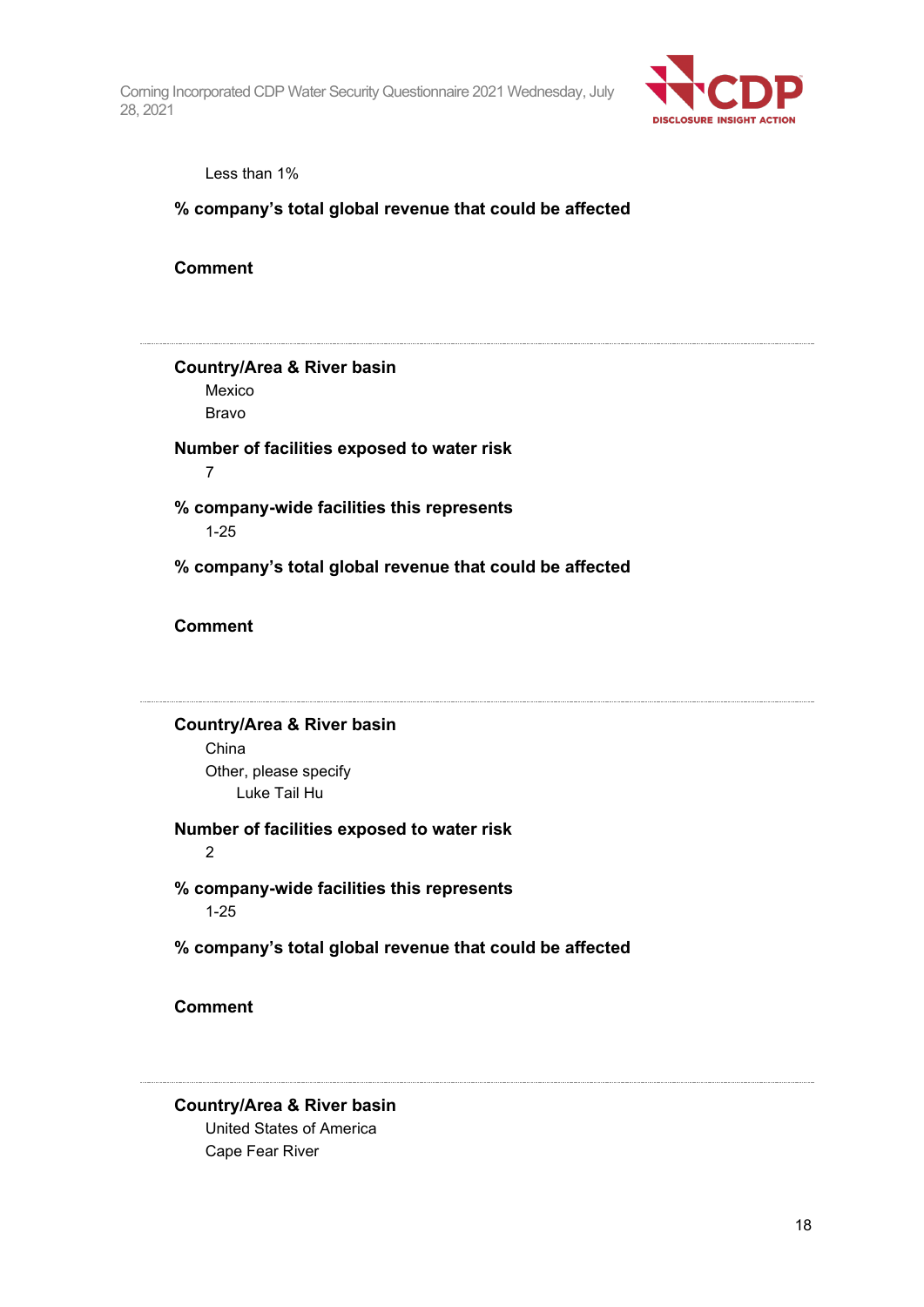

# **Number of facilities exposed to water risk**

1

# **% company-wide facilities this represents** Less than 1%

**% company's total global revenue that could be affected**

# **Comment**

**Country/Area & River basin** France Seine

#### **Number of facilities exposed to water risk**  $\overline{2}$

**% company-wide facilities this represents** 1-25

**% company's total global revenue that could be affected**

# **Comment**

# **Country/Area & River basin**

United States of America Colorado River (Pacific Ocean)

## **Number of facilities exposed to water risk** 1

- **% company-wide facilities this represents** Less than 1%
- **% company's total global revenue that could be affected**

# **Comment**

# **Country/Area & River basin**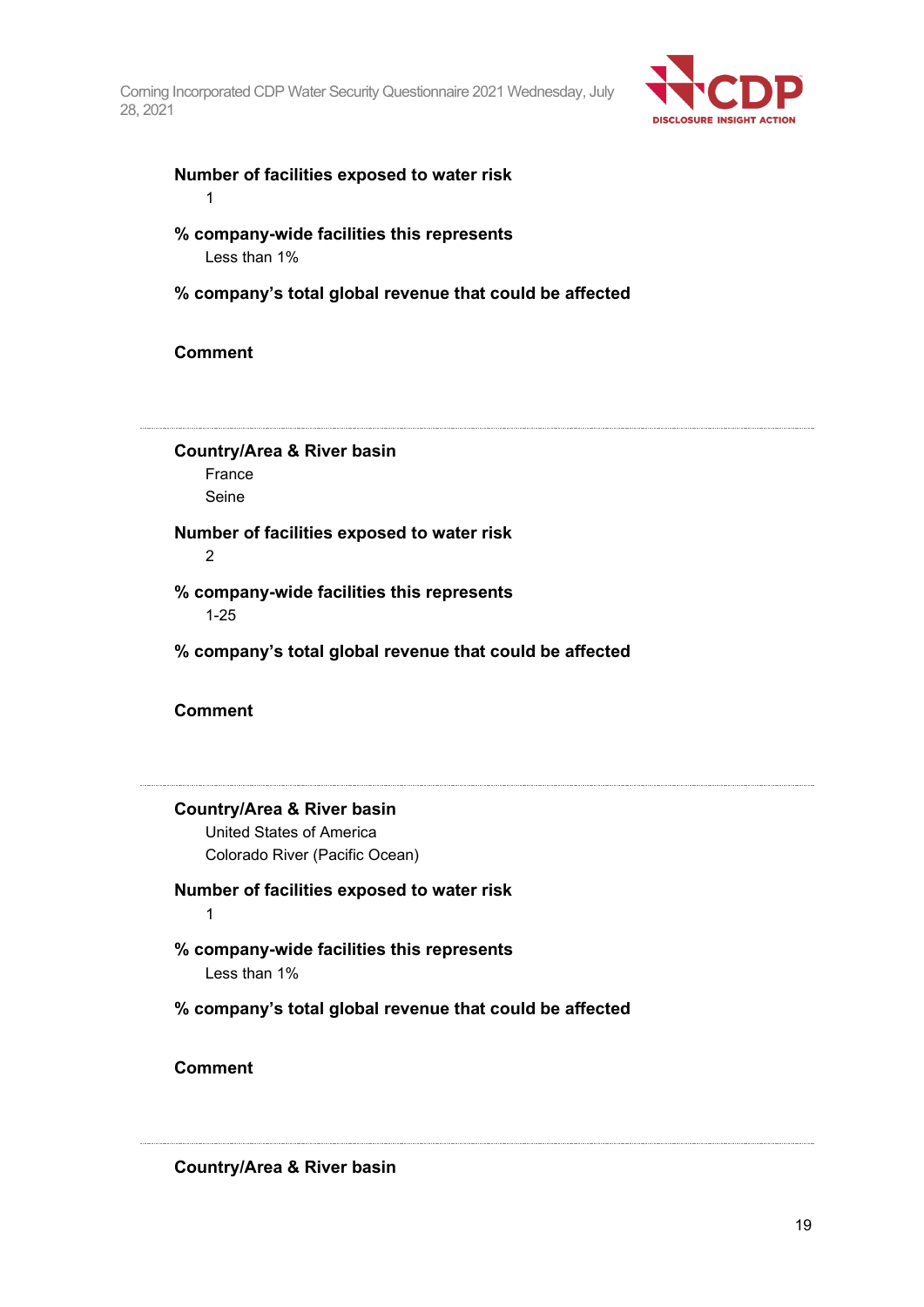

United States of America Trinity River (Texas)

**Number of facilities exposed to water risk** 1

- **% company-wide facilities this represents** Less than 1%
- **% company's total global revenue that could be affected**

# **Comment**

**Country/Area & River basin** France Other, please specify Scheldt/Leie

**Number of facilities exposed to water risk** 1

**% company-wide facilities this represents** Less than 1%

**% company's total global revenue that could be affected**

# **Comment**

## **Country/Area & River basin**

Italy Other, please specify Arno

# **Number of facilities exposed to water risk**

1

# **% company-wide facilities this represents**

Less than 1%

**% company's total global revenue that could be affected**

**Comment**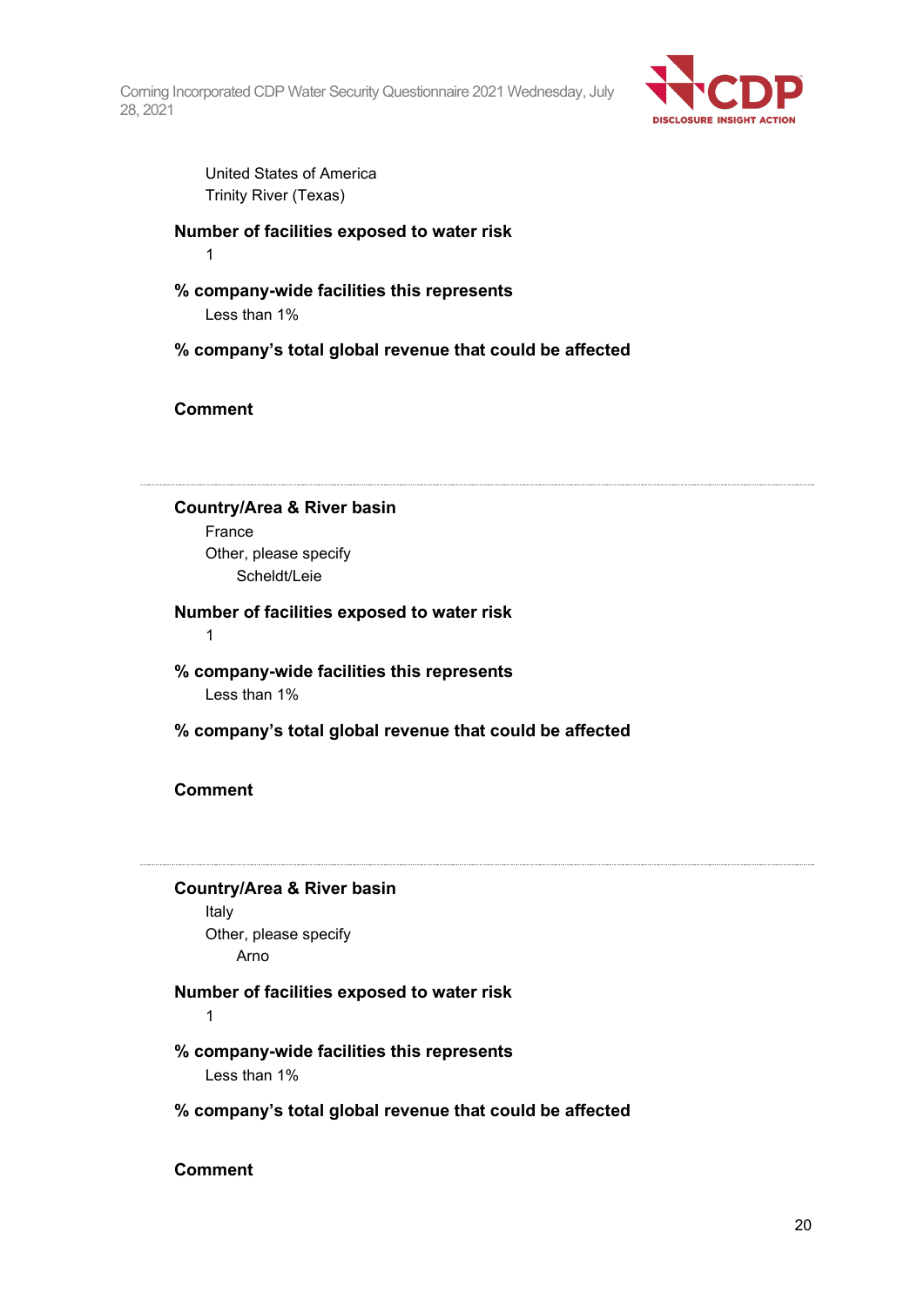

# **W4.2**

**(W4.2) Provide details of identified risks in your direct operations with the potential to have a substantive financial or strategic impact on your business, and your response to those risks.**

## **Country/Area & River basin**

China Other, please specify Ziya He

# **Type of risk & Primary risk driver**

Physical Increased water stress

# **Primary potential impact**

Other, please specify Currently, the primary potential impact is under evaluation.

# **Company-specific description**

Currently, Corning has assessed the number of our manufacturing facilities located in high or extremely high water stressed areas. We are assessing the potential impacts, if any, based on this information.

## **Timeframe**

More than 6 years

## **Magnitude of potential impact** Medium-high

## **Likelihood**

Unlikely

**Are you able to provide a potential financial impact figure?** No, we do not have this figure

# **Potential financial impact figure (currency)**

# **Potential financial impact figure - minimum (currency)**

**Potential financial impact figure - maximum (currency)**

**Explanation of financial impact**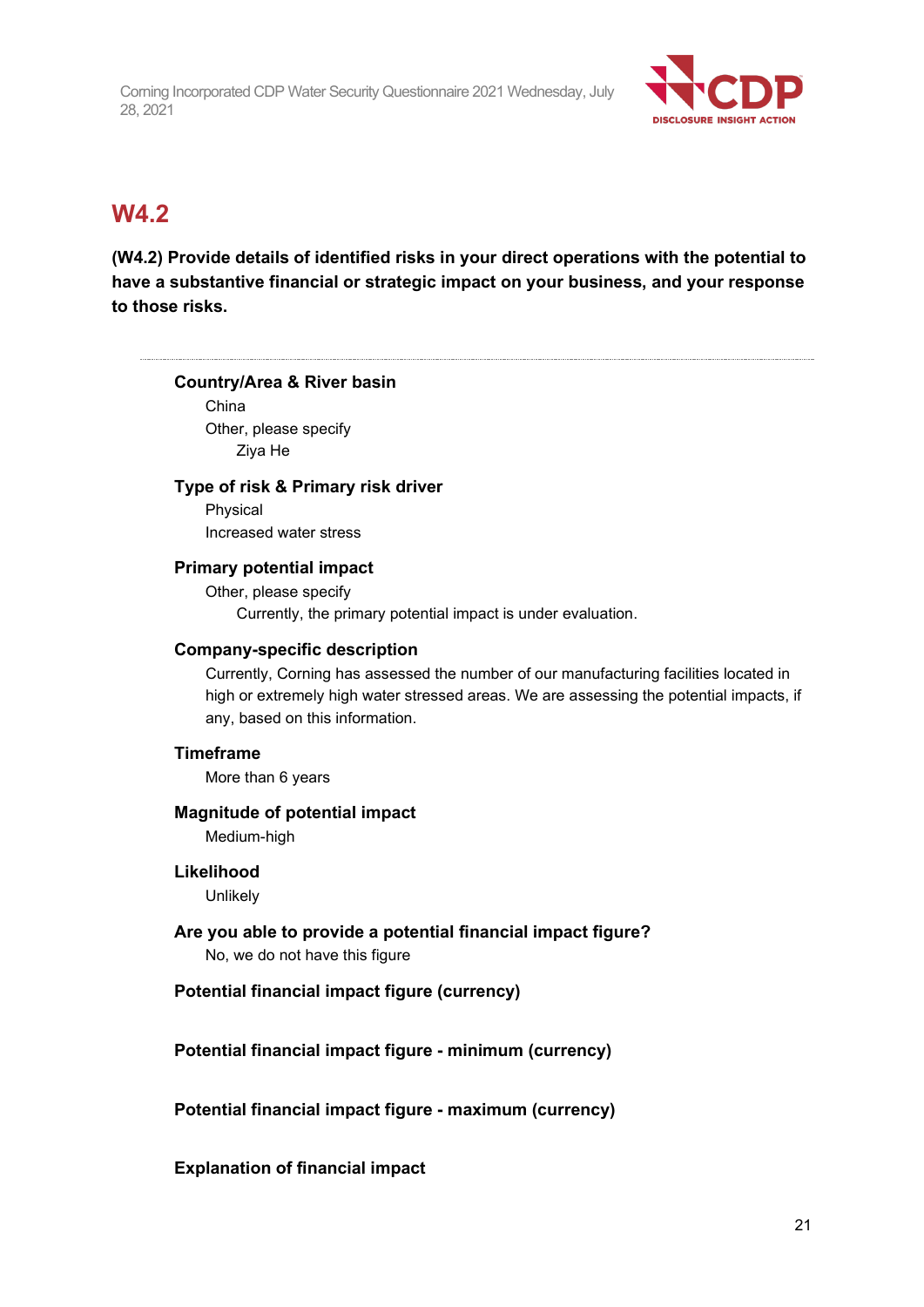

Currently, financial impact has not been assessed.

#### **Primary response to risk**

Comply with local regulatory requirements

#### **Description of response**

Currently, our response to the risk is to comply with local requirements.

#### **Cost of response**

#### **Explanation of cost of response**

Currently, we have not assessed a cost of response.

#### **Country/Area & River basin**

Mexico Bravo

#### **Type of risk & Primary risk driver**

Physical Increased water stress

#### **Primary potential impact**

Other, please specify Currently, the primary potential impact is under evaluation.

#### **Company-specific description**

Currently, Corning has assessed the number of our manufacturing facilities located in high or extremely high water stressed areas. We are assessing the potential impacts, if any, based on this information.

#### **Timeframe**

More than 6 years

# **Magnitude of potential impact**

Medium

## **Likelihood**

Unlikely

## **Are you able to provide a potential financial impact figure?**

No, we do not have this figure

## **Potential financial impact figure (currency)**

**Potential financial impact figure - minimum (currency)**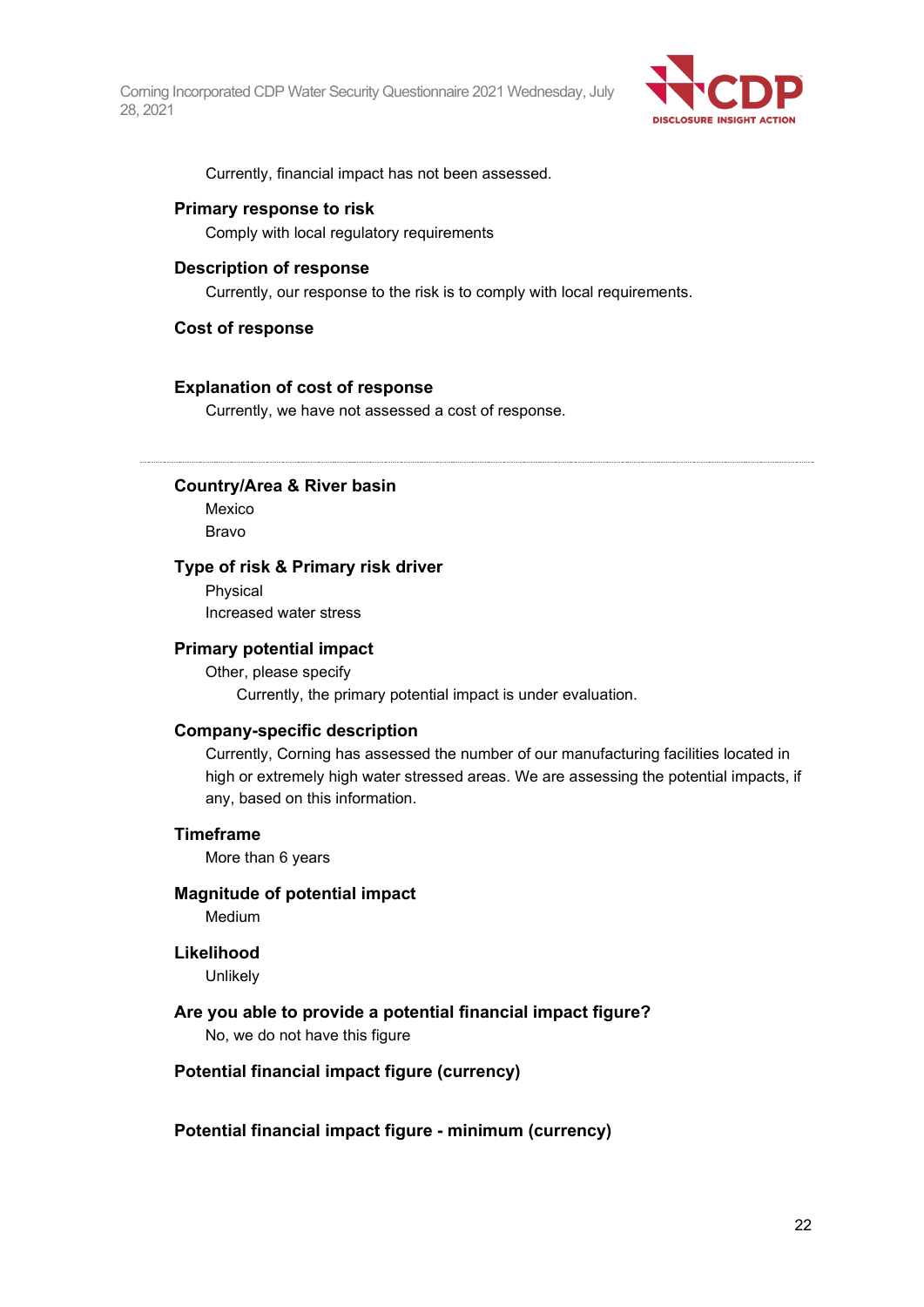

# **Potential financial impact figure - maximum (currency)**

#### **Explanation of financial impact**

Currently, financial impact has not been assessed.

#### **Primary response to risk**

Comply with local regulatory requirements

#### **Description of response**

Currently, our response to the risk is to comply with local requirements.

#### **Cost of response**

#### **Explanation of cost of response**

Currently, we have not assessed a cost of response.

### **Country/Area & River basin**

China Other, please specify Luke Tail Hu

#### **Type of risk & Primary risk driver**

Physical Increased water stress

# **Primary potential impact**

Other, please specify Currently, the primary potential impact is under evaluation.

#### **Company-specific description**

Currently, Corning has assessed the number of our manufacturing facilities located in high or extremely high water stressed areas. We are assessing the potential impacts, if any, based on this information.

#### **Timeframe**

More than 6 years

#### **Magnitude of potential impact**

Medium-high

#### **Likelihood**

**Unlikely** 

## **Are you able to provide a potential financial impact figure?**

No, we do not have this figure

#### **Potential financial impact figure (currency)**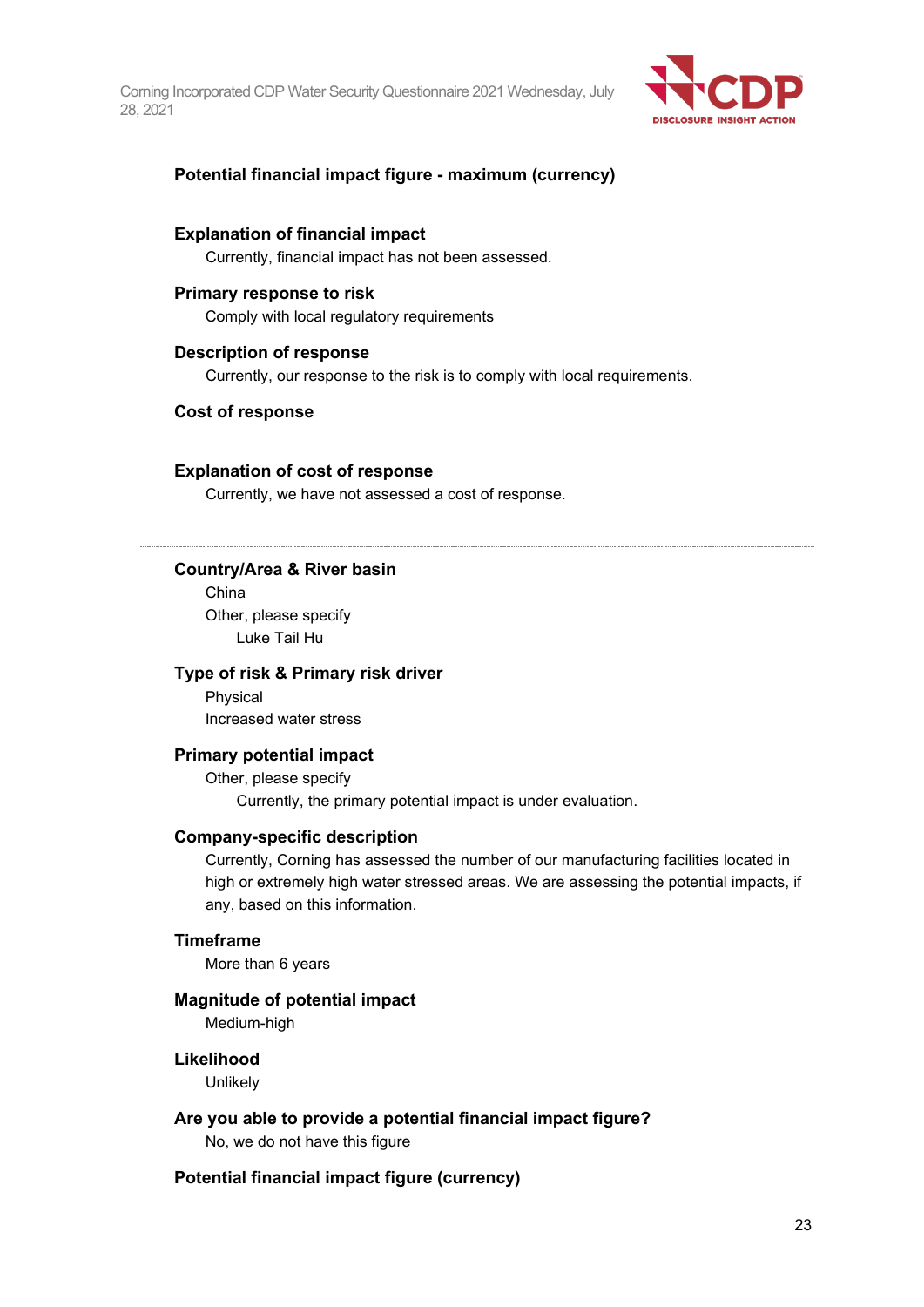

# **Potential financial impact figure - minimum (currency)**

# **Potential financial impact figure - maximum (currency)**

#### **Explanation of financial impact**

Currently, financial impact has not been assessed.

## **Primary response to risk**

Comply with local regulatory requirements

#### **Description of response**

Currently, our response to the risk is to comply with local requirements.

## **Cost of response**

## **Explanation of cost of response**

Currently, we have not assessed a cost of response.

#### **Country/Area & River basin**

United States of America Cape Fear River

#### **Type of risk & Primary risk driver**

Physical Increased water stress

### **Primary potential impact**

Other, please specify Currently, the primary potential impact is under evaluation.

## **Company-specific description**

Currently, Corning has assessed the number of our manufacturing facilities located in high or extremely high water stressed areas. We are assessing the potential impacts, if any, based on this information.

## **Timeframe**

More than 6 years

#### **Magnitude of potential impact**

Medium-low

## **Likelihood**

Unlikely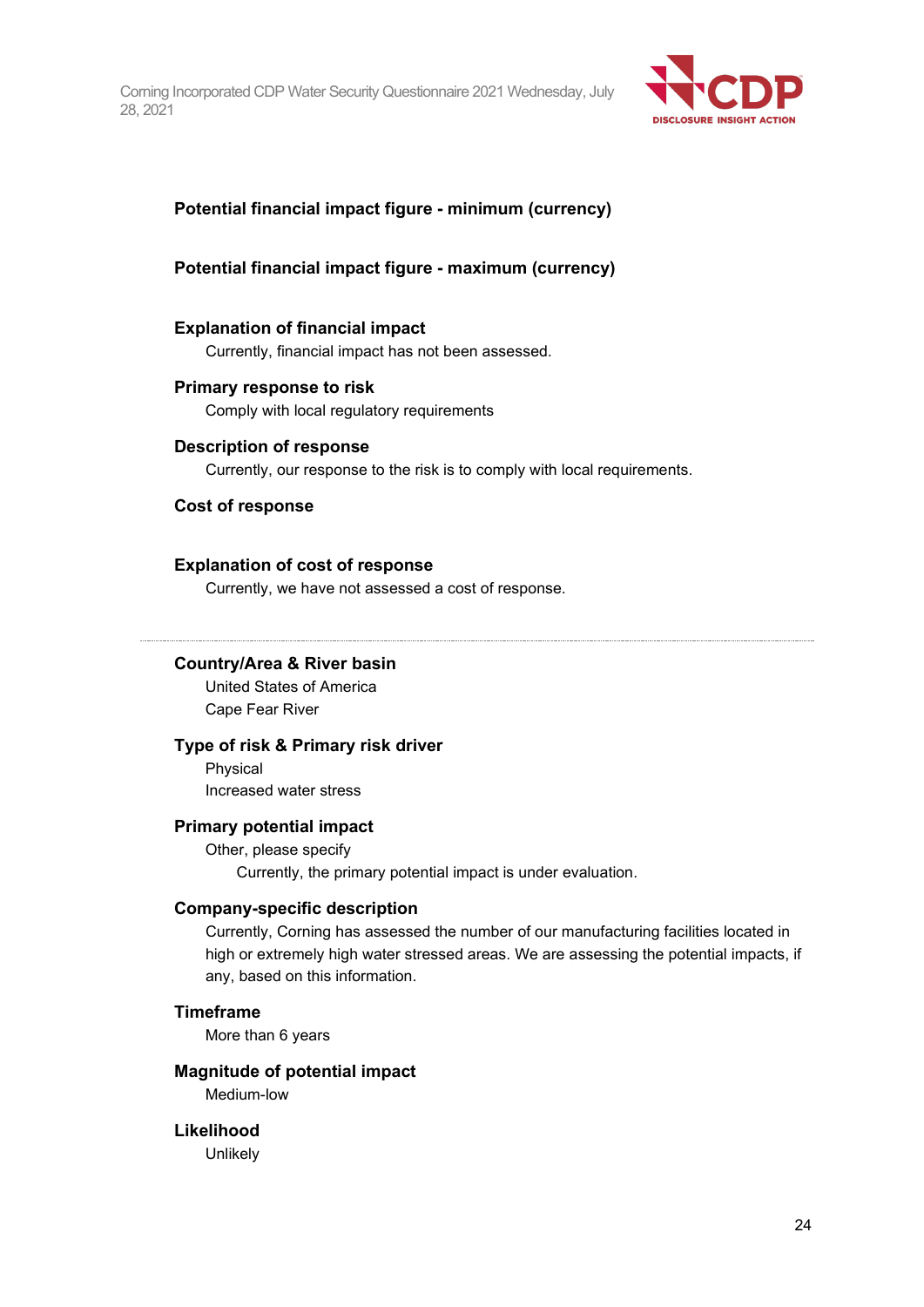

# **Are you able to provide a potential financial impact figure?** No, we do not have this figure

# **Potential financial impact figure (currency)**

# **Potential financial impact figure - minimum (currency)**

# **Potential financial impact figure - maximum (currency)**

#### **Explanation of financial impact**

Currently, financial impact has not been assessed.

## **Primary response to risk**

Comply with local regulatory requirements

#### **Description of response**

Currently, our response to the risk is to comply with local requirements.

#### **Cost of response**

#### **Explanation of cost of response**

Currently, we have not assessed a cost of response.

### **Country/Area & River basin**

United States of America Colorado River (Pacific Ocean)

#### **Type of risk & Primary risk driver**

Physical Increased water stress

#### **Primary potential impact**

Other, please specify Currently, the primary potential impact is under evaluation.

#### **Company-specific description**

Currently, Corning has assessed the number of our manufacturing facilities located in high or extremely high water stressed areas. We are assessing the potential impacts, if any, based on this information.

## **Timeframe**

More than 6 years

#### **Magnitude of potential impact**

Medium-high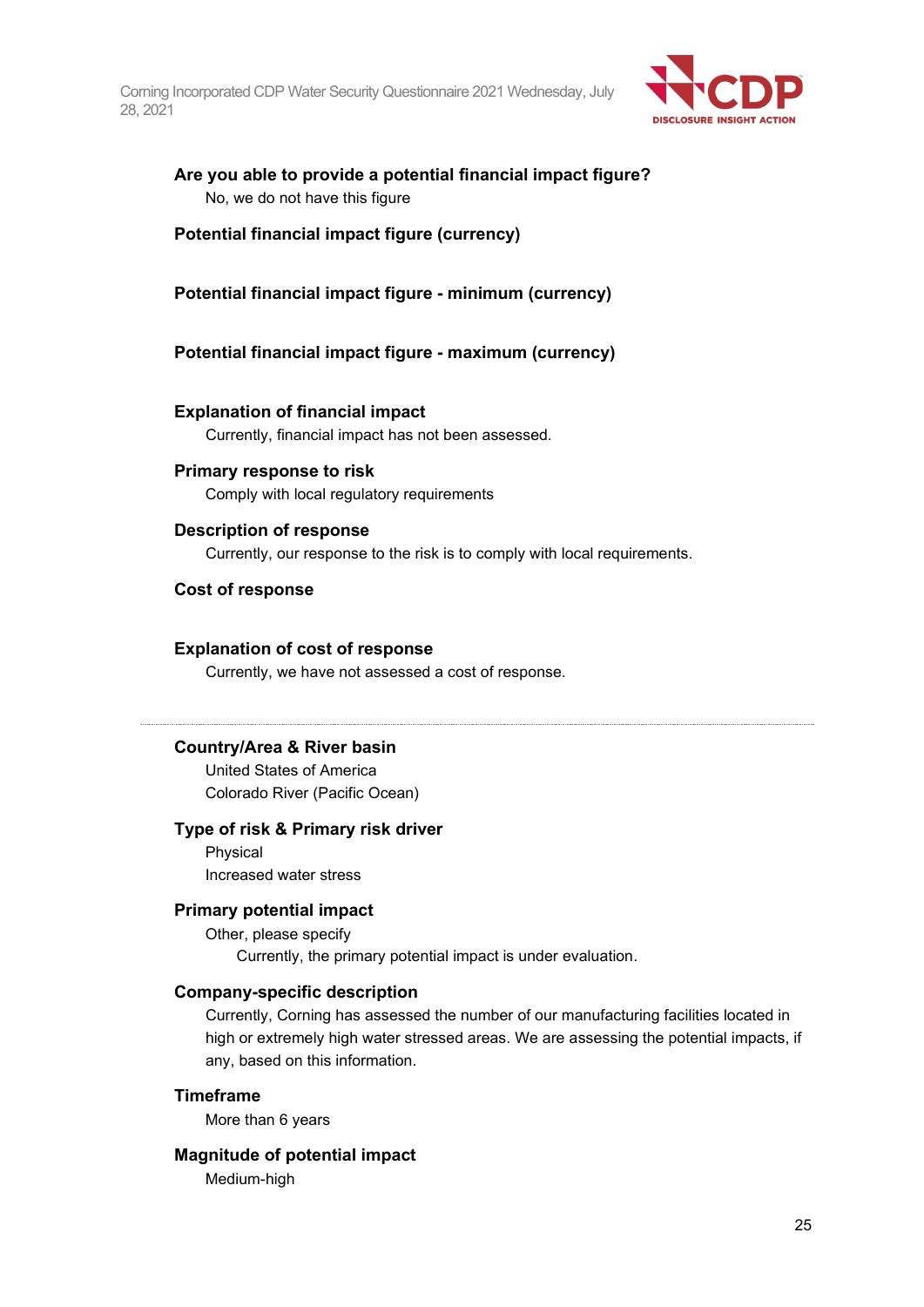

# **Likelihood**

Unlikely

**Are you able to provide a potential financial impact figure?** No, we do not have this figure

**Potential financial impact figure (currency)**

**Potential financial impact figure - minimum (currency)**

**Potential financial impact figure - maximum (currency)**

**Explanation of financial impact** Currently, financial impact has not been assessed.

# **Primary response to risk**

Comply with local regulatory requirements

## **Description of response**

Currently, our response to the risk is to comply with local requirements.

# **Cost of response**

## **Explanation of cost of response**

Currently, we have not assessed a cost of response.

# **Country/Area & River basin**

United States of America Trinity River (Texas)

## **Type of risk & Primary risk driver**

Physical Increased water stress

# **Primary potential impact**

Other, please specify Currently, the primary potential impact is under evaluation.

## **Company-specific description**

Currently, Corning has assessed the number of our manufacturing facilities located in high or extremely high water stressed areas. We are assessing the potential impacts, if any, based on this information.

## **Timeframe**

More than 6 years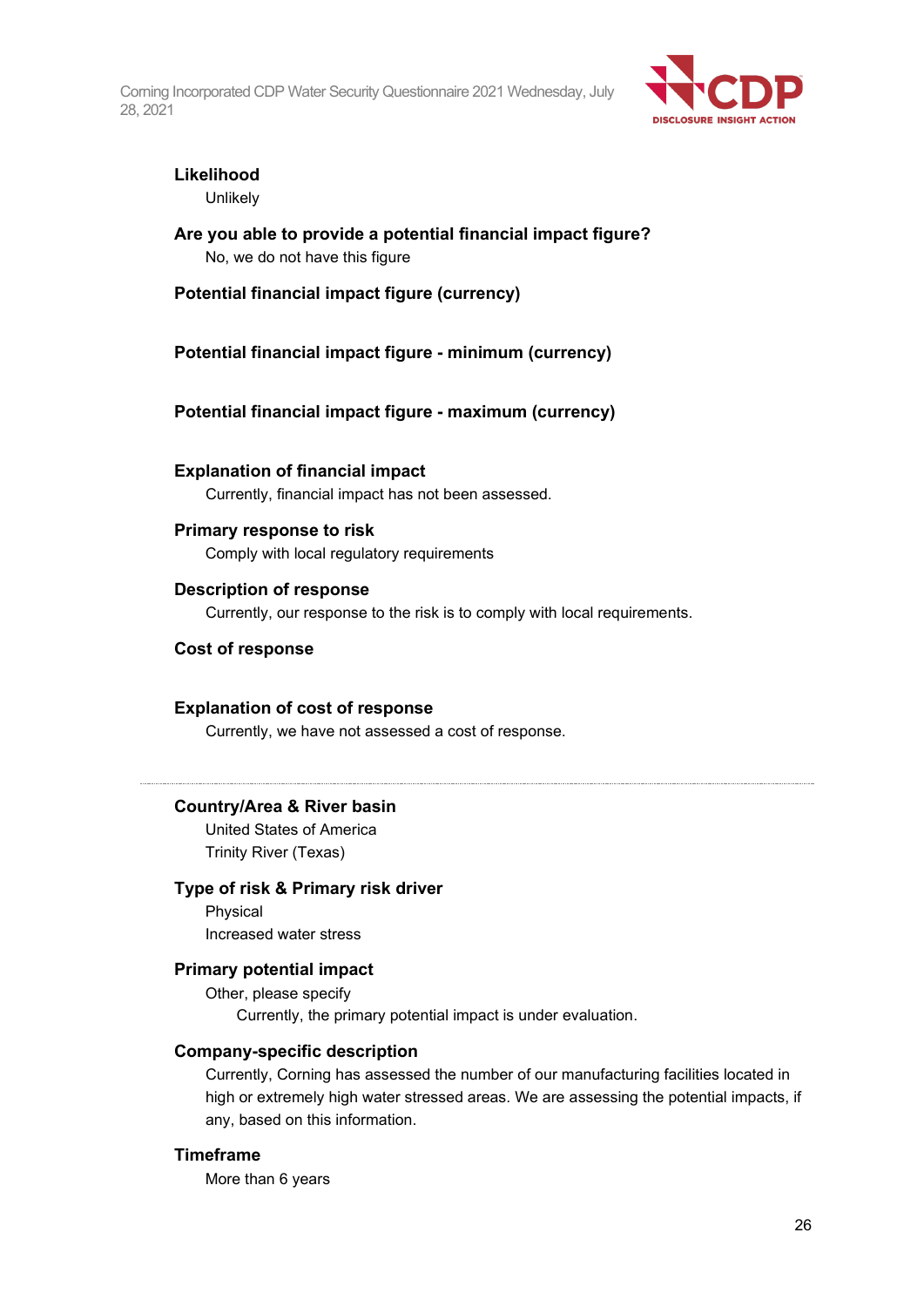

# **Magnitude of potential impact**

Medium-high

# **Likelihood**

**Unlikely** 

**Are you able to provide a potential financial impact figure?** No, we do not have this figure

# **Potential financial impact figure (currency)**

# **Potential financial impact figure - minimum (currency)**

# **Potential financial impact figure - maximum (currency)**

**Explanation of financial impact** Currently, financial impact has not been assessed.

# **Primary response to risk**

Comply with local regulatory requirements

# **Description of response**

Currently, our response to the risk is to comply with local requirements.

# **Cost of response**

# **Explanation of cost of response**

Currently, we have not assessed a cost of response.

# **Country/Area & River basin**

Italy Other, please specify Arno

# **Type of risk & Primary risk driver**

Physical Increased water stress

# **Primary potential impact**

Other, please specify Currently, the primary potential impact is under evaluation.

# **Company-specific description**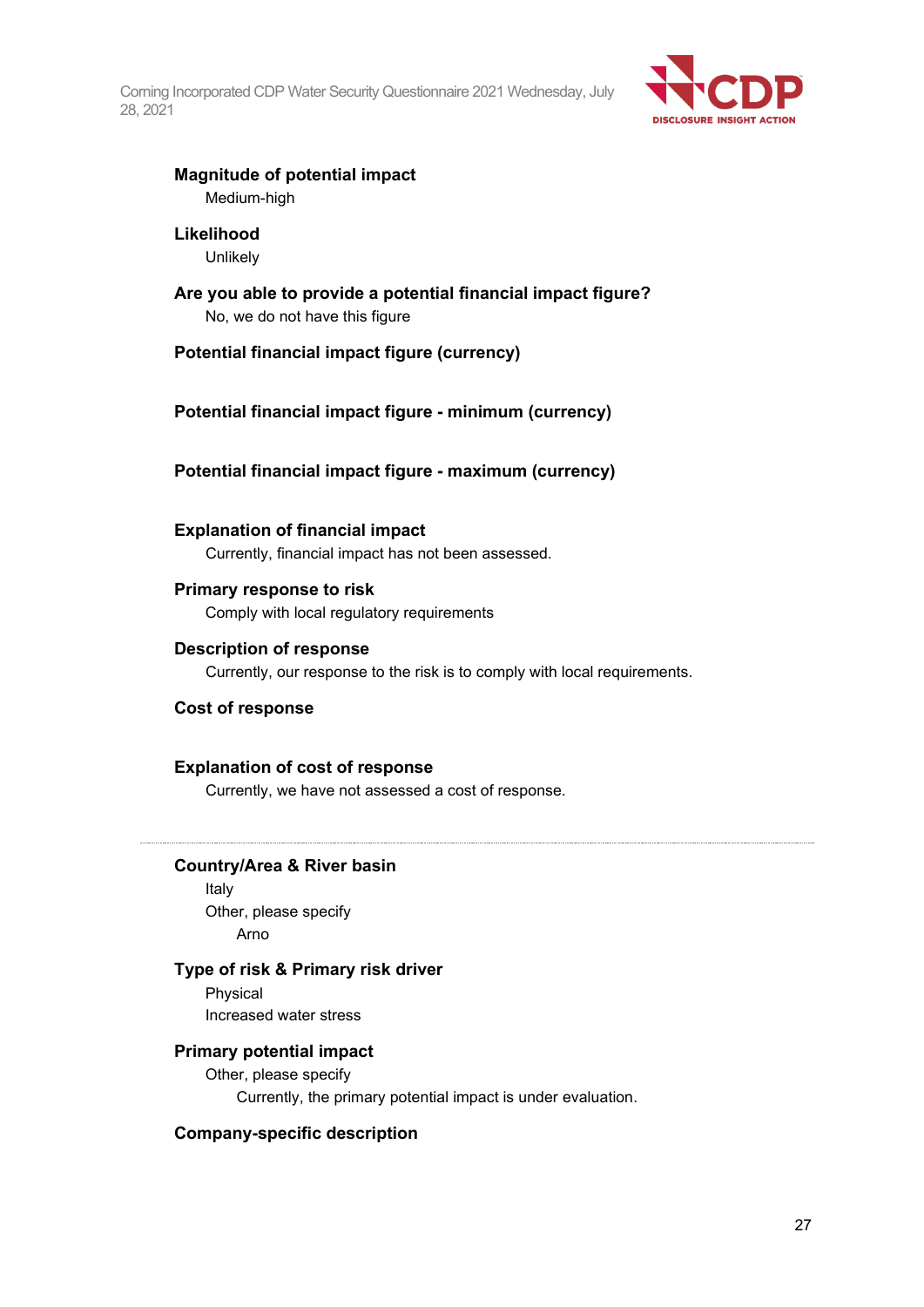

Currently, Corning has assessed the number of our manufacturing facilities located in high or extremely high water stressed areas. We are assessing the potential impacts, if any, based on this information.

# **Timeframe**

More than 6 years

# **Magnitude of potential impact** Medium-high

## **Likelihood**

Unlikely

- **Are you able to provide a potential financial impact figure?** No, we do not have this figure
- **Potential financial impact figure (currency)**
- **Potential financial impact figure - minimum (currency)**

# **Potential financial impact figure - maximum (currency)**

# **Explanation of financial impact**

Currently, financial impact has not been assessed.

# **Primary response to risk**

Comply with local regulatory requirements

## **Description of response**

Currently, our response to the risk is to comply with local requirements.

# **Cost of response**

# **Explanation of cost of response**

Currently, we have not assessed a cost of response.

# **Country/Area & River basin**

France Seine

## **Type of risk & Primary risk driver**

Physical Increased water stress

# **Primary potential impact**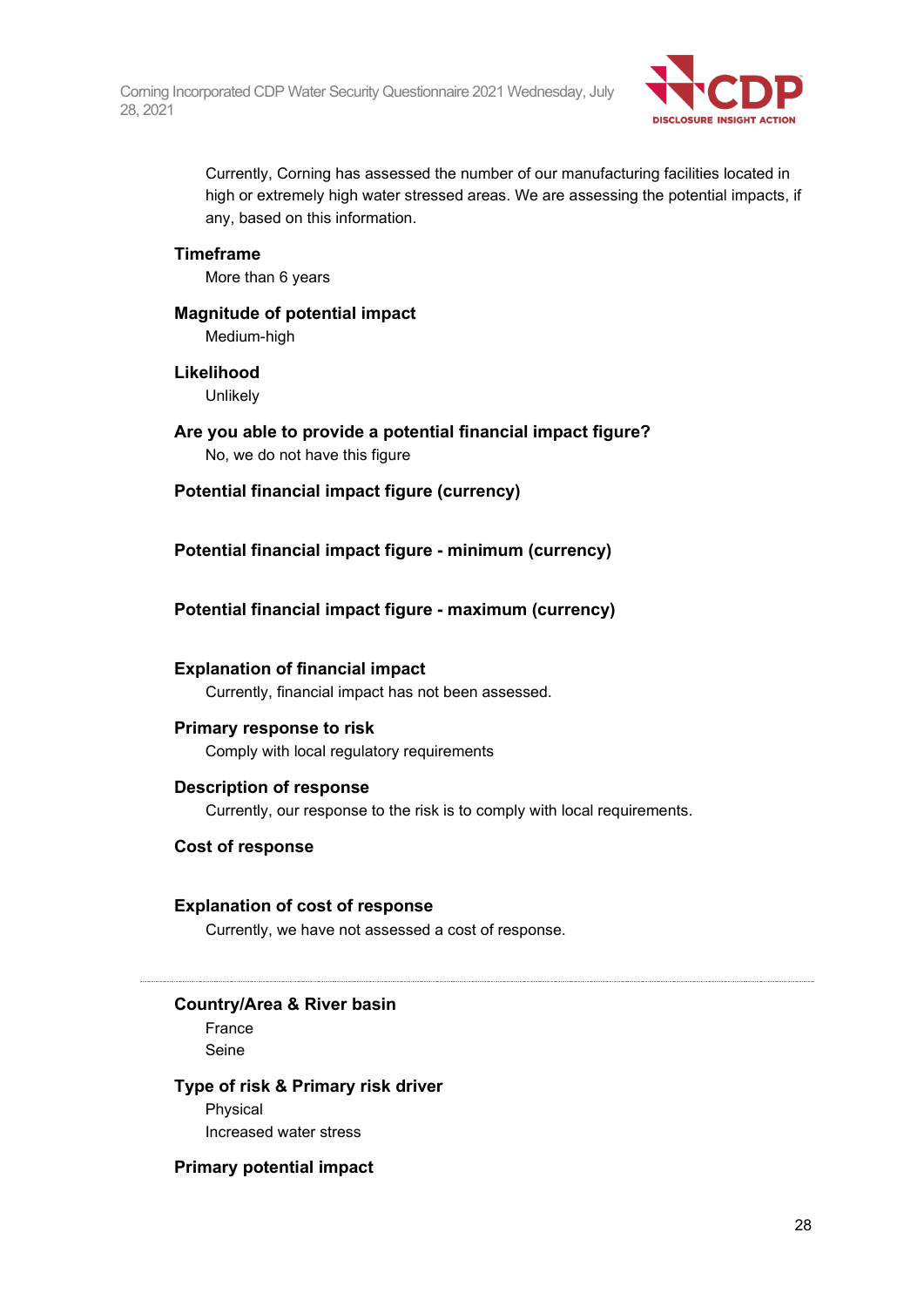

Other, please specify Currently, the primary potential impact is under evaluation.

# **Company-specific description**

Currently, Corning has assessed the number of our manufacturing facilities located in high or extremely high water stressed areas. We are assessing the potential impacts, if any, based on this information.

## **Timeframe**

More than 6 years

#### **Magnitude of potential impact**

Medium-high

#### **Likelihood**

Unlikely

## **Are you able to provide a potential financial impact figure?**

No, we do not have this figure

# **Potential financial impact figure (currency)**

# **Potential financial impact figure - minimum (currency)**

# **Potential financial impact figure - maximum (currency)**

## **Explanation of financial impact**

Currently, financial impact has not been assessed.

## **Primary response to risk**

Comply with local regulatory requirements

#### **Description of response**

Currently, our response to the risk is to comply with local requirements.

#### **Cost of response**

## **Explanation of cost of response**

Currently, we have not assessed a cost of response.

## **Country/Area & River basin**

France Other, please specify Scheldt/Leie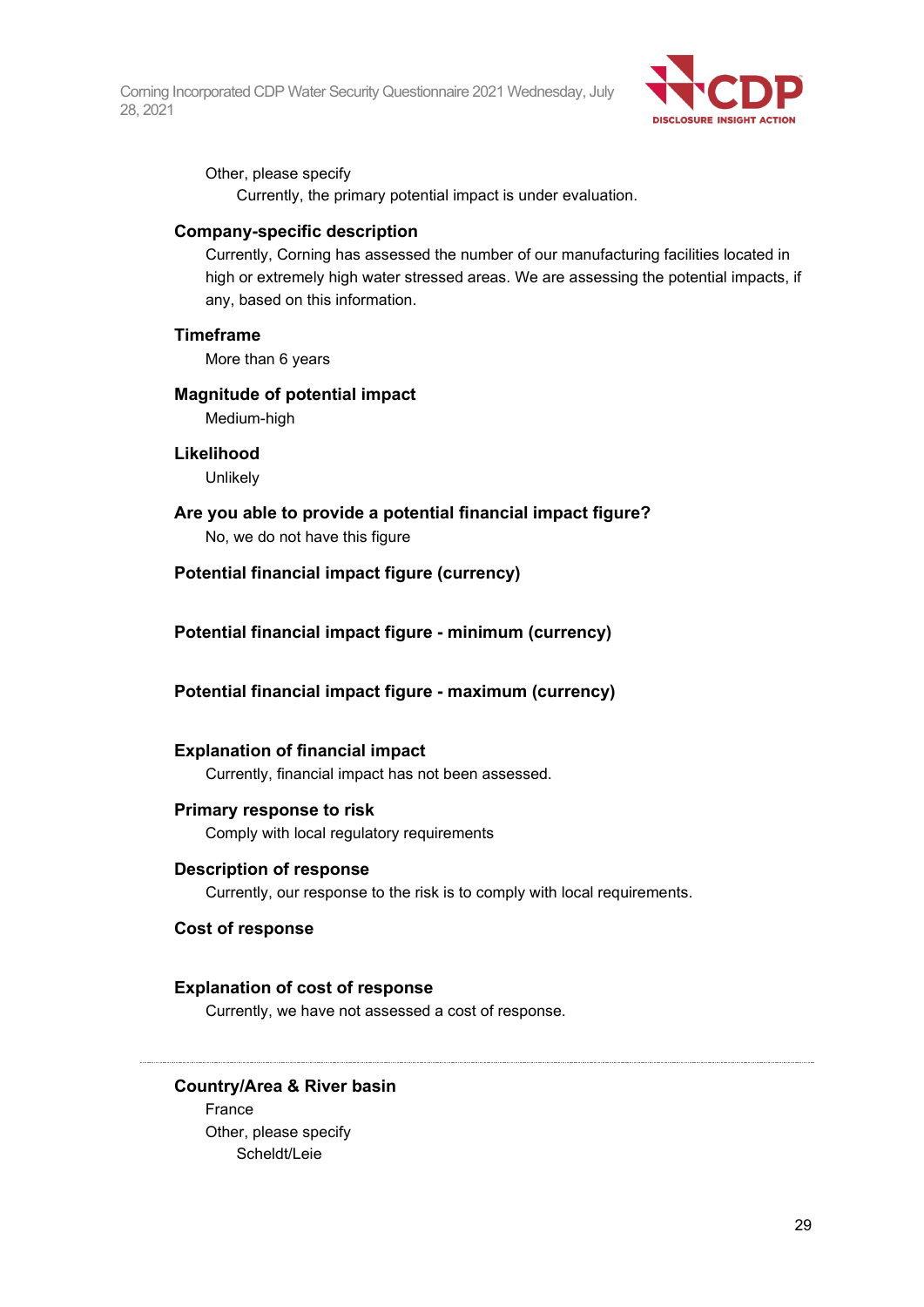

# **Type of risk & Primary risk driver**

Physical

Increased water stress

## **Primary potential impact**

Other, please specify Currently, the primary potential impact is under evaluation.

## **Company-specific description**

Currently, Corning has assessed the number of our manufacturing facilities located in high or extremely high water stressed areas. We are assessing the potential impacts, if any, based on this information.

## **Timeframe**

More than 6 years

# **Magnitude of potential impact**

Medium-high

## **Likelihood**

**Unlikely** 

# **Are you able to provide a potential financial impact figure?** No, we do not have this figure

- **Potential financial impact figure (currency)**
- **Potential financial impact figure - minimum (currency)**

# **Potential financial impact figure - maximum (currency)**

# **Explanation of financial impact**

Currently, financial impact has not been assessed.

## **Primary response to risk**

Comply with local regulatory requirements

# **Description of response**

Currently, our response to the risk is to comply with local requirements.

## **Cost of response**

## **Explanation of cost of response**

Currently, we have not assessed a cost of response.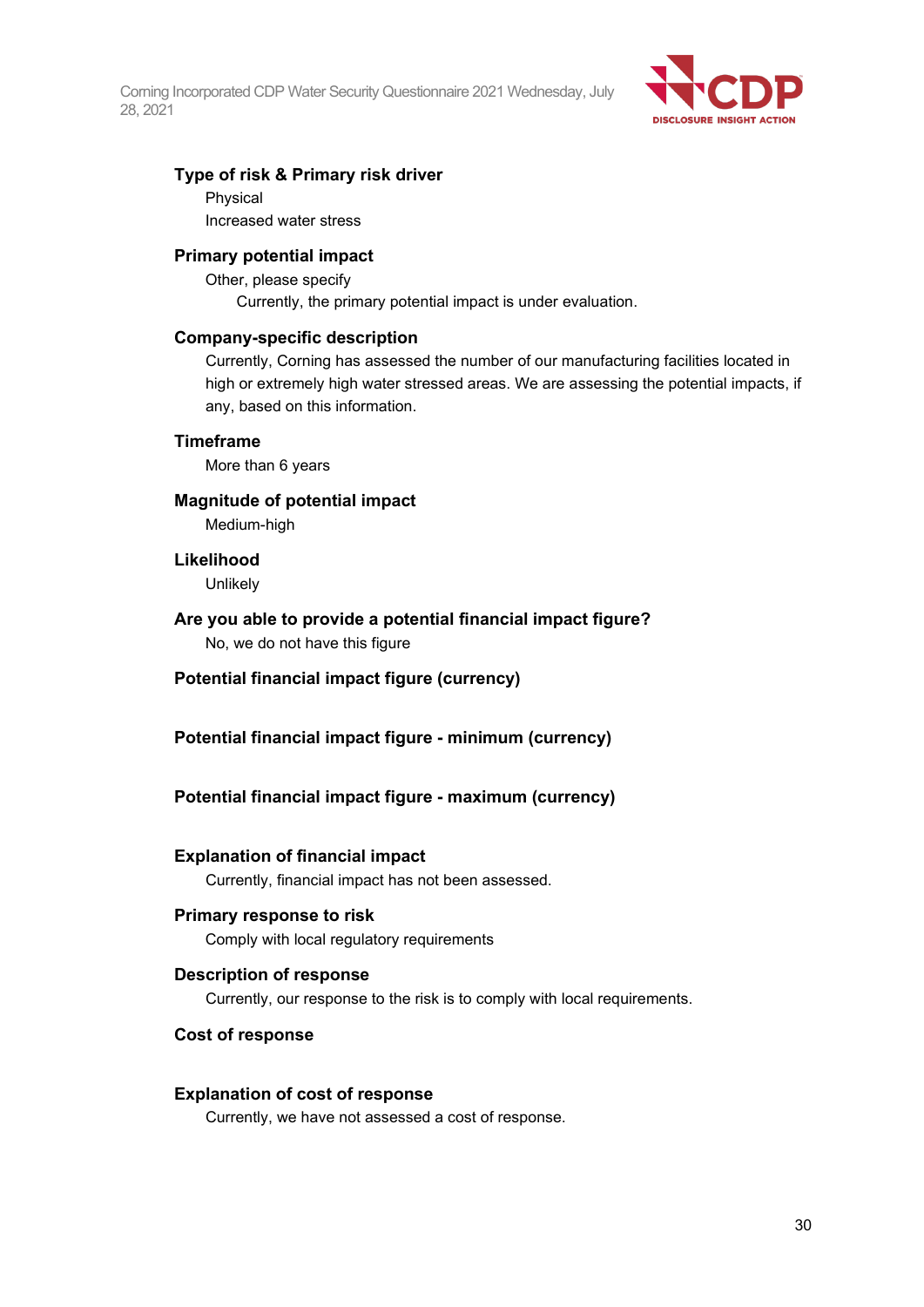

# **W4.2c**

**(W4.2c) Why does your organization not consider itself exposed to water risks in its value chain (beyond direct operations) with the potential to have a substantive financial or strategic impact?**

| Primary reason Please explain |                                                                                                 |
|-------------------------------|-------------------------------------------------------------------------------------------------|
|                               | Row 1 Not yet evaluated Currently, Corning has not assessed the water risks in our value chain. |

# **W4.3**

**(W4.3) Have you identified any water-related opportunities with the potential to have a substantive financial or strategic impact on your business?**

No

# **W4.3b**

**(W4.3b) Why does your organization not consider itself to have water-related opportunities?**

|             | <b>Primary reason</b>       | <b>Please explain</b>                                               |
|-------------|-----------------------------|---------------------------------------------------------------------|
| Row         | Opportunities exist, but    | Corning assesses each of our operating facilities for opportunities |
| $\mathbf 1$ | none with potential to have | for improved management of water annually through the               |
|             | a substantive financial or  | implementation of an environmental management system                |
|             | strategic impact on         | developed in accordance with ISO 14001 at each of our operating     |
|             | business                    | facilities. Opportunities are identified, assessed, and             |
|             |                             | implemented. Corning assesses the opportunities and generally       |
|             |                             | implements those that meet our criteria for capital improvements.   |
|             |                             | These improvements are beneficial to the environment and to our     |
|             |                             | operations; however, we have not found them to have a               |
|             |                             | substantive financial or strategic impact on the business at the    |
|             |                             | corporate level.                                                    |

# **W5. Facility-level water accounting**

# **W5.1**

**(W5.1) For each facility referenced in W4.1c, provide coordinates, water accounting data, and a comparison with the previous reporting year.**

**Facility reference number** Facility 1

**Facility name (optional)**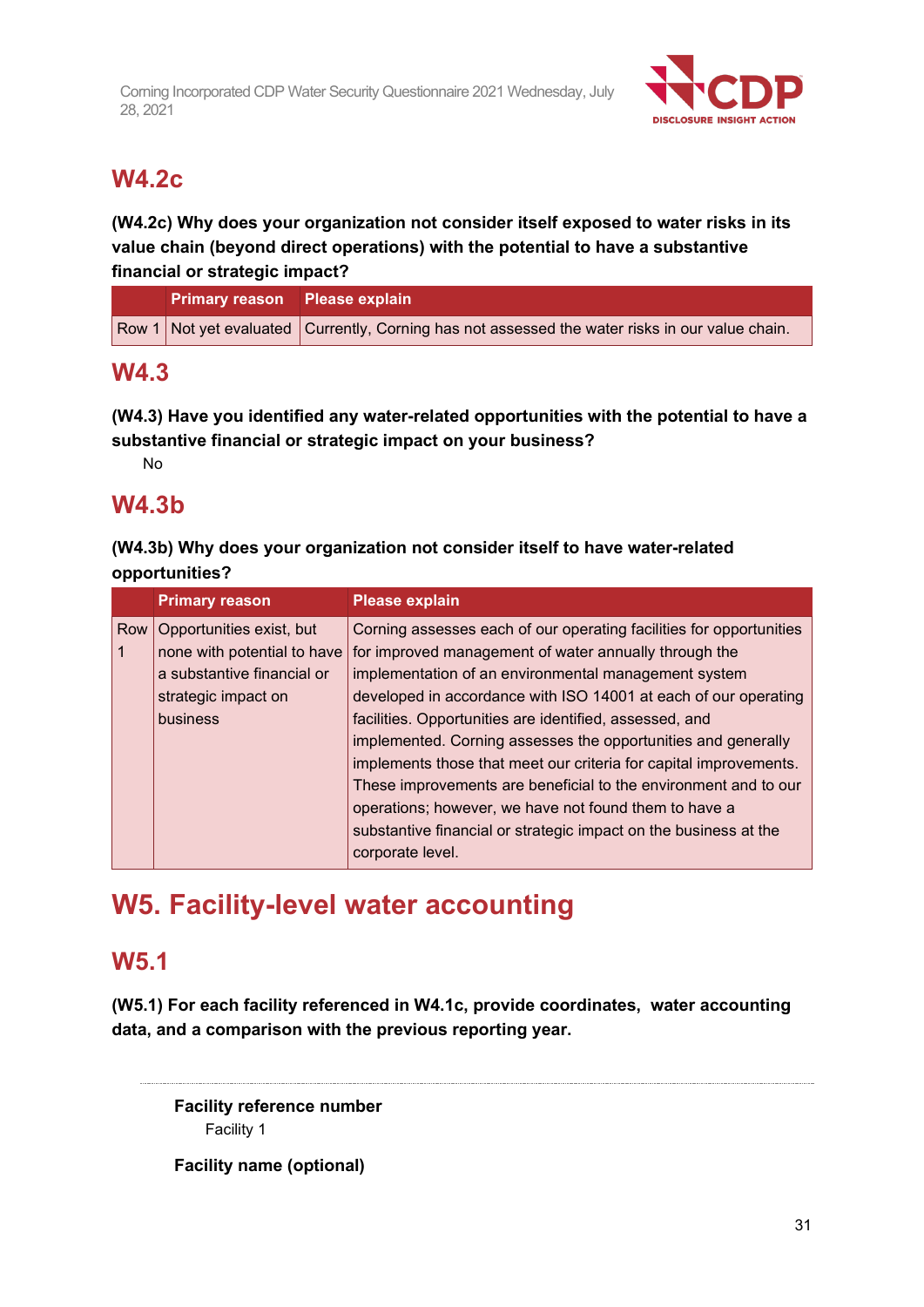

| <b>Country/Area &amp; River basin</b>                                                                    |  |
|----------------------------------------------------------------------------------------------------------|--|
| China                                                                                                    |  |
| Other, please specify                                                                                    |  |
| Ziya He                                                                                                  |  |
| Latitude                                                                                                 |  |
| 39.91                                                                                                    |  |
|                                                                                                          |  |
| Longitude                                                                                                |  |
| 116.4                                                                                                    |  |
| Located in area with water stress                                                                        |  |
| Yes                                                                                                      |  |
| Total water withdrawals at this facility (megaliters/year)<br>489                                        |  |
| Comparison of total withdrawals with previous reporting year<br>About the same                           |  |
| Withdrawals from fresh surface water, including rainwater, water from<br>wetlands, rivers and lakes<br>0 |  |
| Withdrawals from brackish surface water/seawater<br>0                                                    |  |
| Withdrawals from groundwater - renewable<br>0                                                            |  |
| Withdrawals from groundwater - non-renewable<br>0                                                        |  |
| Withdrawals from produced/entrained water                                                                |  |
| Withdrawals from third party sources<br>489                                                              |  |
| Total water discharges at this facility (megaliters/year)<br>186                                         |  |
| Comparison of total discharges with previous reporting year<br>Much lower                                |  |
| Discharges to fresh surface water<br>0                                                                   |  |
| Discharges to brackish surface water/seawater                                                            |  |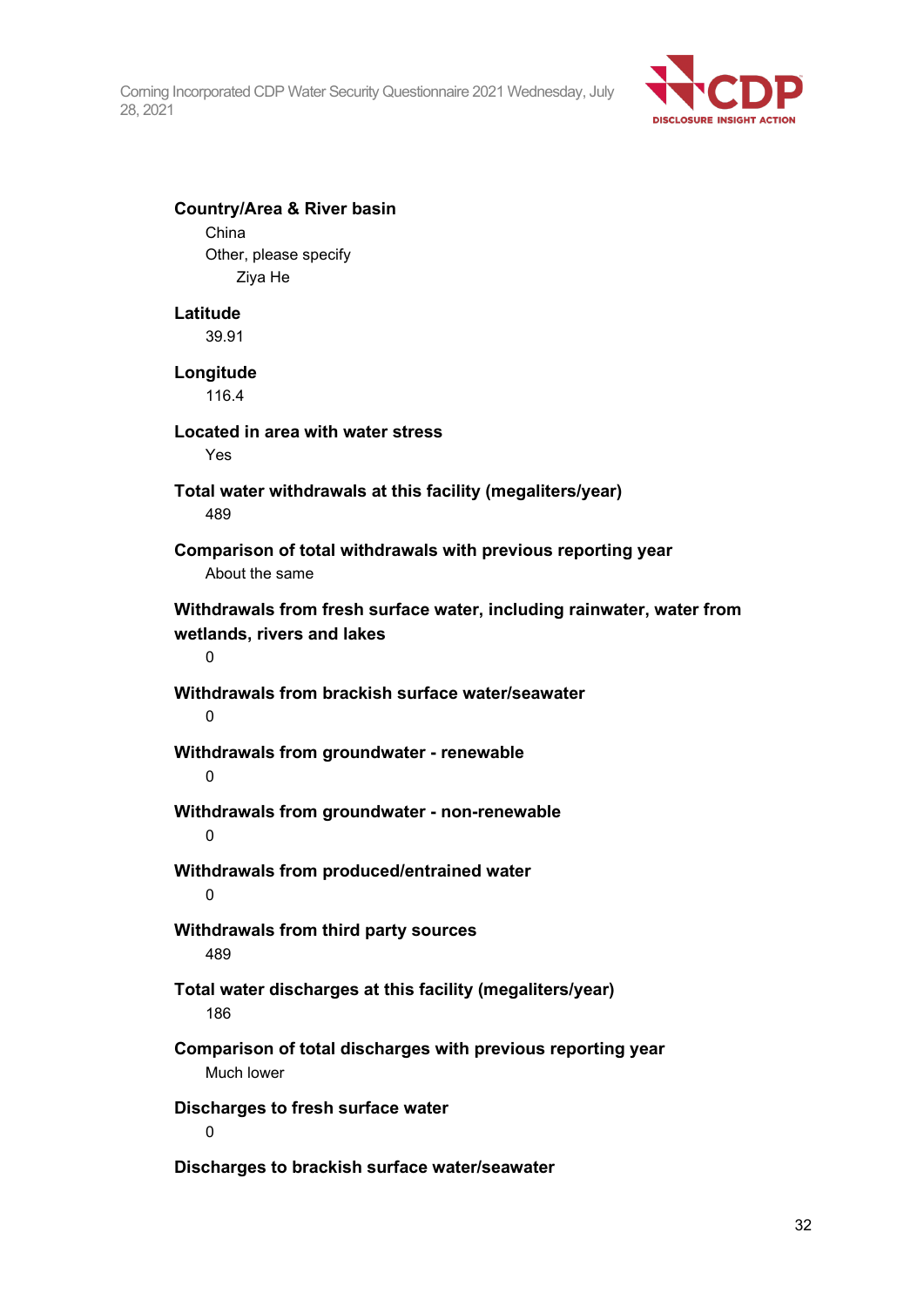

#### 0

## **Discharges to groundwater**

 $\Omega$ 

# **Discharges to third party destinations**

11.4

**Total water consumption at this facility (megaliters/year)**

303

# **Comparison of total consumption with previous reporting year** Much higher

## **Please explain**

Total water consumption is calculated by subtracting total discharges from total withdrawals. Currently, water discharge by volume to municipal sanitary sewer is the only destination tracked at a corporate level. Individual sites track discharges to other destinations as required by local regulations.

# **Facility reference number**

Facility 2

# **Facility name (optional)**

# **Country/Area & River basin**

Mexico Bravo

## **Latitude**

25.97

# **Longitude**

-100.37

# **Located in area with water stress**

Yes

# **Total water withdrawals at this facility (megaliters/year)**

11.6

# **Comparison of total withdrawals with previous reporting year** Lower

# **Withdrawals from fresh surface water, including rainwater, water from wetlands, rivers and lakes**

 $\Omega$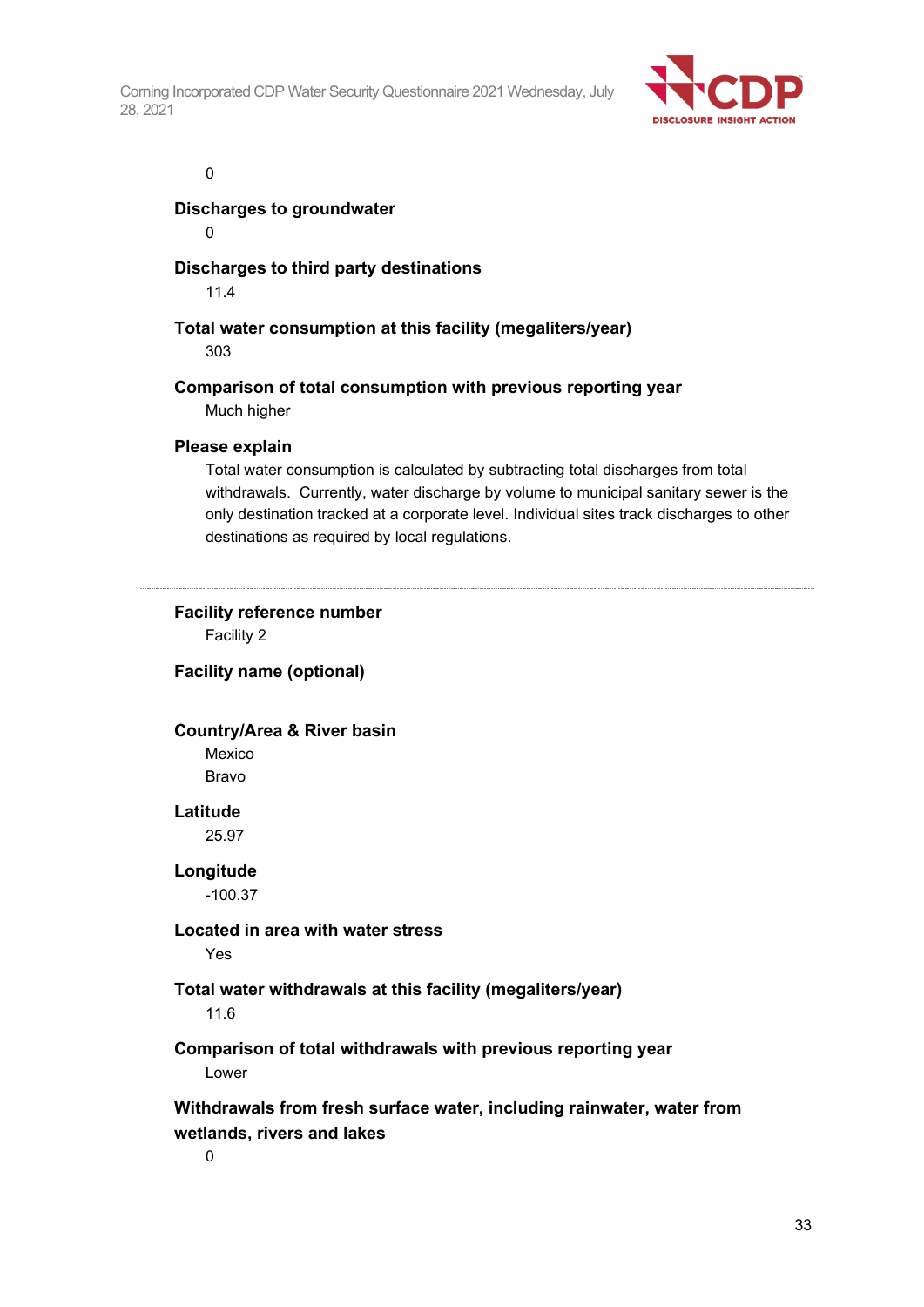

**Withdrawals from brackish surface water/seawater**  $\Omega$ **Withdrawals from groundwater - renewable** 0.7 **Withdrawals from groundwater - non-renewable** 0 **Withdrawals from produced/entrained water**  $\Omega$ **Withdrawals from third party sources** 10.9 **Total water discharges at this facility (megaliters/year)** 11.5 **Comparison of total discharges with previous reporting year** Lower **Discharges to fresh surface water**  $\Omega$ **Discharges to brackish surface water/seawater**  $\theta$ **Discharges to groundwater**  $\Omega$ **Discharges to third party destinations** 3.1 **Total water consumption at this facility (megaliters/year)** 0.1 **Comparison of total consumption with previous reporting year** About the same **Please explain** Total water consumption is calculated by subtracting total discharges from total

withdrawals. Currently, water discharge by volume to municipal sanitary sewer is the only destination tracked at a corporate level. Individual sites track discharges to other destinations as required by local regulations.

**Facility reference number** Facility 3

**Facility name (optional)**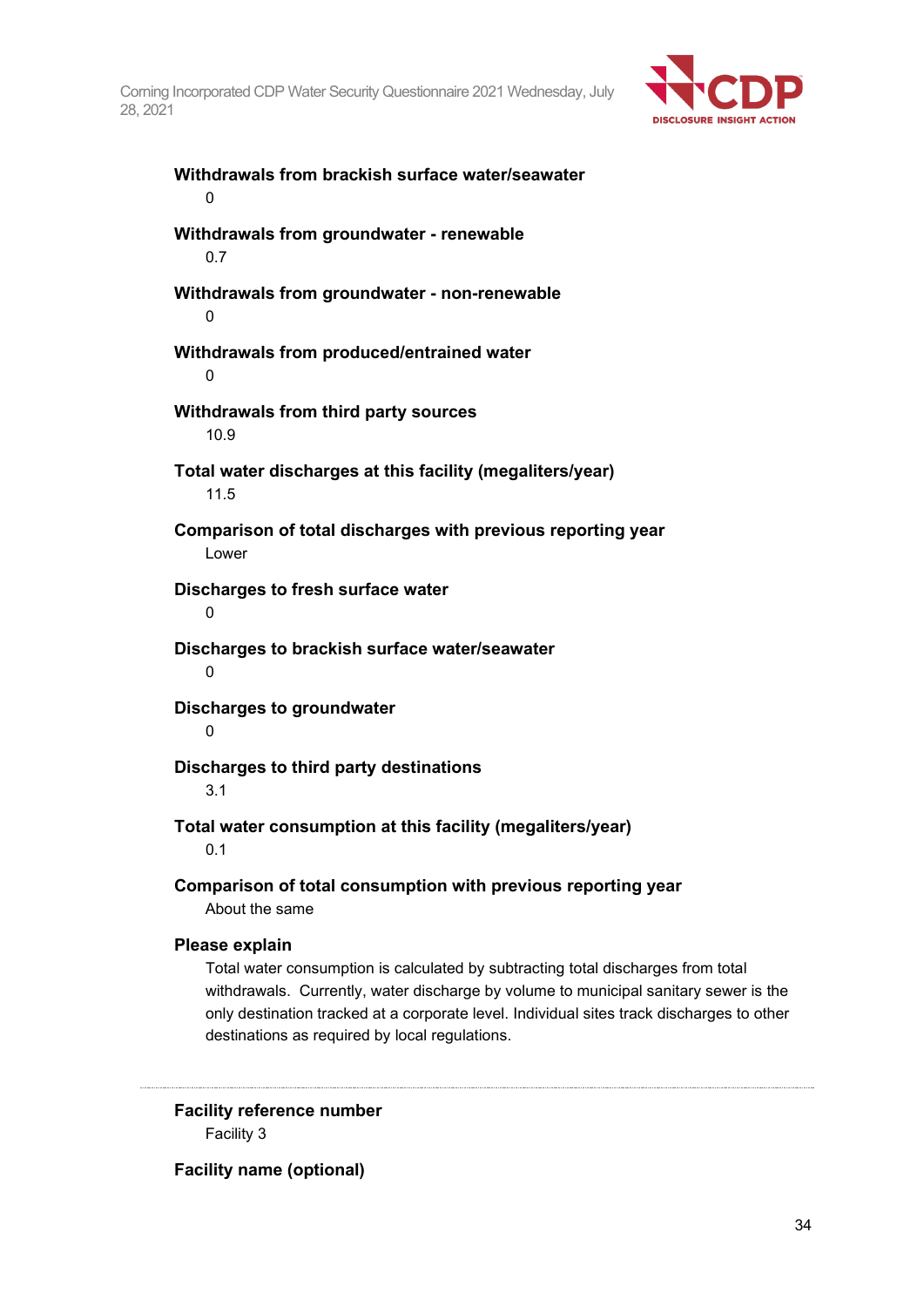

| <b>Country/Area &amp; River basin</b><br>China                                                           |
|----------------------------------------------------------------------------------------------------------|
| Other, please specify<br>Luke Tail Hu                                                                    |
| Latitude<br>31.12                                                                                        |
| Longitude<br>121.3                                                                                       |
| Located in area with water stress<br>Yes                                                                 |
| Total water withdrawals at this facility (megaliters/year)<br>27.3                                       |
| Comparison of total withdrawals with previous reporting year<br>Much lower                               |
| Withdrawals from fresh surface water, including rainwater, water from<br>wetlands, rivers and lakes<br>0 |
| Withdrawals from brackish surface water/seawater<br>0                                                    |
| Withdrawals from groundwater - renewable<br>0                                                            |
| Withdrawals from groundwater - non-renewable<br>$\Omega$                                                 |
| Withdrawals from produced/entrained water                                                                |
| Withdrawals from third party sources<br>27.3                                                             |
| Total water discharges at this facility (megaliters/year)<br>10                                          |
| Comparison of total discharges with previous reporting year<br>Much lower                                |
| Discharges to fresh surface water<br>0                                                                   |
| Discharges to brackish surface water/seawater                                                            |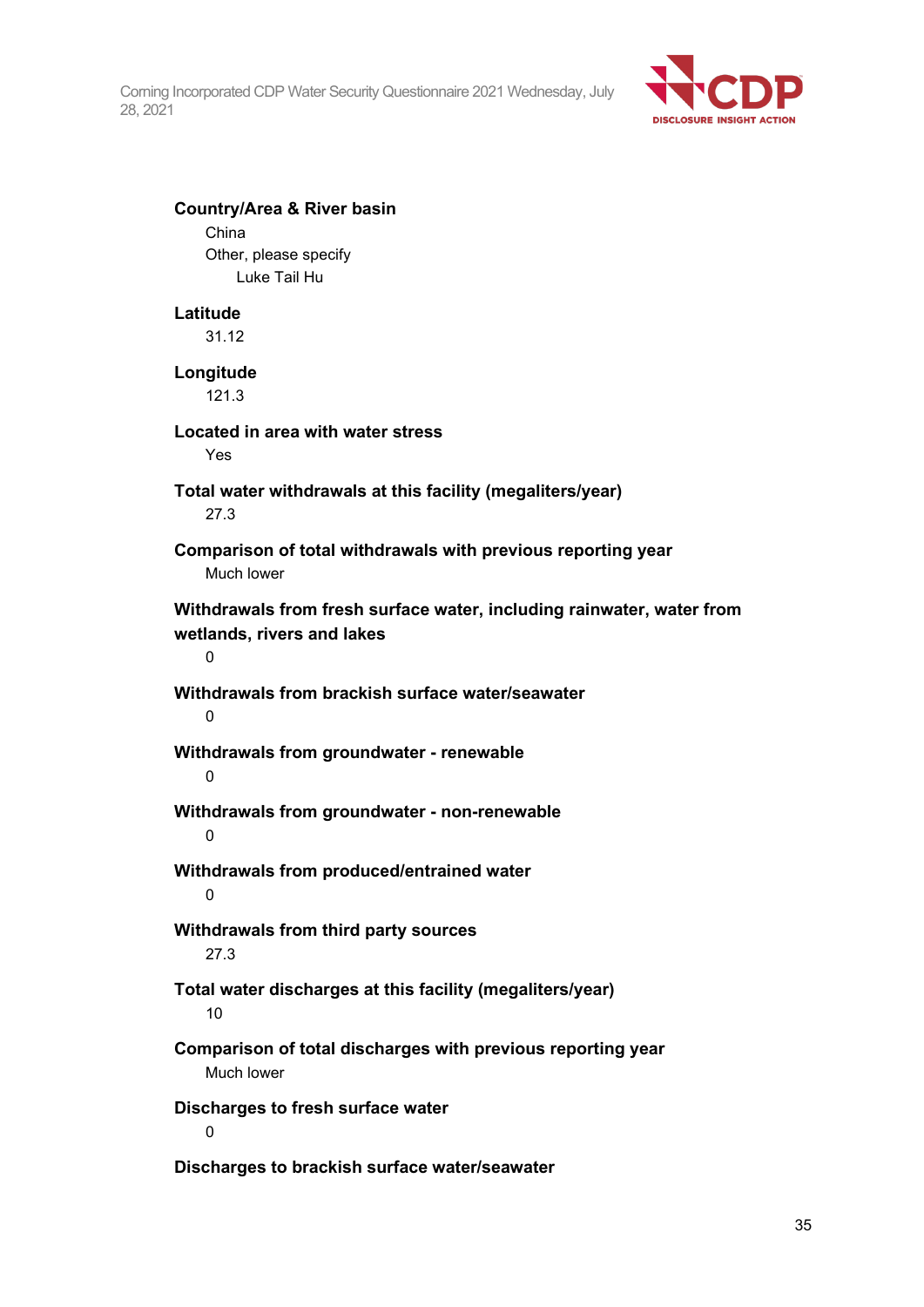

#### 0

## **Discharges to groundwater**

 $\Omega$ 

# **Discharges to third party destinations**

6.9

# **Total water consumption at this facility (megaliters/year)**

17.3

## **Comparison of total consumption with previous reporting year** Much lower

# **Please explain**

Total water consumption is calculated by subtracting total discharges from total withdrawals. Currently, water discharge by volume to municipal sanitary sewer is the only destination tracked at a corporate level. Individual sites track discharges to other destinations as required by local regulations.

# **Facility reference number**

Facility 4

# **Facility name (optional)**

# **Country/Area & River basin**

China Other, please specify Luke Tail Hu

## **Latitude**

31.52

## **Longitude**

120.12

# **Located in area with water stress**

Yes

# **Total water withdrawals at this facility (megaliters/year)**

19

# **Comparison of total withdrawals with previous reporting year** This is our first year of measurement

# **Withdrawals from fresh surface water, including rainwater, water from wetlands, rivers and lakes**

0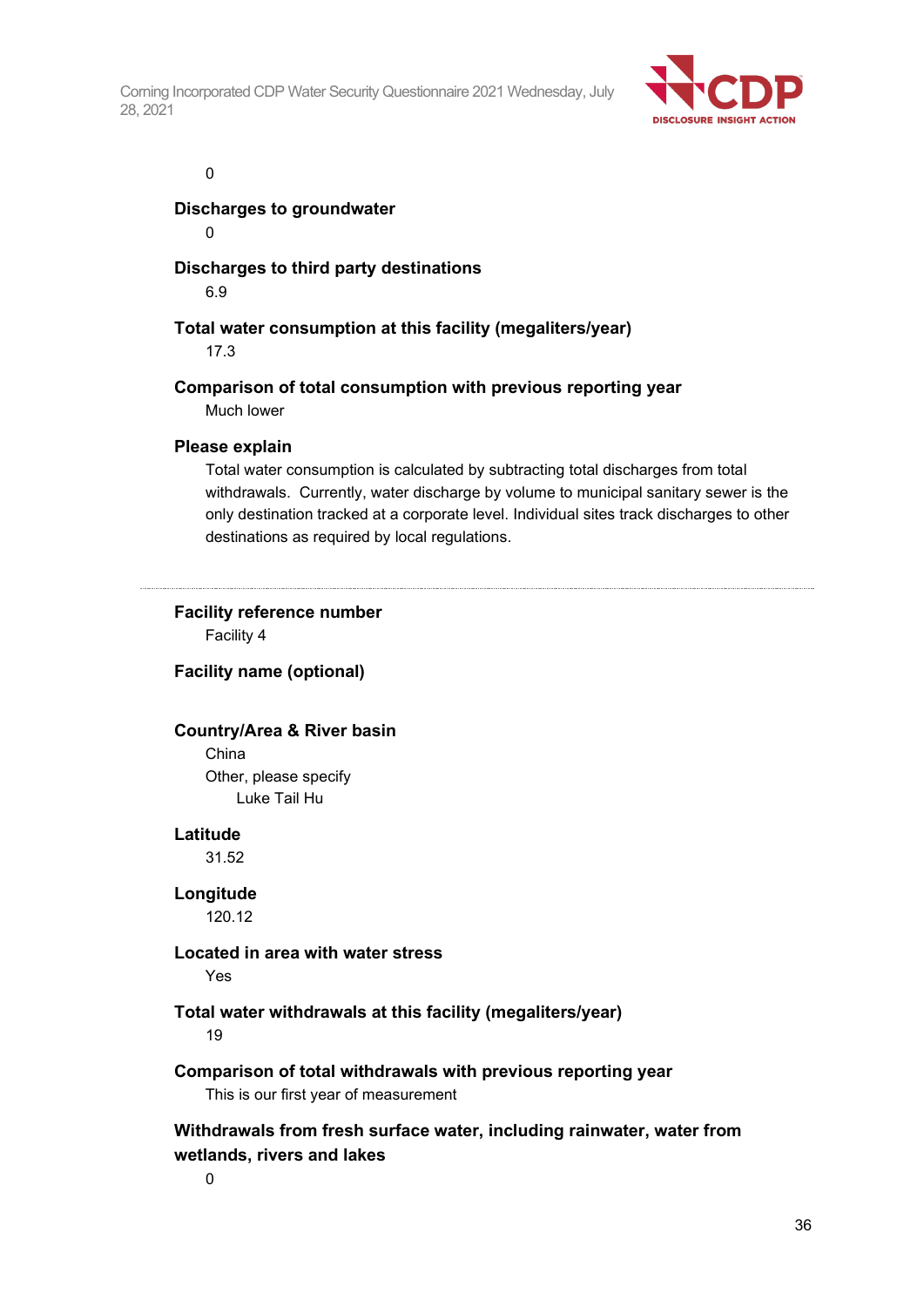

| Withdrawals from brackish surface water/seawater<br>0                                                                                                                                                                                                                                   |
|-----------------------------------------------------------------------------------------------------------------------------------------------------------------------------------------------------------------------------------------------------------------------------------------|
| Withdrawals from groundwater - renewable<br>0                                                                                                                                                                                                                                           |
| Withdrawals from groundwater - non-renewable<br>0                                                                                                                                                                                                                                       |
| Withdrawals from produced/entrained water<br>0                                                                                                                                                                                                                                          |
| Withdrawals from third party sources<br>19                                                                                                                                                                                                                                              |
| Total water discharges at this facility (megaliters/year)<br>18.5                                                                                                                                                                                                                       |
| Comparison of total discharges with previous reporting year<br>This is our first year of measurement                                                                                                                                                                                    |
| Discharges to fresh surface water<br>0                                                                                                                                                                                                                                                  |
| Discharges to brackish surface water/seawater<br>0                                                                                                                                                                                                                                      |
| <b>Discharges to groundwater</b><br>0                                                                                                                                                                                                                                                   |
| Discharges to third party destinations<br>12.2                                                                                                                                                                                                                                          |
| Total water consumption at this facility (megaliters/year)<br>0.5                                                                                                                                                                                                                       |
| Comparison of total consumption with previous reporting year<br>This is our first year of measurement                                                                                                                                                                                   |
| Please explain<br>Total water consumption is calculated by subtracting total discharges from total<br>withdrawals. Currently, water discharge by volume to municipal sanitary sewer is the<br>only destination tracked at a corporate level. Individual sites track discharges to other |

**Facility reference number** Facility 5

destinations as required by local regulations.

**Facility name (optional)**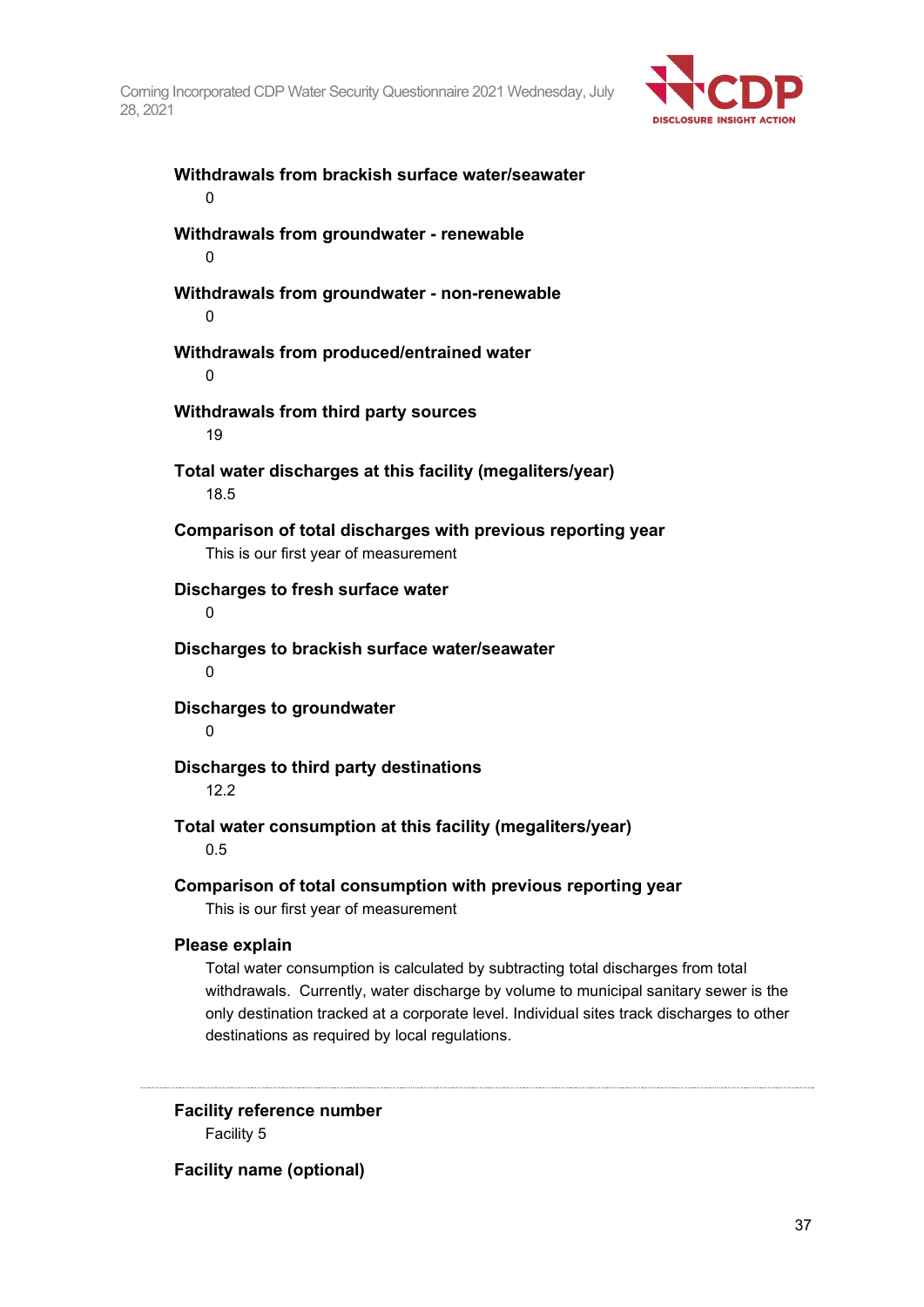

## **Country/Area & River basin**

United States of America Cape Fear River

#### **Latitude**

34.61

# **Longitude**

-77.71

## **Located in area with water stress**

Yes

# **Total water withdrawals at this facility (megaliters/year)** 378.2

# **Comparison of total withdrawals with previous reporting year** This is our first year of measurement

# **Withdrawals from fresh surface water, including rainwater, water from wetlands, rivers and lakes**

 $\Omega$ 

# **Withdrawals from brackish surface water/seawater**

0

# **Withdrawals from groundwater - renewable** 378.2

# **Withdrawals from groundwater - non-renewable**

 $\Omega$ 

## **Withdrawals from produced/entrained water** 0

# **Withdrawals from third party sources**

 $\Omega$ 

# **Total water discharges at this facility (megaliters/year)** 30.7

# **Comparison of total discharges with previous reporting year** This is our first year of measurement

# **Discharges to fresh surface water**

 $\Omega$ 

# **Discharges to brackish surface water/seawater**

 $\Omega$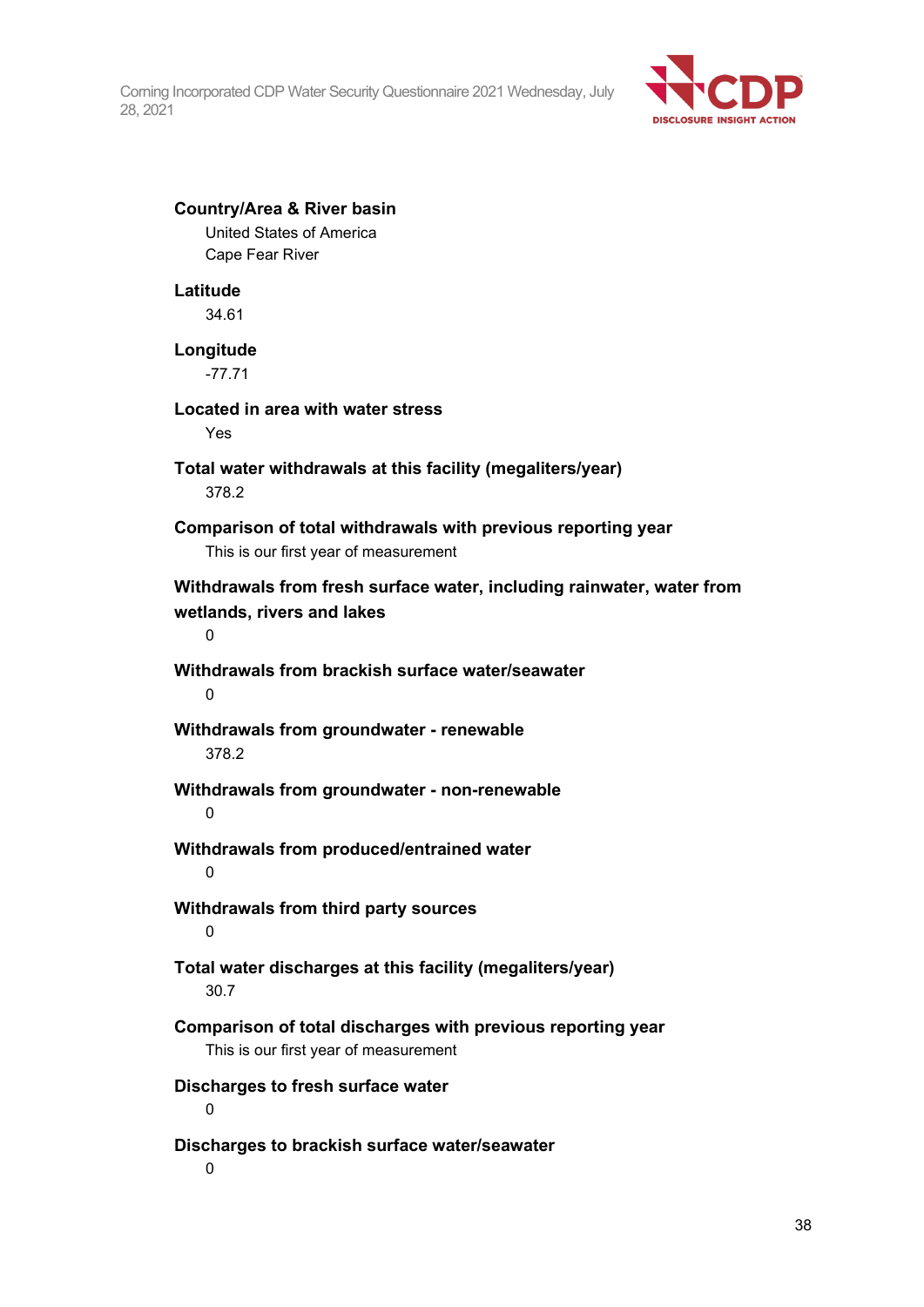

## **Discharges to groundwater**

0

# **Discharges to third party destinations**

30.7

# **Total water consumption at this facility (megaliters/year)**

347.5

# **Comparison of total consumption with previous reporting year**

This is our first year of measurement

## **Please explain**

Total water consumption is calculated by subtracting total discharges from total withdrawals. Currently, water discharge by volume to municipal sanitary sewer is the only destination tracked at a corporate level. Individual sites track discharges to other destinations as required by local regulations.

# **Facility reference number**

Facility 6

## **Facility name (optional)**

## **Country/Area & River basin**

United States of America Colorado River (Pacific Ocean)

## **Latitude**

33.48

## **Longitude**

-111.97

## **Located in area with water stress**

Yes

# **Total water withdrawals at this facility (megaliters/year)**

42.4

# **Comparison of total withdrawals with previous reporting year**

This is our first year of measurement

# **Withdrawals from fresh surface water, including rainwater, water from wetlands, rivers and lakes**

 $\theta$ 

# **Withdrawals from brackish surface water/seawater**

 $\Omega$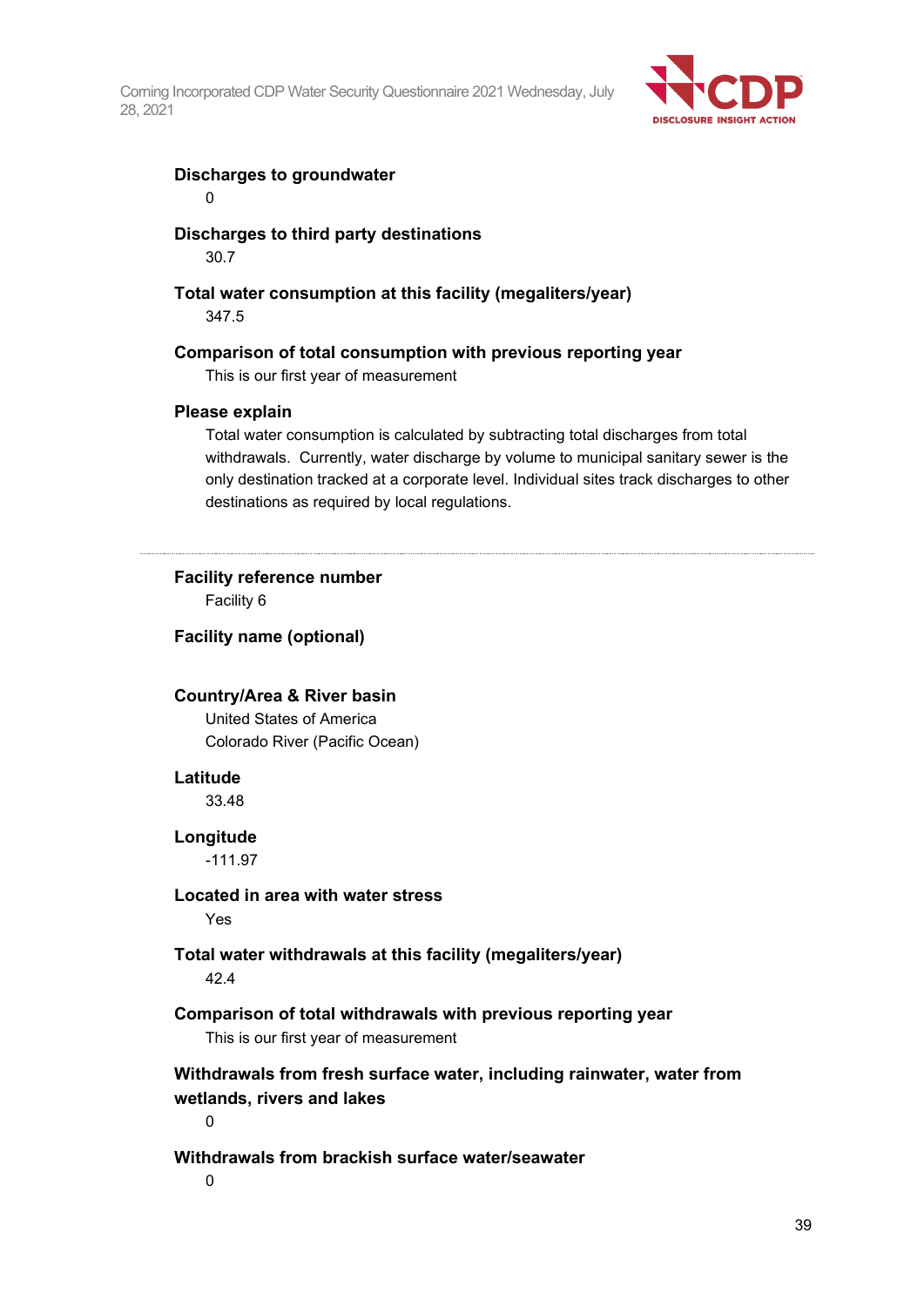

**Withdrawals from groundwater - renewable** 0 **Withdrawals from groundwater - non-renewable**  $\Omega$ **Withdrawals from produced/entrained water** 0 **Withdrawals from third party sources** 42.4 **Total water discharges at this facility (megaliters/year)** 50.9 **Comparison of total discharges with previous reporting year** This is our first year of measurement **Discharges to fresh surface water**  $\Omega$ **Discharges to brackish surface water/seawater**  $\Omega$ **Discharges to groundwater**  $\Omega$ **Discharges to third party destinations** 12.6 **Total water consumption at this facility (megaliters/year)** -8.5 **Comparison of total consumption with previous reporting year** This is our first year of measurement **Please explain** Total water consumption is calculated by subtracting total discharges from total

withdrawals. Currently, water discharge by volume to municipal sanitary sewer is the only destination tracked at a corporate level. Individual sites track discharges to other destinations as required by local regulations.

## **Facility reference number** Facility 7

**Facility name (optional)**

# **Country/Area & River basin**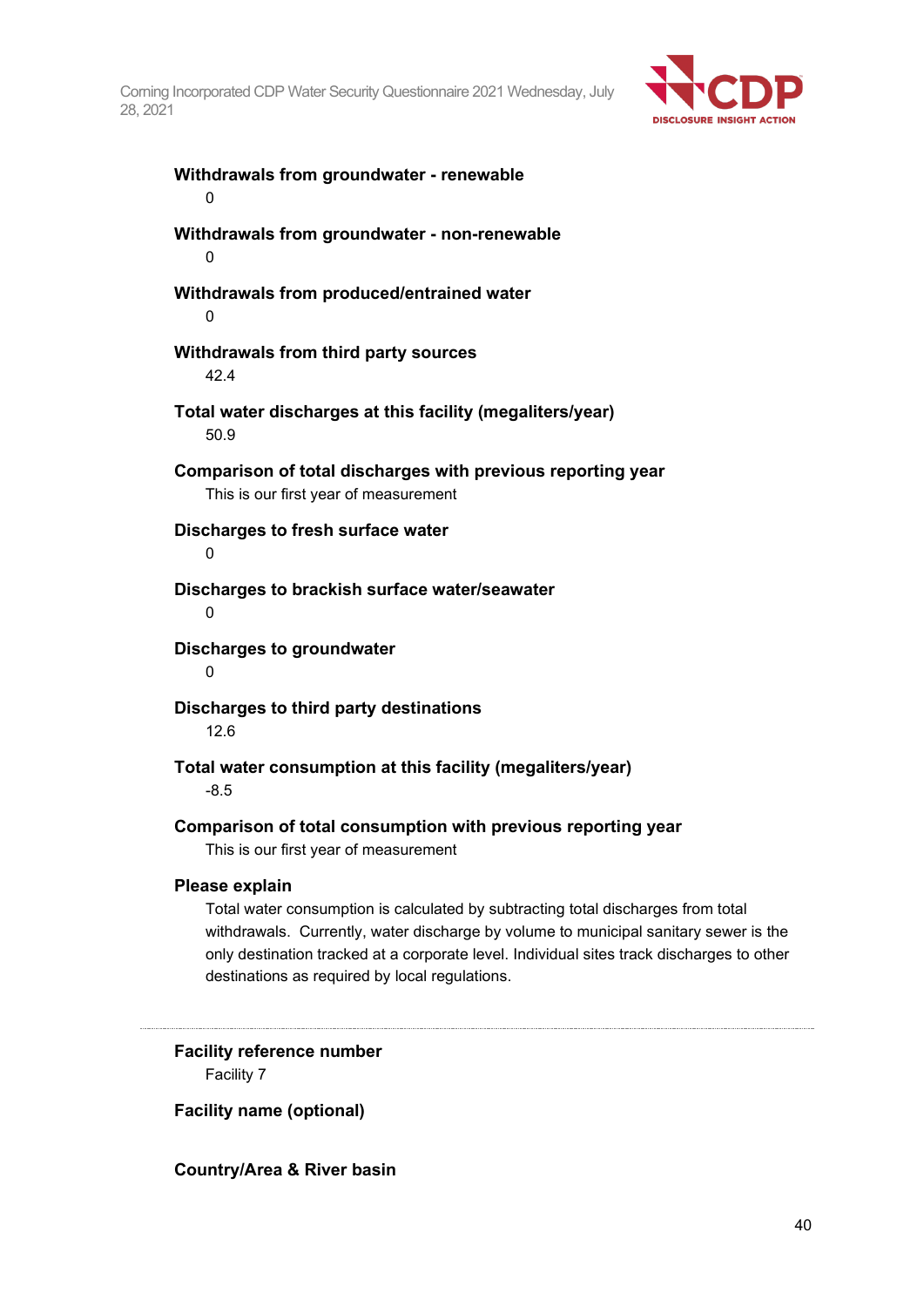

United States of America Trinity River (Texas) **Latitude** 33 **Longitude** -97.73 **Located in area with water stress** Yes **Total water withdrawals at this facility (megaliters/year)** 5.4 **Comparison of total withdrawals with previous reporting year** This is our first year of measurement **Withdrawals from fresh surface water, including rainwater, water from wetlands, rivers and lakes**  $\Omega$ **Withdrawals from brackish surface water/seawater**  $\Omega$ **Withdrawals from groundwater - renewable** 0 **Withdrawals from groundwater - non-renewable**  $\Omega$ **Withdrawals from produced/entrained water**  $\Omega$ **Withdrawals from third party sources** 5.4 **Total water discharges at this facility (megaliters/year)** 5.4 **Comparison of total discharges with previous reporting year** This is our first year of measurement **Discharges to fresh surface water**  $\Omega$ **Discharges to brackish surface water/seawater**  $\Omega$ **Discharges to groundwater**  $\Omega$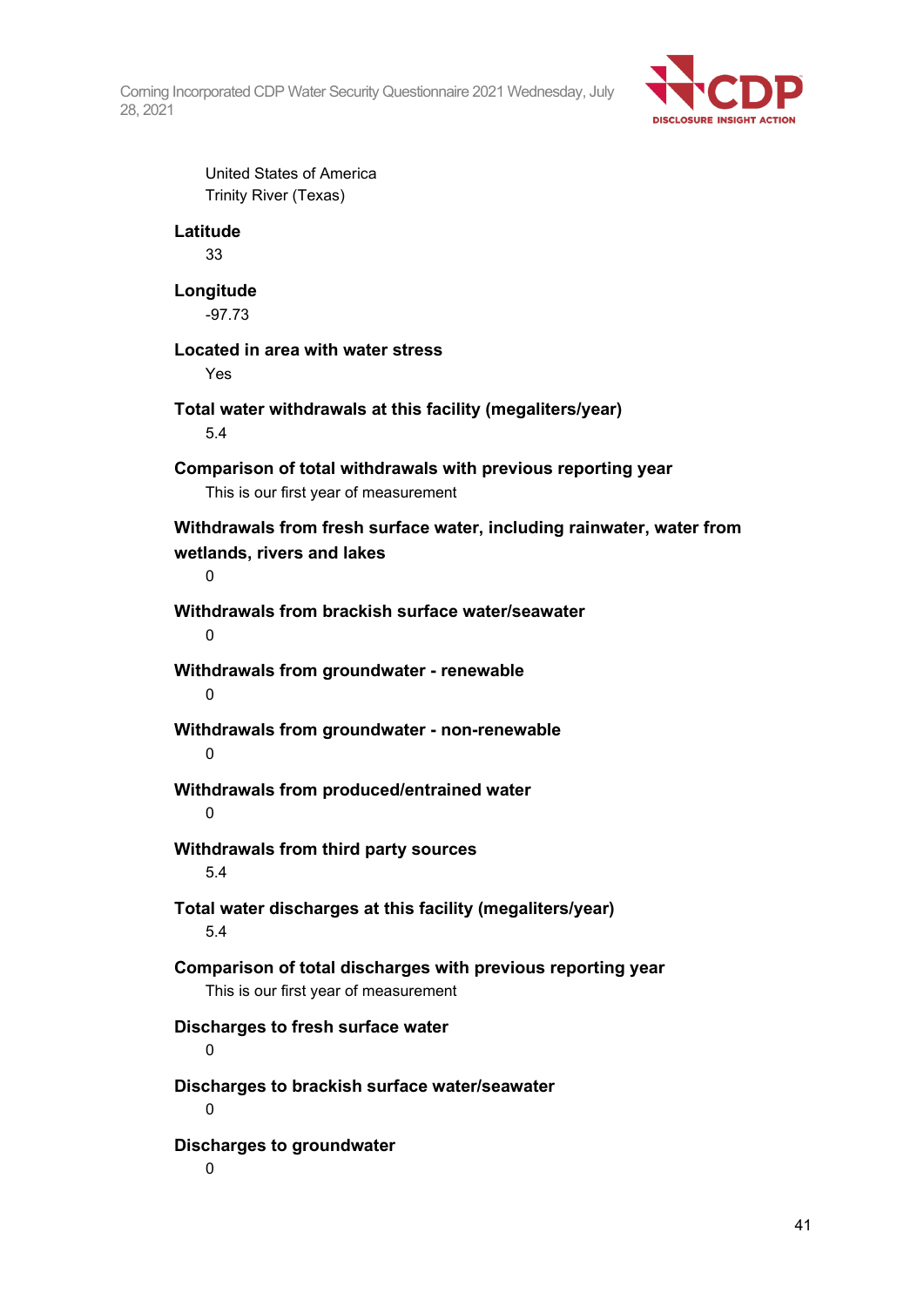

# **Discharges to third party destinations**

5.4

# **Total water consumption at this facility (megaliters/year)**

 $\Omega$ 

# **Comparison of total consumption with previous reporting year**

This is our first year of measurement

## **Please explain**

Total water consumption is calculated by subtracting total discharges from total withdrawals. Currently, water discharge by volume to municipal sanitary sewer is the only destination tracked at a corporate level. Individual sites track discharges to other destinations as required by local regulations.

## **Facility reference number**

Facility 8

# **Facility name (optional)**

## **Country/Area & River basin**

Italy Other, please specify Arno

## **Latitude**

43.58

# **Longitude**

10.65

# **Located in area with water stress**

Yes

# **Total water withdrawals at this facility (megaliters/year)** 28.1

# **Comparison of total withdrawals with previous reporting year**

This is our first year of measurement

# **Withdrawals from fresh surface water, including rainwater, water from wetlands, rivers and lakes**

 $\Omega$ 

# **Withdrawals from brackish surface water/seawater**

 $\Omega$ 

**Withdrawals from groundwater - renewable**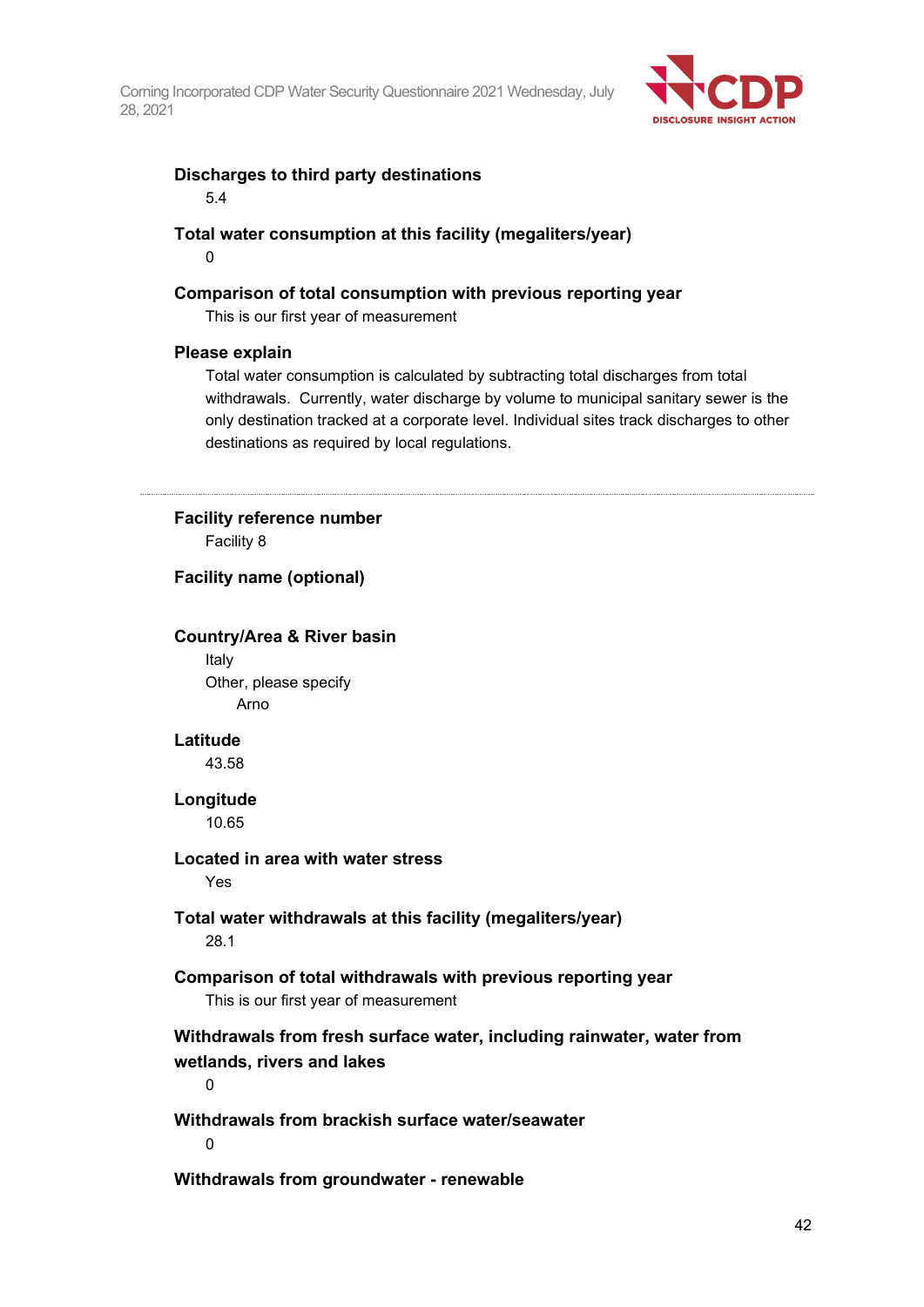

## 5.9

**Withdrawals from groundwater - non-renewable**  $\Omega$ **Withdrawals from produced/entrained water**

 $\Omega$ 

# **Withdrawals from third party sources**

22.2

# **Total water discharges at this facility (megaliters/year)** 12.6

**Comparison of total discharges with previous reporting year** This is our first year of measurement

# **Discharges to fresh surface water**

 $\Omega$ 

# **Discharges to brackish surface water/seawater**

 $\Omega$ 

# **Discharges to groundwater**

 $\Omega$ 

# **Discharges to third party destinations**

4.6

# **Total water consumption at this facility (megaliters/year)**

15.5

# **Comparison of total consumption with previous reporting year**

This is our first year of measurement

## **Please explain**

Total water consumption is calculated by subtracting total discharges from total withdrawals. Currently, water discharge by volume to municipal sanitary sewer is the only destination tracked at a corporate level. Individual sites track discharges to other destinations as required by local regulations.

**Facility reference number** Facility 9

# **Facility name (optional)**

# **Country/Area & River basin** France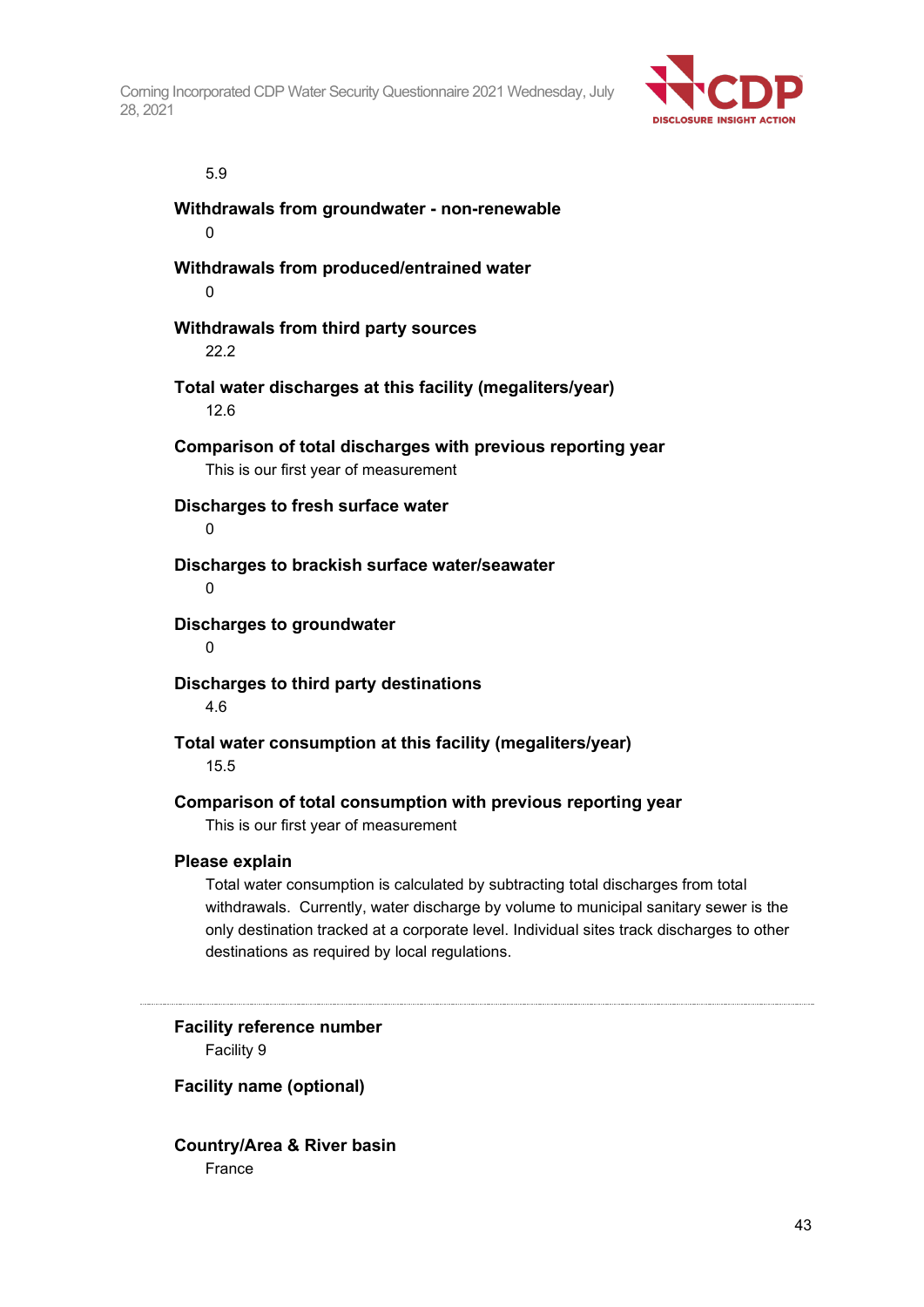

Seine **Latitude** 48.52 **Longitude** 2.61 **Located in area with water stress** Yes **Total water withdrawals at this facility (megaliters/year)** 65.7 **Comparison of total withdrawals with previous reporting year** This is our first year of measurement **Withdrawals from fresh surface water, including rainwater, water from wetlands, rivers and lakes** 5.7 **Withdrawals from brackish surface water/seawater**  $\Omega$ **Withdrawals from groundwater - renewable** 56.8 **Withdrawals from groundwater - non-renewable** 0 **Withdrawals from produced/entrained water** 0 **Withdrawals from third party sources** 3.2 **Total water discharges at this facility (megaliters/year)** 60 **Comparison of total discharges with previous reporting year** This is our first year of measurement **Discharges to fresh surface water** 0 **Discharges to brackish surface water/seawater**  $\Omega$ **Discharges to groundwater** 0 **Discharges to third party destinations**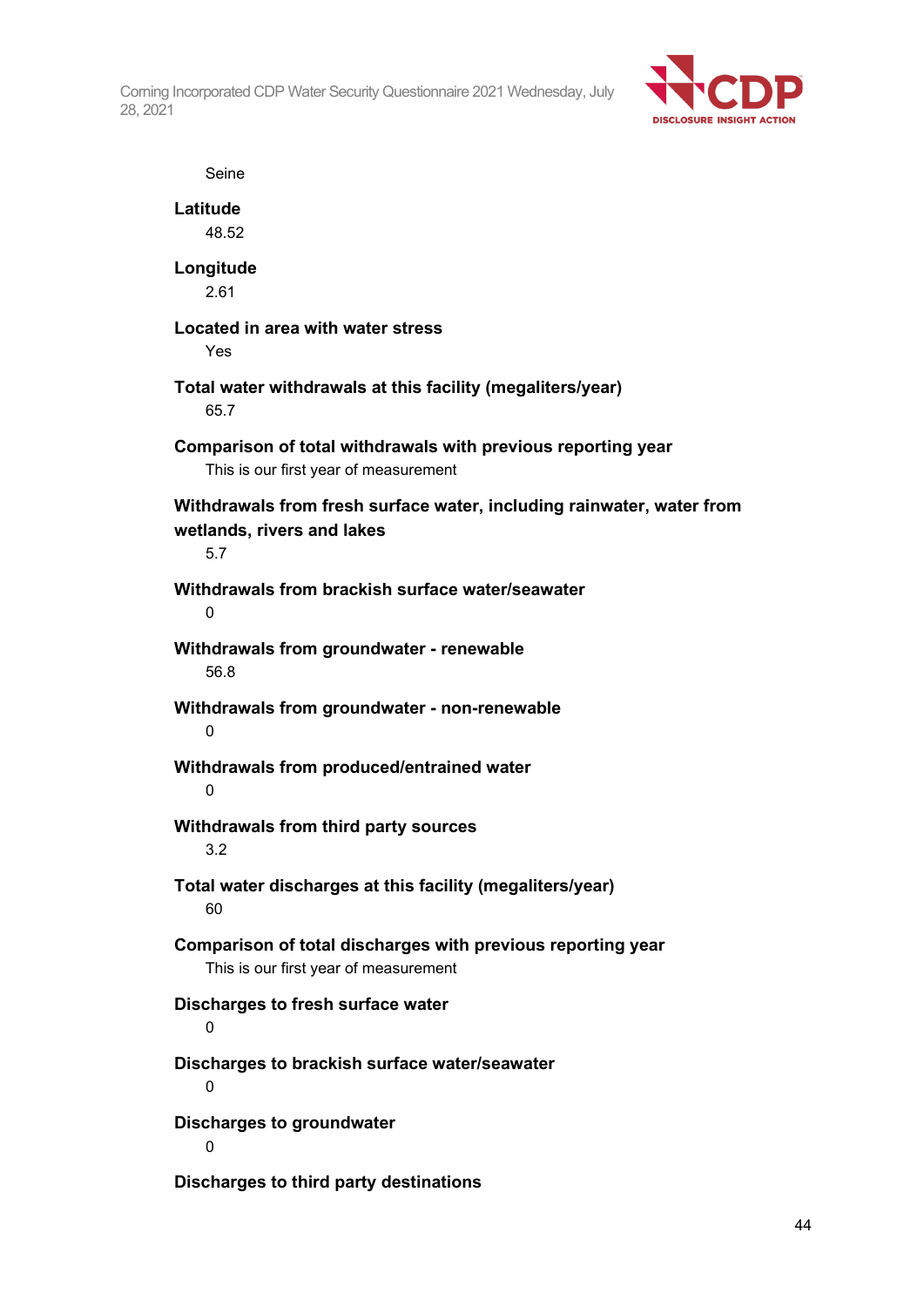

## 3.2

# **Total water consumption at this facility (megaliters/year)**

5.7

# **Comparison of total consumption with previous reporting year**

This is our first year of measurement

# **Please explain**

Total water consumption is calculated by subtracting total discharges from total withdrawals. Currently, water discharge by volume to municipal sanitary sewer is the only destination tracked at a corporate level. Individual sites track discharges to other destinations as required by local regulations.

## **Facility reference number**

Facility 10

## **Facility name (optional)**

## **Country/Area & River basin**

France Other, please specify Scheldt/Leie

## **Latitude**

50.56

# **Longitude**

2.37

## **Located in area with water stress**

Yes

# **Total water withdrawals at this facility (megaliters/year)**

1.3

# **Comparison of total withdrawals with previous reporting year**

This is our first year of measurement

# **Withdrawals from fresh surface water, including rainwater, water from wetlands, rivers and lakes**

 $\theta$ 

# **Withdrawals from brackish surface water/seawater**

 $\Omega$ 

# **Withdrawals from groundwater - renewable**

0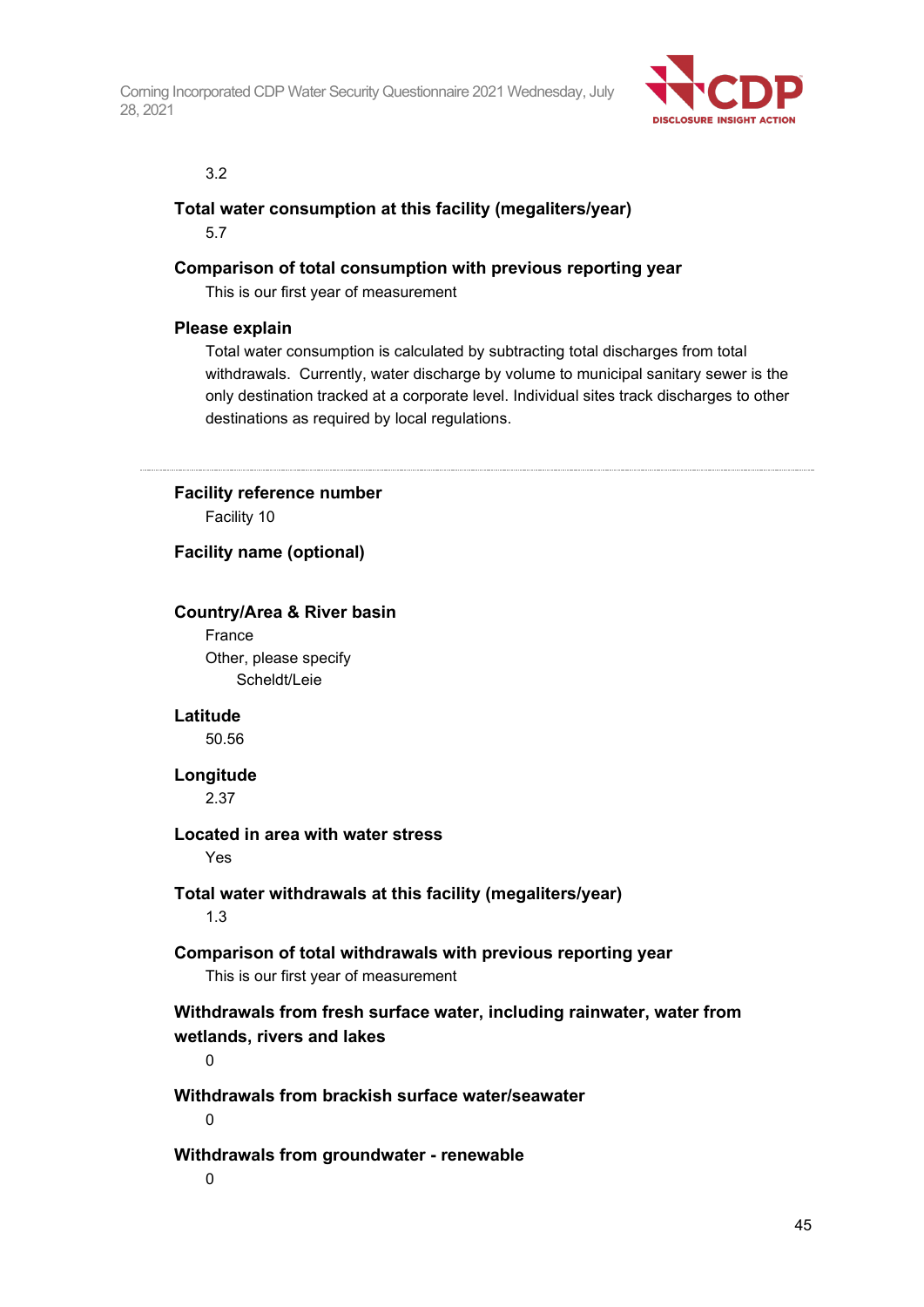

**Withdrawals from groundwater - non-renewable** 0 **Withdrawals from produced/entrained water**  $\Omega$ **Withdrawals from third party sources** 1.3 **Total water discharges at this facility (megaliters/year)** 1 **Comparison of total discharges with previous reporting year** This is our first year of measurement **Discharges to fresh surface water**  $\Omega$ **Discharges to brackish surface water/seawater**  $\Omega$ **Discharges to groundwater**  $\Omega$ **Discharges to third party destinations** 1 **Total water consumption at this facility (megaliters/year)** 0.3 **Comparison of total consumption with previous reporting year** This is our first year of measurement

## **Please explain**

Total water consumption is calculated by subtracting total discharges from total withdrawals. Currently, water discharge by volume to municipal sanitary sewer is the only destination tracked at a corporate level. Individual sites track discharges to other destinations as required by local regulations.

**Facility reference number** Facility 11

## **Facility name (optional)**

**Country/Area & River basin** France Seine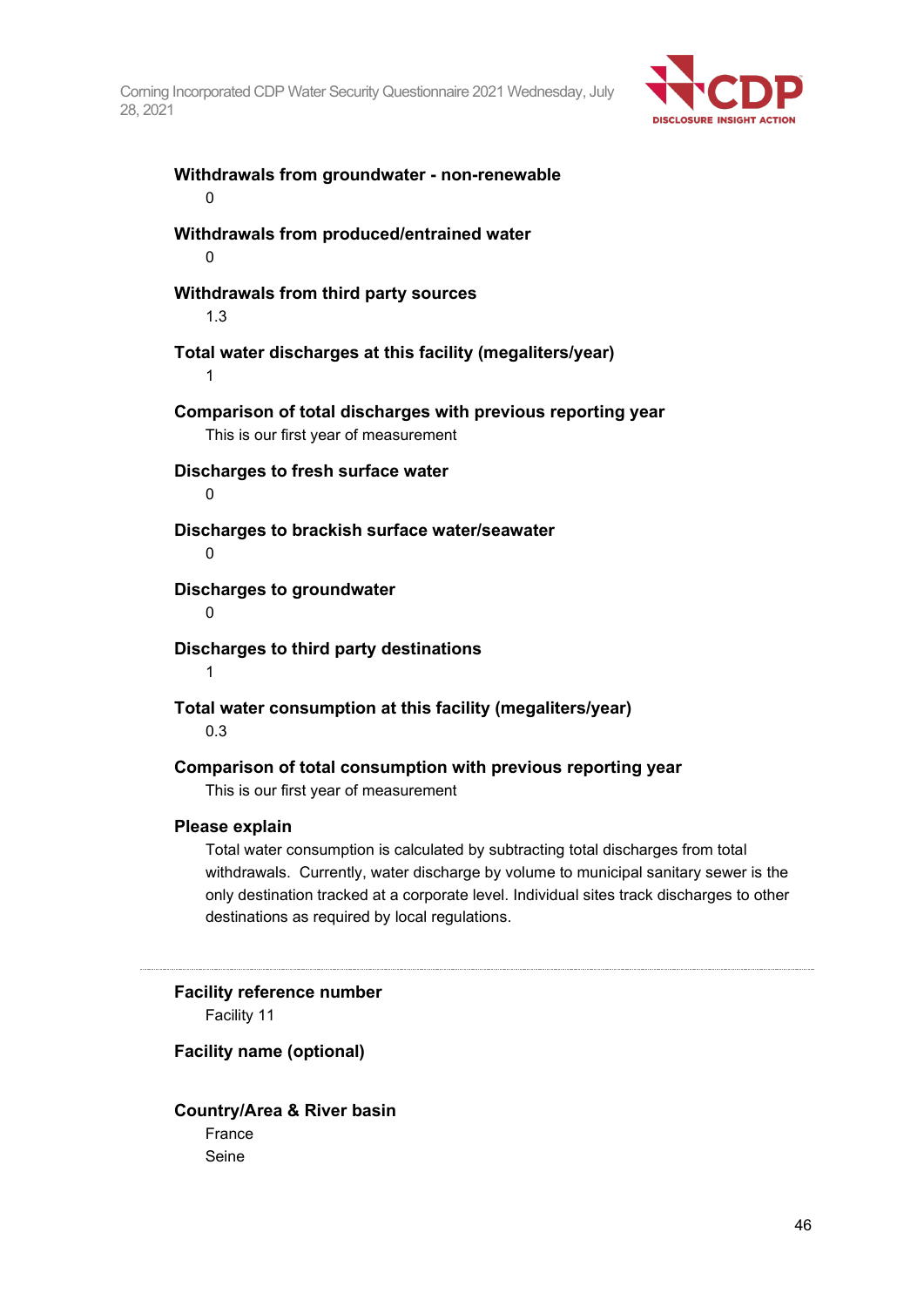

| Latitude<br>48.52                                                                                        |
|----------------------------------------------------------------------------------------------------------|
| Longitude<br>2.61                                                                                        |
| Located in area with water stress<br>Yes                                                                 |
| Total water withdrawals at this facility (megaliters/year)<br>6.1                                        |
| Comparison of total withdrawals with previous reporting year<br>This is our first year of measurement    |
| Withdrawals from fresh surface water, including rainwater, water from<br>wetlands, rivers and lakes<br>0 |
| Withdrawals from brackish surface water/seawater<br>0                                                    |
| Withdrawals from groundwater - renewable<br>0                                                            |
| Withdrawals from groundwater - non-renewable<br>0                                                        |
| Withdrawals from produced/entrained water<br>0                                                           |
| Withdrawals from third party sources<br>6.1                                                              |
| Total water discharges at this facility (megaliters/year)<br>6                                           |
| Comparison of total discharges with previous reporting year<br>This is our first year of measurement     |
| Discharges to fresh surface water<br>0                                                                   |
| Discharges to brackish surface water/seawater<br>0                                                       |
| <b>Discharges to groundwater</b><br>0                                                                    |
| Discharges to third party destinations<br>2.6                                                            |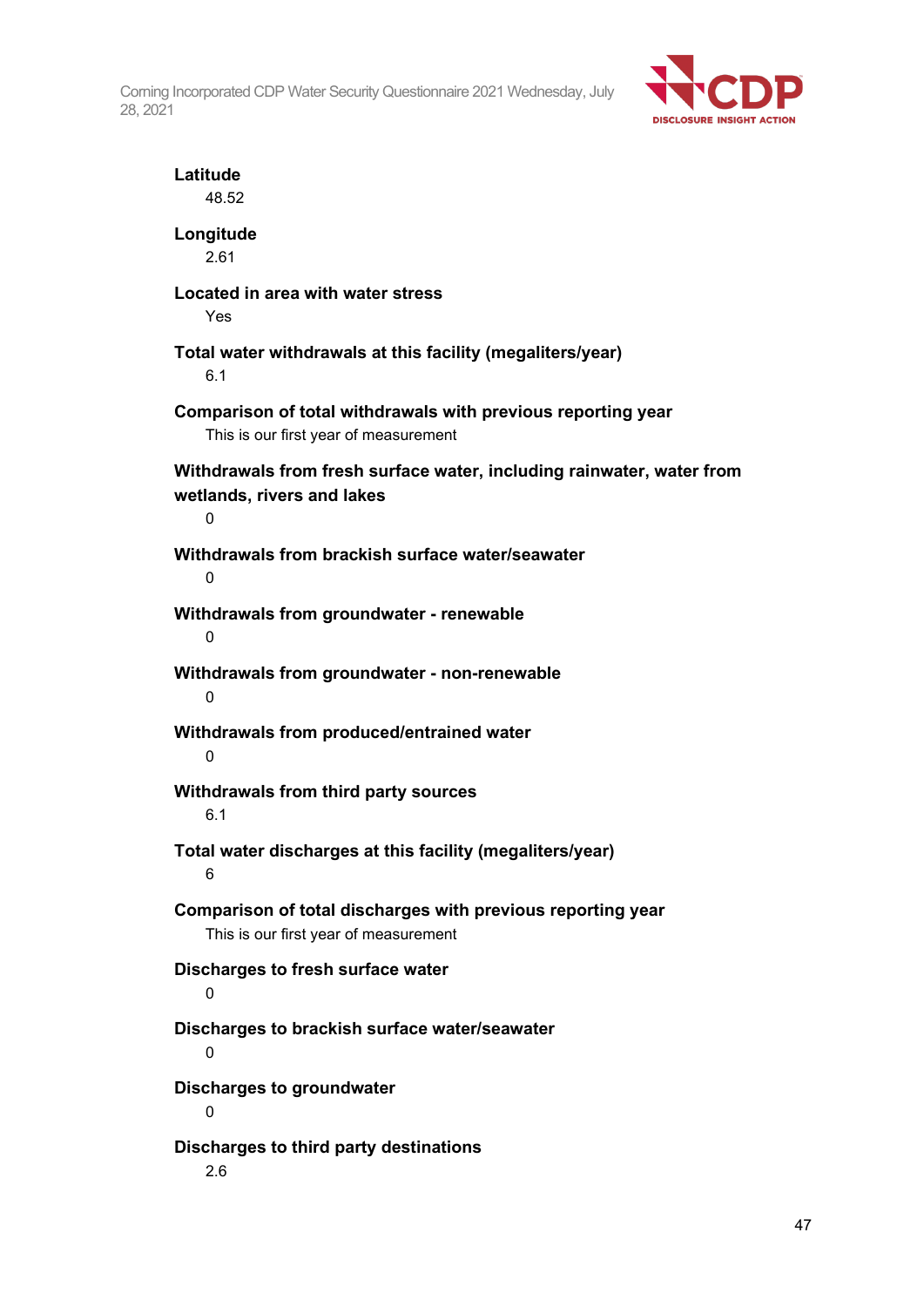

# **Total water consumption at this facility (megaliters/year)**

0.1

# **Comparison of total consumption with previous reporting year**

This is our first year of measurement

# **Please explain**

Total water consumption is calculated by subtracting total discharges from total withdrawals. Currently, water discharge by volume to municipal sanitary sewer is the only destination tracked at a corporate level. Individual sites track discharges to other destinations as required by local regulations.

# **Facility reference number**

Facility 12

# **Facility name (optional)**

# **Country/Area & River basin**

Mexico Bravo

# **Latitude**

26.12

# **Longitude**

-98.41

# **Located in area with water stress**

Yes

# **Total water withdrawals at this facility (megaliters/year)**

148.3

# **Comparison of total withdrawals with previous reporting year**

This is our first year of measurement

# **Withdrawals from fresh surface water, including rainwater, water from wetlands, rivers and lakes**

 $\Omega$ 

# **Withdrawals from brackish surface water/seawater**

 $\Omega$ 

# **Withdrawals from groundwater - renewable** 126.4

# **Withdrawals from groundwater - non-renewable**

 $\Omega$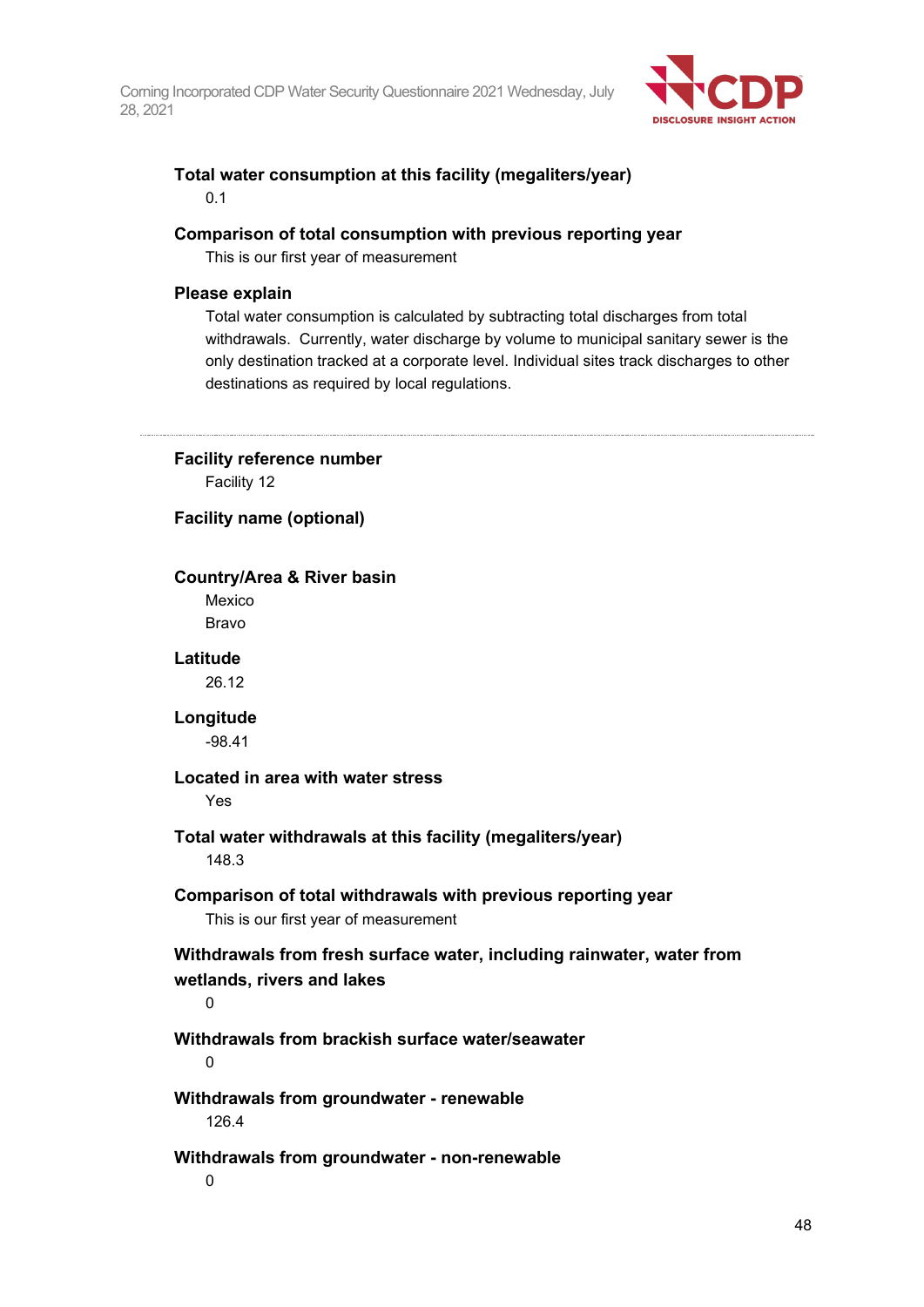

# **Withdrawals from produced/entrained water** 0 **Withdrawals from third party sources** 21.9 **Total water discharges at this facility (megaliters/year)** 145 **Comparison of total discharges with previous reporting year** This is our first year of measurement **Discharges to fresh surface water** 0 **Discharges to brackish surface water/seawater**  $\Omega$ **Discharges to groundwater**  $\Omega$ **Discharges to third party destinations** 116 **Total water consumption at this facility (megaliters/year)**

3.3

**Comparison of total consumption with previous reporting year**

This is our first year of measurement

#### **Please explain**

Total water consumption is calculated by subtracting total discharges from total withdrawals. Currently, water discharge by volume to municipal sanitary sewer is the only destination tracked at a corporate level. Individual sites track discharges to other destinations as required by local regulations.

#### **Facility reference number**

Facility 13

## **Facility name (optional)**

#### **Country/Area & River basin**

Mexico Bravo

**Latitude** 26.12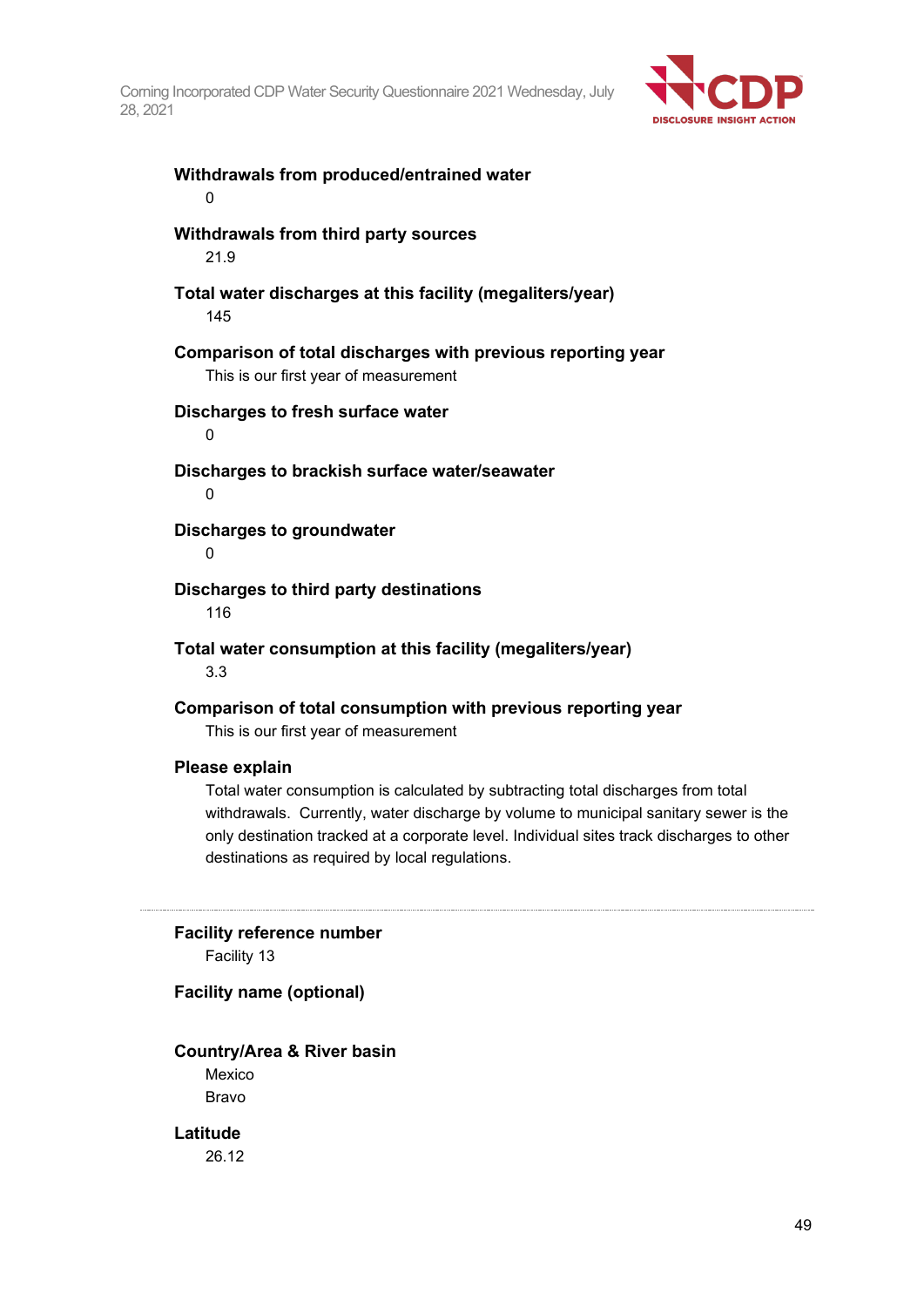

| Longitude<br>-98.41                                                                                      |
|----------------------------------------------------------------------------------------------------------|
| Located in area with water stress<br>Yes                                                                 |
| Total water withdrawals at this facility (megaliters/year)<br>46                                         |
| Comparison of total withdrawals with previous reporting year<br>This is our first year of measurement    |
| Withdrawals from fresh surface water, including rainwater, water from<br>wetlands, rivers and lakes<br>0 |
| Withdrawals from brackish surface water/seawater<br>0                                                    |
| Withdrawals from groundwater - renewable<br>0                                                            |
| Withdrawals from groundwater - non-renewable<br>0                                                        |
| Withdrawals from produced/entrained water<br>0                                                           |
| Withdrawals from third party sources<br>46                                                               |
| Total water discharges at this facility (megaliters/year)<br>38.7                                        |
| Comparison of total discharges with previous reporting year<br>This is our first year of measurement     |
| Discharges to fresh surface water<br>0                                                                   |
| Discharges to brackish surface water/seawater<br>0                                                       |
| <b>Discharges to groundwater</b><br>0                                                                    |
| Discharges to third party destinations<br>38.7                                                           |
| Total water consumption at this facility (megaliters/year)<br>7.3                                        |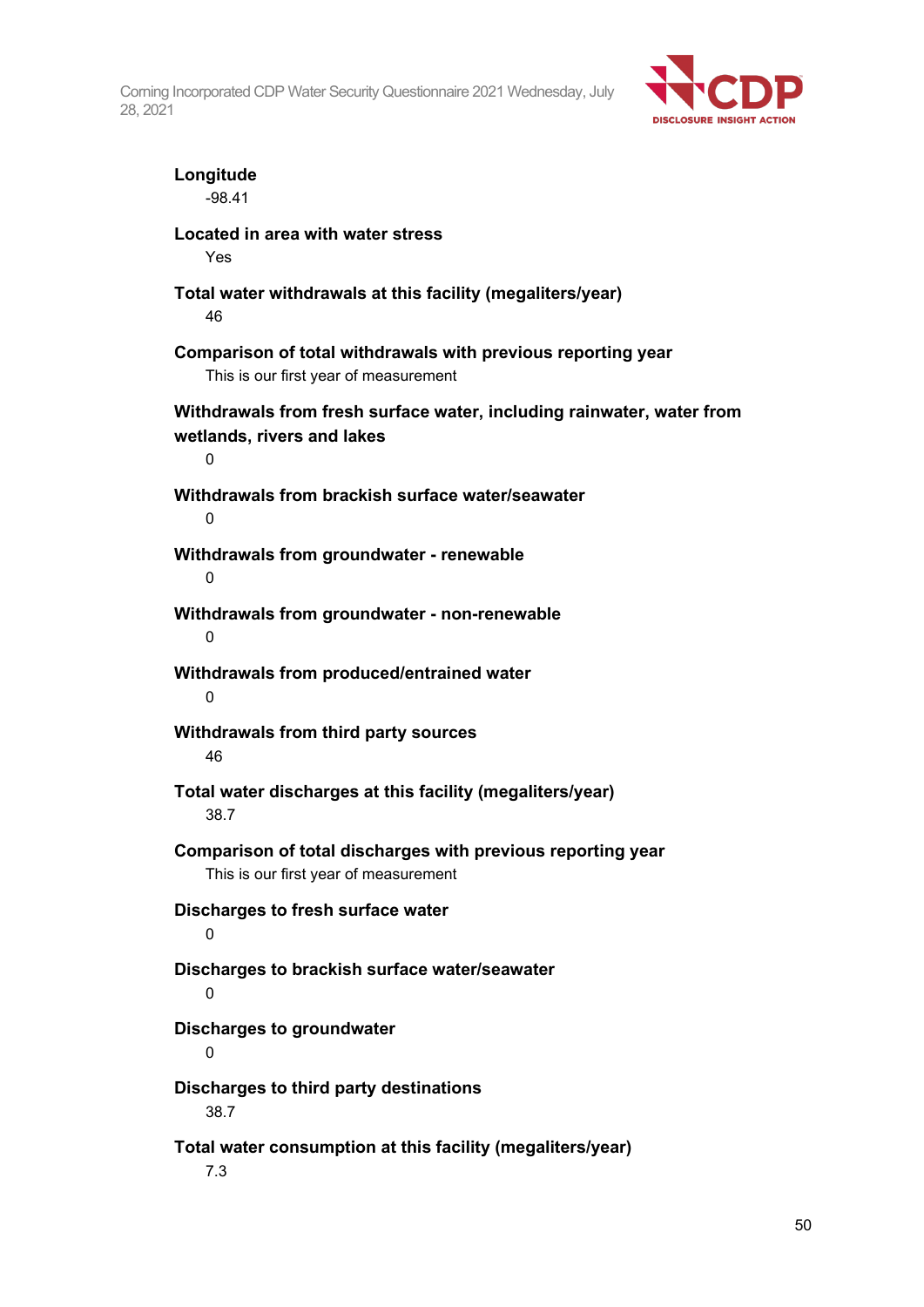

# **Comparison of total consumption with previous reporting year**

This is our first year of measurement

## **Please explain**

Total water consumption is calculated by subtracting total discharges from total withdrawals. Currently, water discharge by volume to municipal sanitary sewer is the only destination tracked at a corporate level. Individual sites track discharges to other destinations as required by local regulations.

## **Facility reference number**

Facility 14

## **Facility name (optional)**

## **Country/Area & River basin**

Mexico Bravo

## **Latitude**

26.12

# **Longitude**

-98.41

## **Located in area with water stress**

Yes

# **Total water withdrawals at this facility (megaliters/year)**

31.9

# **Comparison of total withdrawals with previous reporting year** This is our first year of measurement

**Withdrawals from fresh surface water, including rainwater, water from wetlands, rivers and lakes**

0

# **Withdrawals from brackish surface water/seawater**

 $\Omega$ 

# **Withdrawals from groundwater - renewable**

0

#### **Withdrawals from groundwater - non-renewable**  $\Omega$

# **Withdrawals from produced/entrained water**

 $\Omega$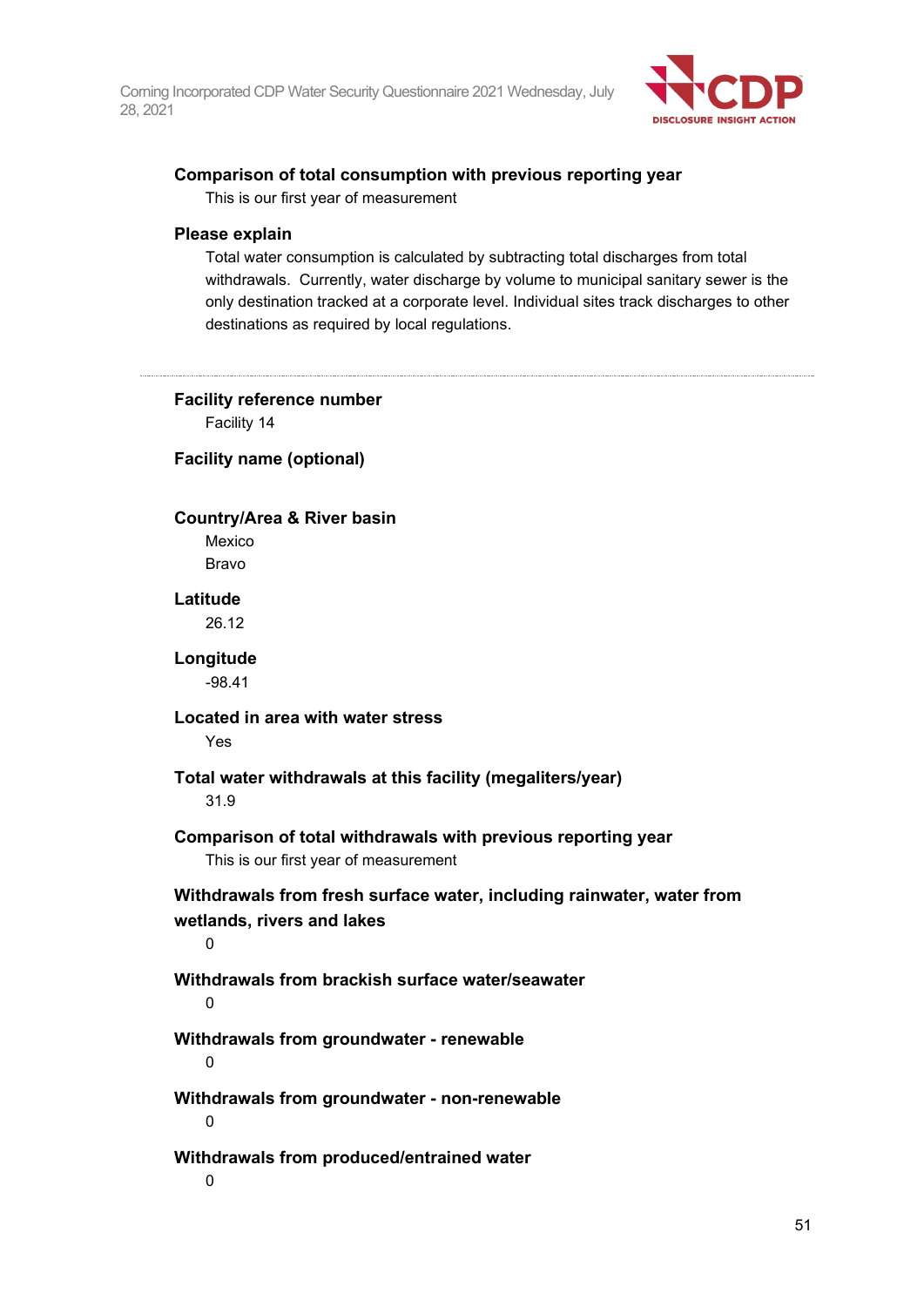

# **Withdrawals from third party sources**

31.9

# **Total water discharges at this facility (megaliters/year)**

31.9

# **Comparison of total discharges with previous reporting year**

This is our first year of measurement

## **Discharges to fresh surface water**

 $\Omega$ 

## **Discharges to brackish surface water/seawater**

0

**Discharges to groundwater**

 $\Omega$ 

# **Discharges to third party destinations**

31.9

# **Total water consumption at this facility (megaliters/year)**

 $\Omega$ 

# **Comparison of total consumption with previous reporting year**

This is our first year of measurement

## **Please explain**

Total water consumption is calculated by subtracting total discharges from total withdrawals. Currently, water discharge by volume to municipal sanitary sewer is the only destination tracked at a corporate level. Individual sites track discharges to other destinations as required by local regulations.

## **Facility reference number**

Facility 15

## **Facility name (optional)**

# **Country/Area & River basin**

Mexico Bravo

# **Latitude**

26.12

**Longitude** -98.41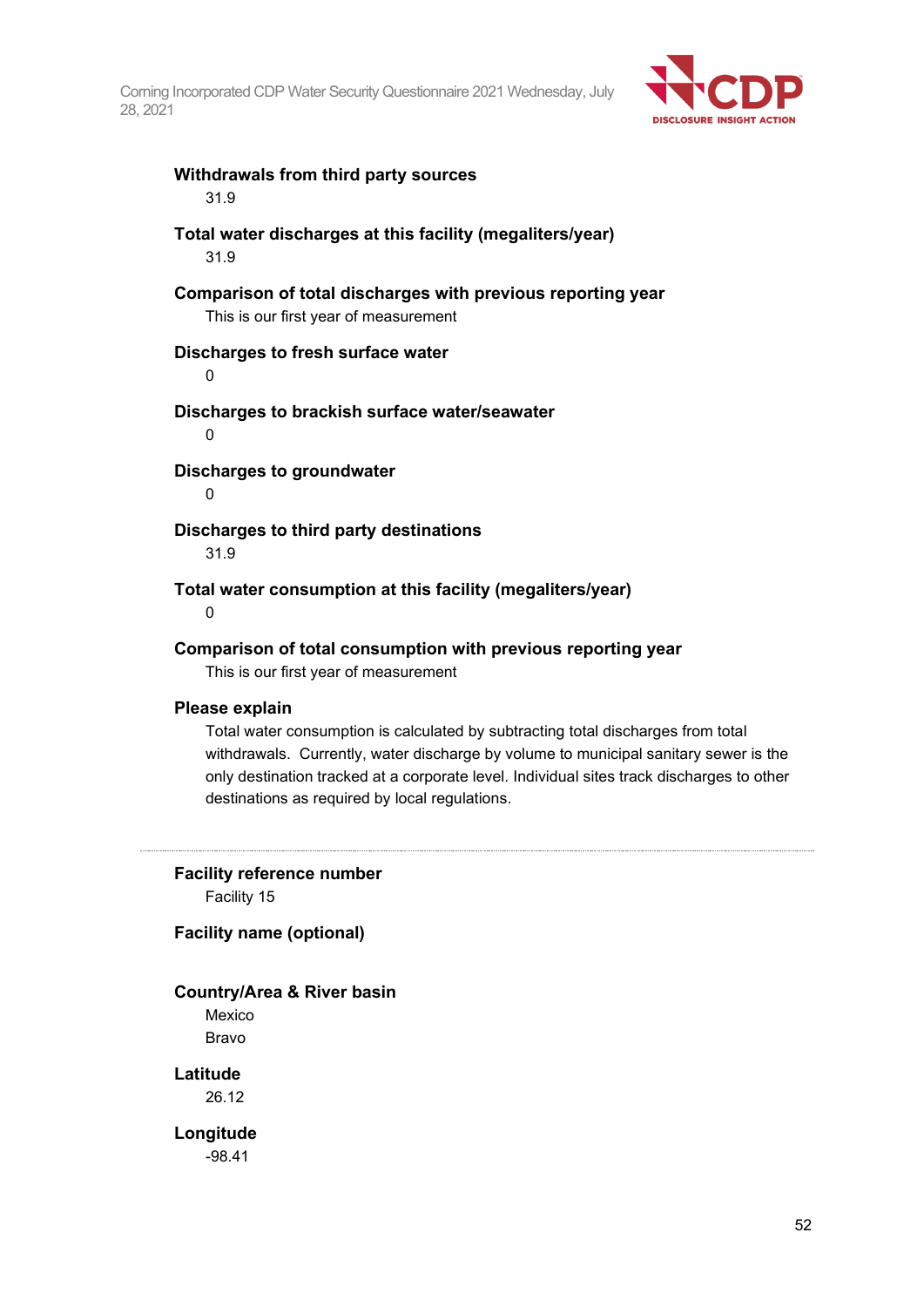

# **Located in area with water stress**

Yes

## **Total water withdrawals at this facility (megaliters/year)** 26.7

# **Comparison of total withdrawals with previous reporting year**

This is our first year of measurement

# **Withdrawals from fresh surface water, including rainwater, water from wetlands, rivers and lakes**

**Withdrawals from brackish surface water/seawater**  $\Omega$ 

**Withdrawals from groundwater - renewable**  $\Omega$ 

 $\Omega$ 

#### **Withdrawals from groundwater - non-renewable**  $\Omega$

**Withdrawals from produced/entrained water**  $\Omega$ 

# **Withdrawals from third party sources** 26.7

**Total water discharges at this facility (megaliters/year)** 26.7

**Comparison of total discharges with previous reporting year** This is our first year of measurement

## **Discharges to fresh surface water**  $\theta$

# **Discharges to brackish surface water/seawater**  $\Omega$

**Discharges to groundwater**

# $\Omega$

# **Discharges to third party destinations**

26.3

**Total water consumption at this facility (megaliters/year)**  $\Omega$ 

# **Comparison of total consumption with previous reporting year** This is our first year of measurement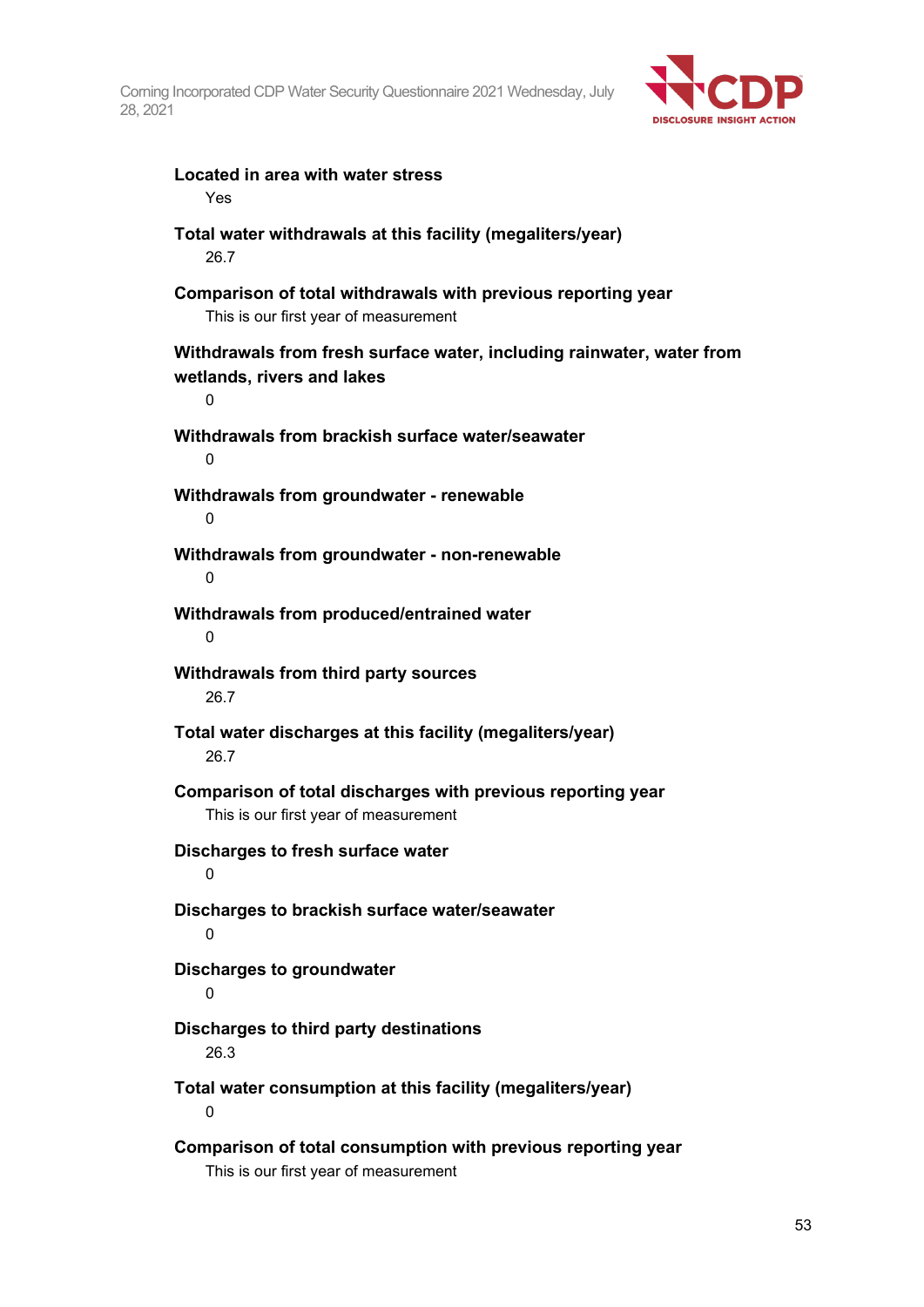

# **Please explain**

Total water consumption is calculated by subtracting total discharges from total withdrawals. Currently, water discharge by volume to municipal sanitary sewer is the only destination tracked at a corporate level. Individual sites track discharges to other destinations as required by local regulations.

| <b>Facility reference number</b><br>Facility 16                                                          |
|----------------------------------------------------------------------------------------------------------|
| <b>Facility name (optional)</b>                                                                          |
| <b>Country/Area &amp; River basin</b><br>Mexico<br>Bravo                                                 |
| Latitude<br>26.12                                                                                        |
| Longitude<br>$-98.41$                                                                                    |
| Located in area with water stress<br>Yes                                                                 |
| Total water withdrawals at this facility (megaliters/year)<br>10.5                                       |
| Comparison of total withdrawals with previous reporting year<br>This is our first year of measurement    |
| Withdrawals from fresh surface water, including rainwater, water from<br>wetlands, rivers and lakes<br>0 |
| Withdrawals from brackish surface water/seawater<br>0                                                    |
| Withdrawals from groundwater - renewable<br>0                                                            |
| Withdrawals from groundwater - non-renewable<br>0                                                        |
| Withdrawals from produced/entrained water<br>0                                                           |
| Withdrawals from third party sources<br>10.5                                                             |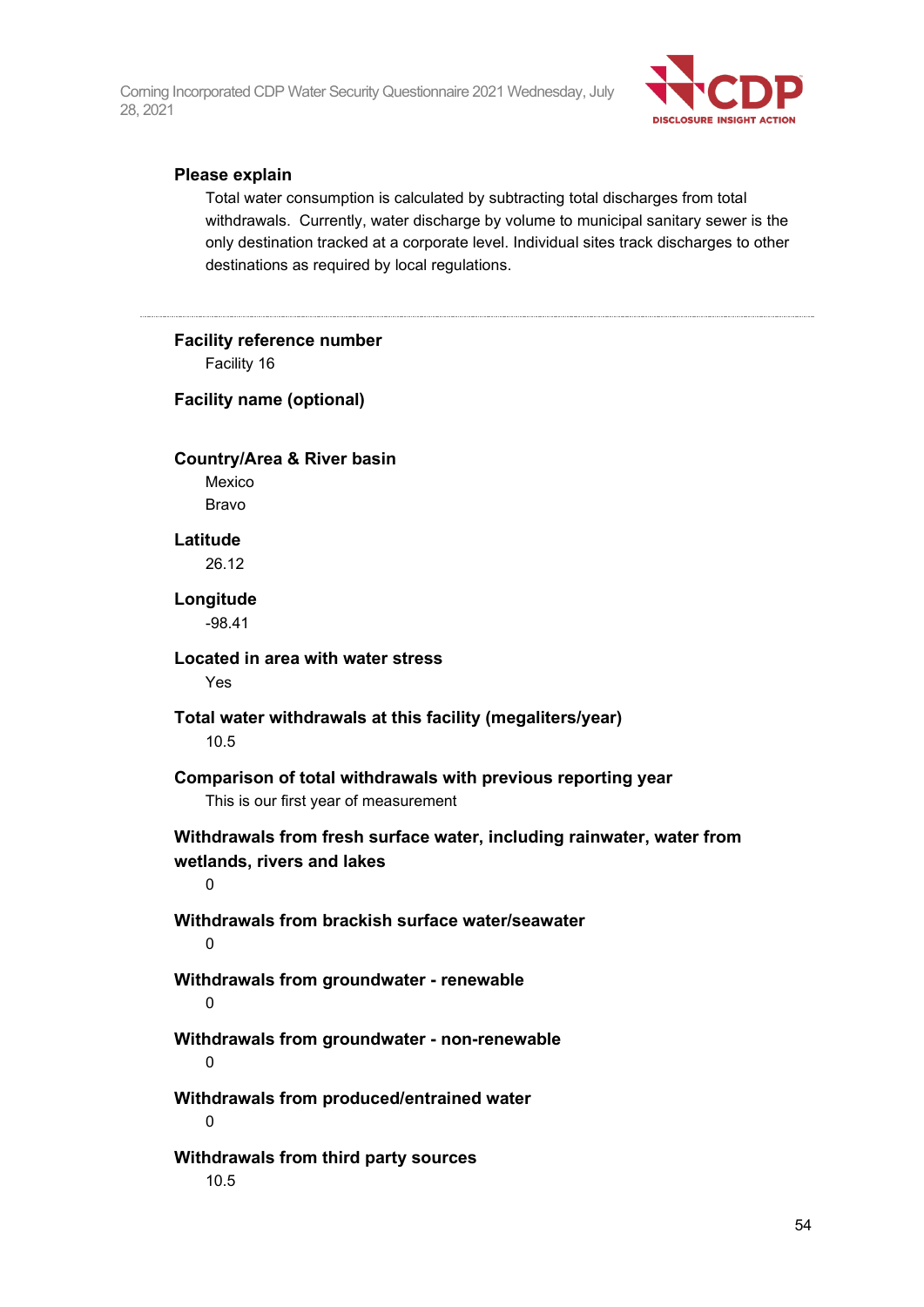

# **Total water discharges at this facility (megaliters/year)** 4

# **Comparison of total discharges with previous reporting year**

This is our first year of measurement

#### **Discharges to fresh surface water**

0

## **Discharges to brackish surface water/seawater**

 $\Omega$ 

## **Discharges to groundwater**

0

# **Discharges to third party destinations**

3.6

# **Total water consumption at this facility (megaliters/year)**

6.5

## **Comparison of total consumption with previous reporting year**

This is our first year of measurement

## **Please explain**

Total water consumption is calculated by subtracting total discharges from total withdrawals. Currently, water discharge by volume to municipal sanitary sewer is the only destination tracked at a corporate level. Individual sites track discharges to other destinations as required by local regulations.

**Facility reference number** Facility 17

## **Facility name (optional)**

## **Country/Area & River basin**

Mexico Bravo

## **Latitude**

26.12

#### **Longitude** -98.41

**Located in area with water stress** Yes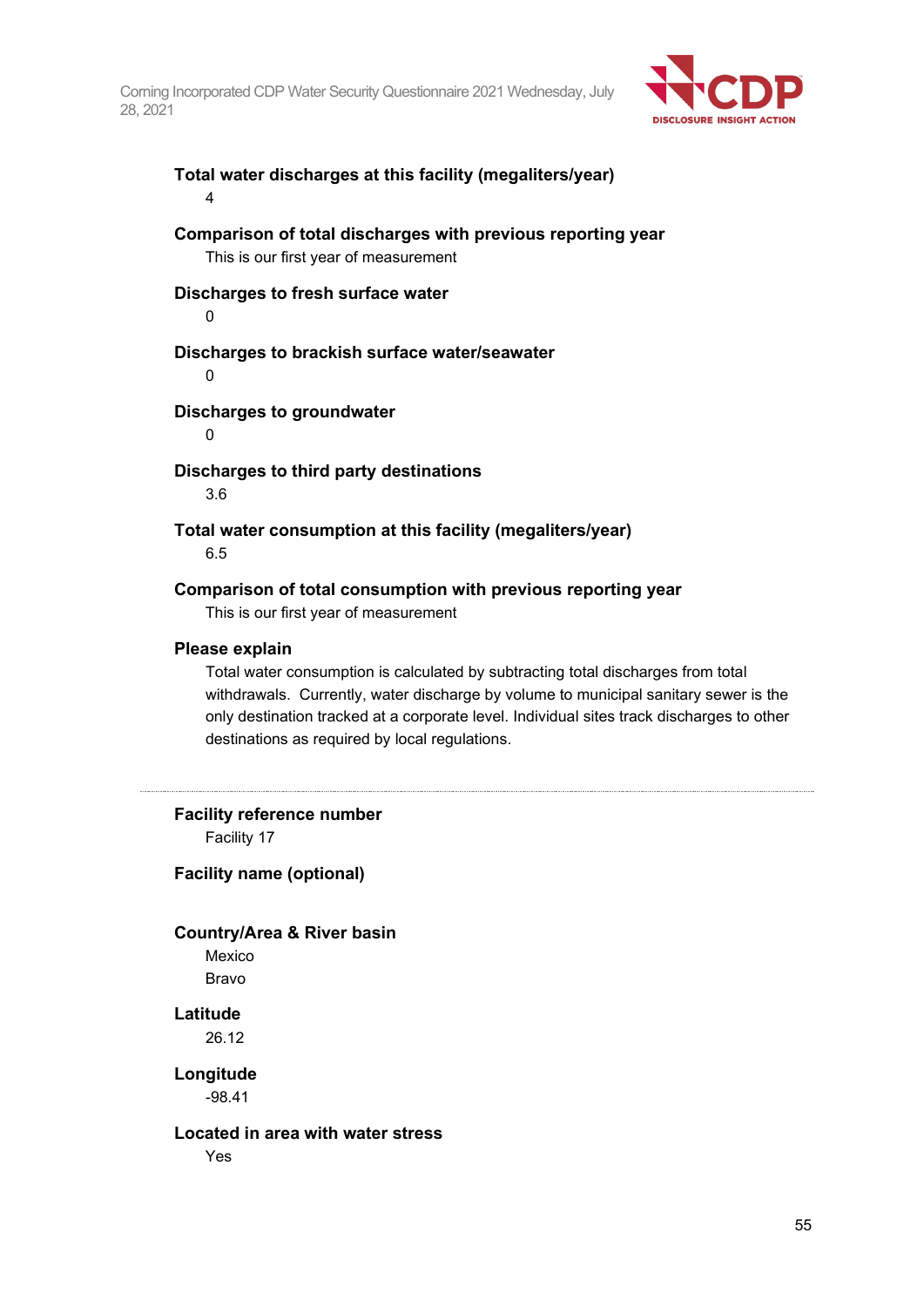

# **Total water withdrawals at this facility (megaliters/year)** 3.7

# **Comparison of total withdrawals with previous reporting year**

This is our first year of measurement

**Withdrawals from fresh surface water, including rainwater, water from wetlands, rivers and lakes**

 $\Omega$ 

 $\Omega$ 

**Withdrawals from brackish surface water/seawater**

**Withdrawals from groundwater - renewable**  $\Omega$ 

**Withdrawals from groundwater - non-renewable**  $\Omega$ 

**Withdrawals from produced/entrained water**  $\Omega$ 

**Withdrawals from third party sources** 3.7

**Total water discharges at this facility (megaliters/year)** 3.7

**Comparison of total discharges with previous reporting year** This is our first year of measurement

**Discharges to fresh surface water**

 $\Omega$ 

**Discharges to brackish surface water/seawater**

 $\theta$ 

**Discharges to groundwater**

 $\Omega$ 

**Discharges to third party destinations**

3.7

**Total water consumption at this facility (megaliters/year)**  $\Omega$ 

**Comparison of total consumption with previous reporting year** This is our first year of measurement

**Please explain**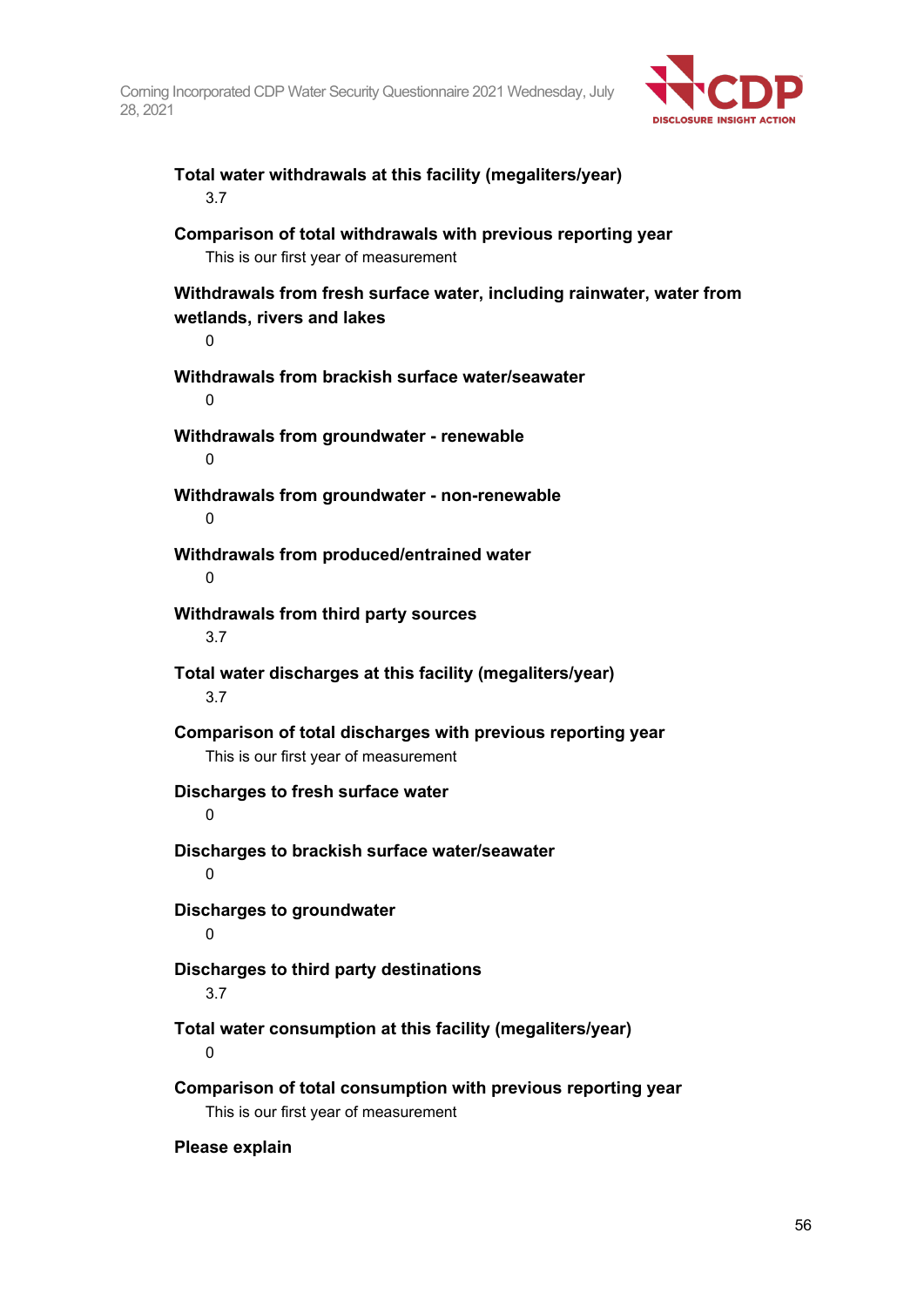

Total water consumption is calculated by subtracting total discharges from total withdrawals. Currently, water discharge by volume to municipal sanitary sewer is the only destination tracked at a corporate level. Individual sites track discharges to other destinations as required by local regulations.

# **W5.1a**

# **(W5.1a) For the facilities referenced in W5.1, what proportion of water accounting data has been externally verified?**

## **Water withdrawals – total volumes**

**% verified**

76-100

# **What standard and methodology was used?**

The reporting criteria used to evaluate the sustainability data and indicators were Corning's internal procedures. A third-party verification company was used to perform the verification, and its verification procedure is based on current best practices and is in accordance with ISAE 3000 and ISAE 3410.

## **Water withdrawals – volume by source**

## **% verified**

76-100

# **What standard and methodology was used?**

The reporting criteria used to evaluate the sustainability data and indicators were Corning's internal procedures. A third-party verification company was used to perform the verification, and its verification procedure is based on current best practices and is in accordance with ISAE 3000 and ISAE 3410.

# **Water withdrawals – quality**

**% verified**

Not verified

# **Water discharges – total volumes**

# **% verified**

76-100

# **What standard and methodology was used?**

The reporting criteria used to evaluate the sustainability data and indicators were Corning's internal procedures. A third-party verification company was used to perform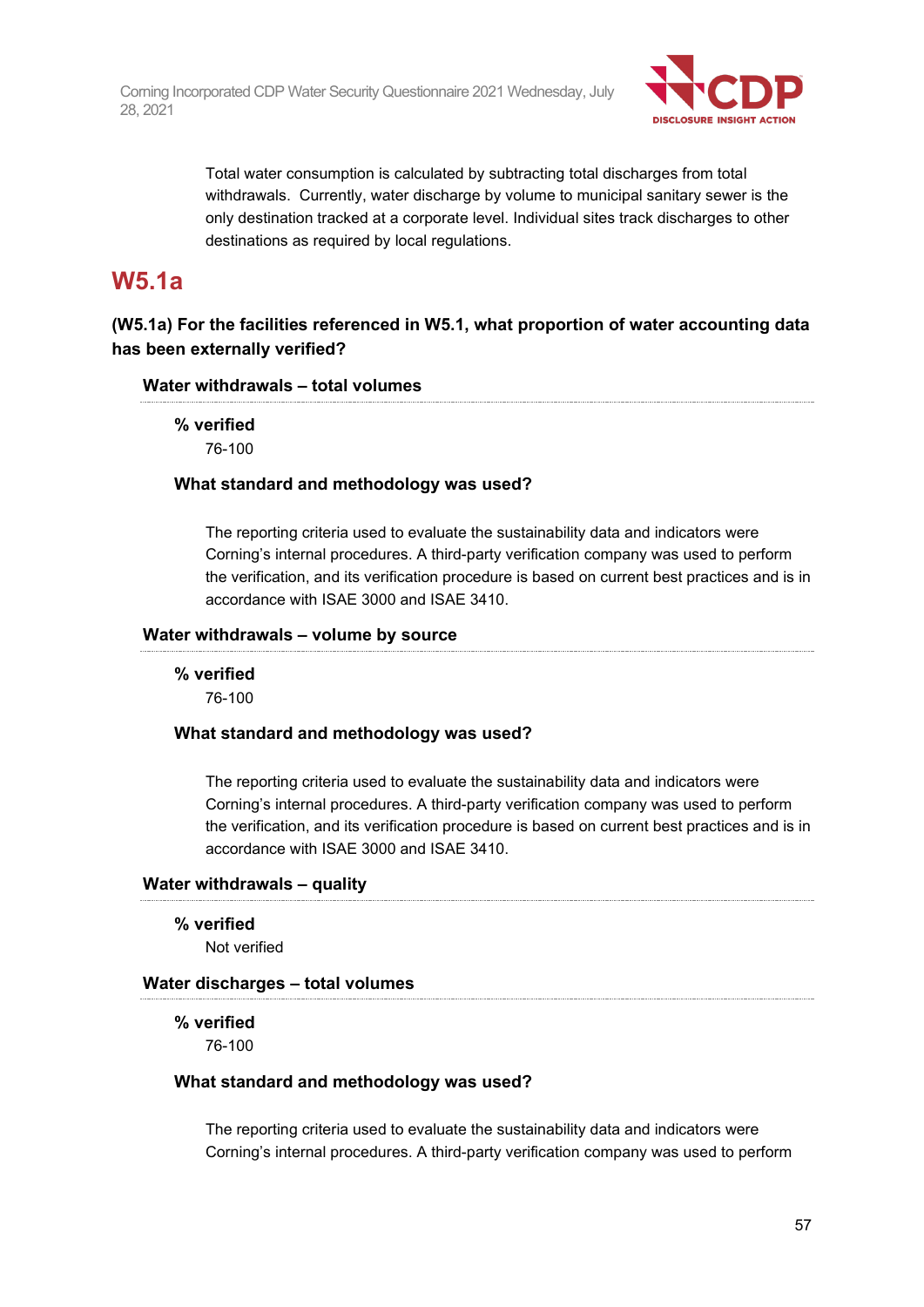

the verification, and its verification procedure is based on current best practices and is in accordance with ISAE 3000 and ISAE 3410.

# **Water discharges – volume by destination**

**% verified**

76-100

## **What standard and methodology was used?**

The reporting criteria used to evaluate the sustainability data and indicators were Corning's internal procedures. A third-party verification company was used to perform the verification, and its verification procedure is based on current best practices and is in accordance with ISAE 3000 and ISAE 3410.

## **Water discharges – volume by treatment method**

## **% verified**

Not verified

## **Water discharge quality – quality by standard effluent parameters**

**% verified**

Not verified

## **Water discharge quality – temperature**

**% verified** Not verified

## **Water consumption – total volume**

**% verified**

76-100

## **What standard and methodology was used?**

The reporting criteria used to evaluate the sustainability data and indicators were Corning's internal procedures. A third-party verification company was used to perform the verification, and its verification procedure is based on current best practices and is in accordance with ISAE 3000 and ISAE 3410.

## **Water recycled/reused**

**% verified** 76-100

## **What standard and methodology was used?**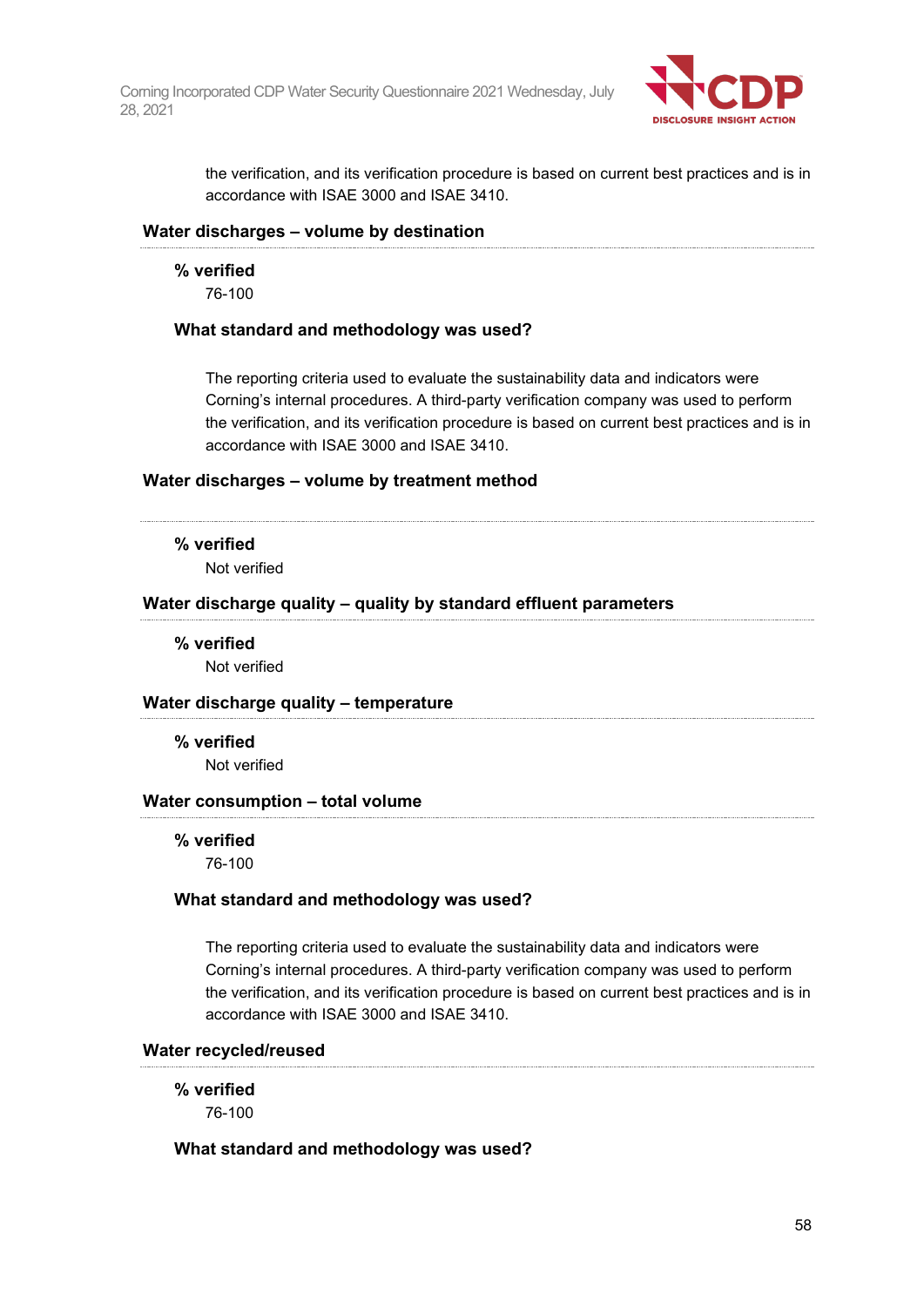

The reporting criteria used to evaluate the sustainability data and indicators were Corning's internal procedures. A third-party verification company was used to perform the verification, and its verification procedure is based on current best practices and is in accordance with ISAE 3000 and ISAE 3410.

# **W6. Governance**

# **W6.1**

# **(W6.1) Does your organization have a water policy?**

Yes, we have a documented water policy that is publicly available

# **W6.1a**

| (W6.1a) Select the options that best describe the scope and content of your water |  |
|-----------------------------------------------------------------------------------|--|
| policy.                                                                           |  |

|          | <b>Scope</b>     | <b>Content</b>                                                                                                                                                                                                                                                                                                     | <b>Please explain</b>                                                                                                                                                                                                                                                                                                                                                                                                                                                                                                                                                                                                                                                                                                                                                                                                                                                                                                                                                                                                                                                                                                                                                                                                                                                                                                                                        |
|----------|------------------|--------------------------------------------------------------------------------------------------------------------------------------------------------------------------------------------------------------------------------------------------------------------------------------------------------------------|--------------------------------------------------------------------------------------------------------------------------------------------------------------------------------------------------------------------------------------------------------------------------------------------------------------------------------------------------------------------------------------------------------------------------------------------------------------------------------------------------------------------------------------------------------------------------------------------------------------------------------------------------------------------------------------------------------------------------------------------------------------------------------------------------------------------------------------------------------------------------------------------------------------------------------------------------------------------------------------------------------------------------------------------------------------------------------------------------------------------------------------------------------------------------------------------------------------------------------------------------------------------------------------------------------------------------------------------------------------|
| Row<br>1 | Company-<br>wide | Description of<br>business impact on<br>water<br>Reference to<br>international<br>standards and<br>widely-recognized<br>water initiatives<br>Company water<br>targets and goals<br>Commitment to align<br>with public policy<br>initiatives, such as<br>the SDGs<br>Commitments<br>beyond regulatory<br>compliance | Corning's water policy is included in our Environmental<br>Policy. Our Environmental Policy outlines our commitment<br>to operate in an environmentally responsible manner and<br>includes measures to reduce emissions, waste, and energy<br>and water consumption. We comply with and strive to<br>exceed all applicable laws, regulations, and company<br>standards. We use our Global Energy Management (GEM)<br>program to strategically manage our global energy use to<br>optimize energy productivity, power supply reliability, and<br>environmental impact, while also managing water, waste,<br>and emissions. We also maintain a comprehensive<br>environmental, health, and safety software platform based<br>on the principles of the global standard ISO 14001 to track<br>environmental data, including water data. In 2020, Corning<br>announced a set of sustainability goals that align with the<br>United Nations' Sustainable Development Goals, including<br>one for water: "Corning Incorporated will enhance its<br>strategies across Corning sites, prioritizing manufacturing<br>plants and communities in high-risk, water-scarce regions,<br>by 2025." This goal aligns with SDG 6 (Clean Water and<br>Sanitation) and SDG 12 (Responsible Consumption and<br>Production). (Corning Sustainability Report 2020, pages<br>13, 45) |

# **W6.2**

**(W6.2) Is there board level oversight of water-related issues within your organization?**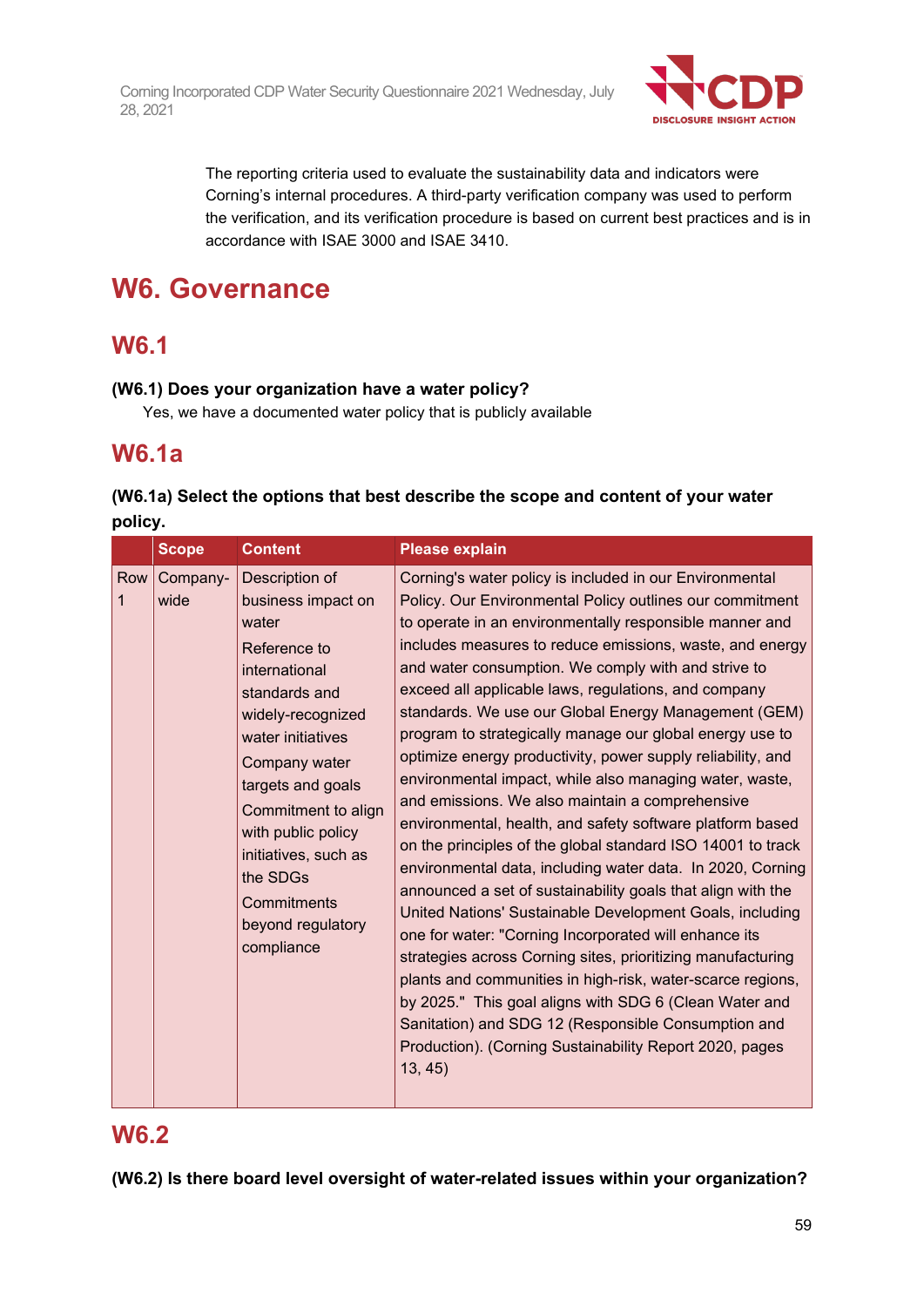

Yes

# **W6.2a**

# **(W6.2a) Identify the position(s) (do not include any names) of the individual(s) on the board with responsibility for water-related issues.**

| <b>Position of</b><br><b>individual</b> | <b>Please explain</b>                                                                                                                                                                                                                                                                                                                                                                                                                                                                                                                                                                                                                                                                                                                                                                                                                                                                                                                                                                                                                                                                                                                                                                                                                                                                                                                                                                                                                                            |
|-----------------------------------------|------------------------------------------------------------------------------------------------------------------------------------------------------------------------------------------------------------------------------------------------------------------------------------------------------------------------------------------------------------------------------------------------------------------------------------------------------------------------------------------------------------------------------------------------------------------------------------------------------------------------------------------------------------------------------------------------------------------------------------------------------------------------------------------------------------------------------------------------------------------------------------------------------------------------------------------------------------------------------------------------------------------------------------------------------------------------------------------------------------------------------------------------------------------------------------------------------------------------------------------------------------------------------------------------------------------------------------------------------------------------------------------------------------------------------------------------------------------|
| Board-level<br>committee                | The function of Corning's Corporate Responsibility and Sustainability Committee of<br>the Board of Directors includes assisting the Board in reviewing with the corporation's<br>management strategies, plans, policies, and actions related to our sustainability<br>program and environmental responsibilities. This review includes sustainability goals,<br>environmental and social policies and practices, and energy and water management<br>strategies, among other areas of focus. An example of a decision the Corporate<br>Responsibility and Sustainability Committee of the Board made is that the committee<br>reviewed and approved Corning's public sustainability goals. The director of<br>sustainability presents annually to the committee. This presentation includes a<br>dashboard indicating the implementation and performance against objectives for all<br>sustainability-related goals. Additionally, the director of global environment and<br>sustainability has the responsibility to track and report on water-related metrics,<br>among other environmental areas, and presents annually to the committee. The<br>Corporate Responsibility and Sustainability Committee provides oversight of Corning's<br>environmental and health and safety policies. Please visit the Governance section of<br>our Investor Relations page at www.corning.com to view the Corporate Responsibility<br>and Sustainability Committee charter. |

# **W6.2b**

#### **Frequency that water-related issues are a scheduled agenda item Governance mechanisms into which water-related issues are integrated Please explain** Row 1 Scheduled some meetings **Monitoring** implementation and performance Reviewing and guiding corporate responsibility strategy The director of sustainability presents annually to the committee. This presentation includes a dashboard indicating the implementation and performance against objectives for all sustainabilityrelated goals. Additionally, the director of global environment and sustainability has the responsibility to track and report on water-related metrics, among other environmental areas, and presents annually to the committee. The director's presentation gives an overview of strategies and actions Corning has put in place to reduce greenhouse gas emissions and

# **(W6.2b) Provide further details on the board's oversight of water-related issues.**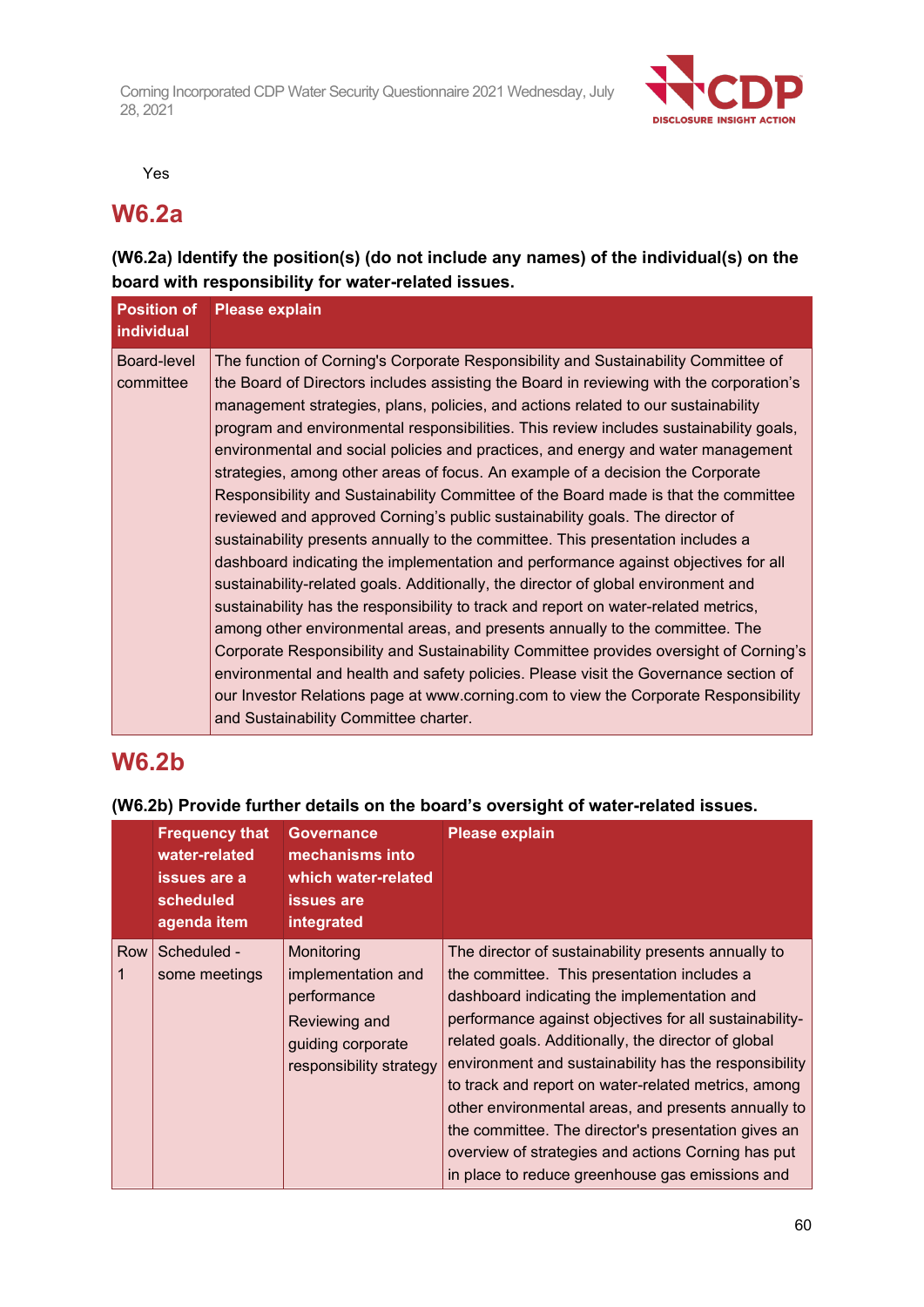

|  | recommends strategies that will create a positive |
|--|---------------------------------------------------|
|  | and sustainable impact by Corning for years to    |
|  | come. The committee members provide their         |
|  | feedback on the information presented.            |

# **W6.3**

**(W6.3) Provide the highest management-level position(s) or committee(s) with responsibility for water-related issues (do not include the names of individuals).**

# **Name of the position(s) and/or committee(s)**

Other, please specify Director of Global Environment and Sustainability

# **Responsibility**

Both assessing and managing water-related risks and opportunities

# **Frequency of reporting to the board on water-related issues**

Annually

# **Please explain**

The director of global environment and sustainability is responsible for overseeing Global Energy Management, which strategically manages global water usage. The director also is responsible for maintenance of a comprehensive environmental, health, and safety software platform based on the principles of the global standard ISO 14001 to track environmental data.

# **W6.4**

# **(W6.4) Do you provide incentives to C-suite employees or board members for the management of water-related issues?**

|       | Provide incentives for management of water-related issues | <b>Comment</b> |
|-------|-----------------------------------------------------------|----------------|
| Row 1 | $\forall$ Yes                                             |                |

# **W6.4a**

**(W6.4a) What incentives are provided to C-suite employees or board members for the management of water-related issues (do not include the names of individuals)?**

|                    | <b>Role(s) entitled Performance</b><br>to incentive | indicator | Please explain |
|--------------------|-----------------------------------------------------|-----------|----------------|
| Monetary<br>reward |                                                     |           |                |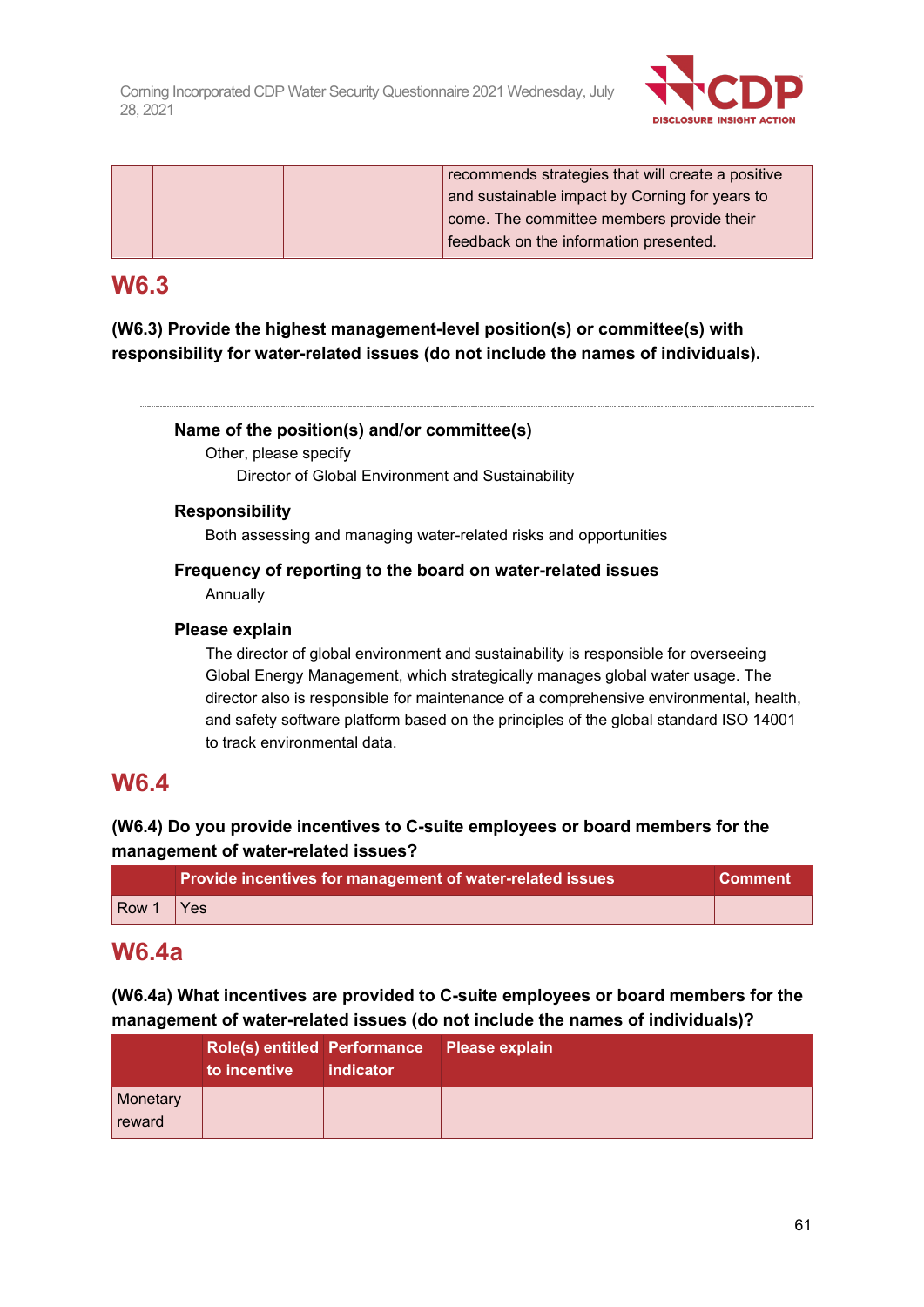

| Non-     | Other, please        | Other, please                 | C-Suite employees at Corning work closely with the                                                                        |
|----------|----------------------|-------------------------------|---------------------------------------------------------------------------------------------------------------------------|
| monetary | specify              | specify                       | Global Energy Management organization and                                                                                 |
| reward   | C-suite<br>employees | Water-<br>related<br>projects | frequently receive recognition for successful water<br>project completion by having projects shared as best<br>practices. |

# **W6.5**

# **(W6.5) Do you engage in activities that could either directly or indirectly influence public policy on water through any of the following?**

Yes, trade associations

Yes, funding research organizations

# **W6.5a**

**(W6.5a) What processes do you have in place to ensure that all of your direct and indirect activities seeking to influence policy are consistent with your water policy/water commitments?**

In conducting our Government Affairs program, Corning is committed to ensuring that its political and lobbying activities are conducted in full compliance with applicable laws and in a manner that reflects Corning's core corporate Values. Corning's Global Government Affairs group has authority to make decisions on behalf of the company regarding political contributions to nonfederal candidates and other nonfederal political entities where permitted by law. Such decisions are made in consultation with Corning's internal and/or external legal counsel and are subject to oversight by our board's Corporate Responsibility and Sustainability Committee. Corning political contributions are made without regard for the political preferences of our executives. On a semiannual basis, we will disclose nonfederal political contributions that exceed \$1,000 during a calendar year. To view this list, see the Political Contributions page on Corning.com. Our Global Government Affairs group is responsible for overseeing all lobbying activities, and we disclose lobbying activities and expenditures as required by applicable federal, state, and local laws. (Corning Sustainability Report 2020, page 38)

# **W6.6**

# **(W6.6) Did your organization include information about its response to water-related risks in its most recent mainstream financial report?**

Yes (you may attach the report - this is optional)

U 2020-Form-10-K FINAL.pdf

# **W7. Business strategy**

# **W7.1**

**(W7.1) Are water-related issues integrated into any aspects of your long-term strategic business plan, and if so how?**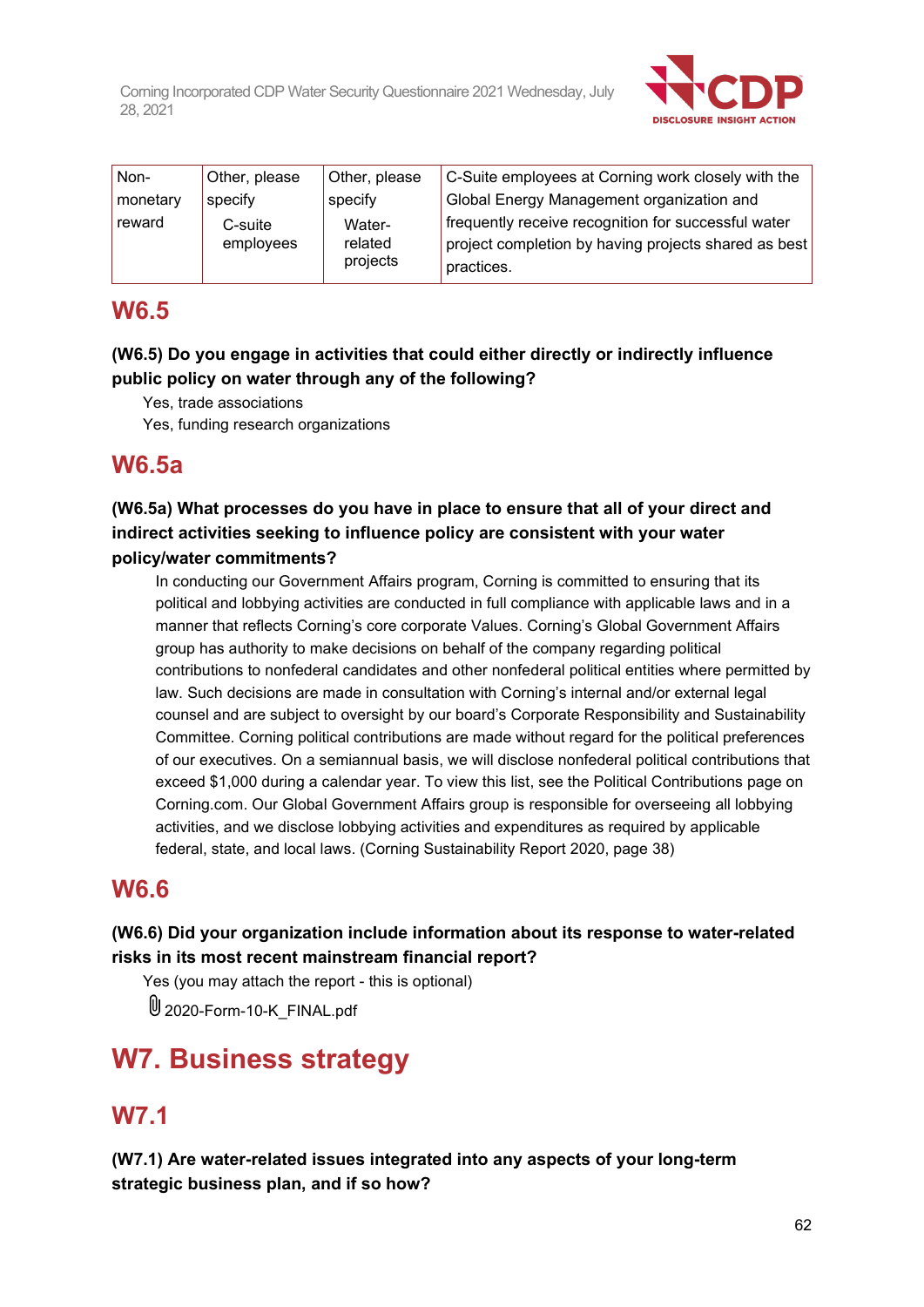

|                                                      | Are water-<br>related issues<br>integrated?     | Long-<br>term time<br>horizon<br>(years) | <b>Please explain</b>                                                                                                                                                                                                                                                                                                                                                                                                                                                                                                                                                                                                                                                                                                                                                                                                                                                                                                                                                                                                                                                                                                                                                                                                                                                                                                                                                                                                               |
|------------------------------------------------------|-------------------------------------------------|------------------------------------------|-------------------------------------------------------------------------------------------------------------------------------------------------------------------------------------------------------------------------------------------------------------------------------------------------------------------------------------------------------------------------------------------------------------------------------------------------------------------------------------------------------------------------------------------------------------------------------------------------------------------------------------------------------------------------------------------------------------------------------------------------------------------------------------------------------------------------------------------------------------------------------------------------------------------------------------------------------------------------------------------------------------------------------------------------------------------------------------------------------------------------------------------------------------------------------------------------------------------------------------------------------------------------------------------------------------------------------------------------------------------------------------------------------------------------------------|
| Long-term<br>business<br>objectives                  | Yes, water-<br>related issues<br>are integrated | $5 - 10$                                 | If we are unable to obtain certain specialized equipment,<br>raw and batch materials or natural resources required in<br>our products or processes, our business will suffer. Our<br>ability to meet customer demand depends, in part, on<br>our ability to obtain timely and adequate delivery of<br>equipment, parts, components and raw materials from<br>our suppliers. We may experience shortages that could<br>adversely affect our operations. Certain manufacturing<br>equipment, components and raw materials are available<br>only from single or limited sources, and we may not be<br>able to find alternate sources in a timely manner. A<br>reduction, interruption or delay of supply, or a significant<br>increase in the price for supplies, such as manufacturing<br>equipment, precious metals, raw materials, utilities<br>including energy and industrial water, could have a<br>material adverse effect on our businesses. We use<br>specialized raw materials from single-source suppliers<br>(e.g., specific mines or quarries) and natural resources<br>(e.g., helium) in certain products and processes. If a<br>supplier is unable to provide the required raw materials<br>or the natural resource is in scarce supply or not readily<br>available, we may be unable to change our product<br>composition or manufacturing process to prevent<br>disruption to our business. (2020 Form 10-K, page 17) |
| Strategy for<br>achieving<br>long-term<br>objectives | Yes, water-<br>related issues<br>are integrated | $5 - 10$                                 | In 2020, Corning took several steps to make our<br>sustainability approach more structured, proactive, and<br>goal-oriented. These actions<br>were grounded in a sustainability materiality<br>assessment. Through this assessment process, Corning<br>identified 20 issues deemed to be material to our<br>business, including water conservation. We regularly<br>evaluate our strategy and approach to each material<br>issue. Ongoing evaluation will ensure that we are<br>responding appropriately to the most critical issues and<br>that we have effectively identified those that require<br>action over the short, medium,<br>and long terms. (Corning Sustainability Report, pages<br>42, 43)                                                                                                                                                                                                                                                                                                                                                                                                                                                                                                                                                                                                                                                                                                                            |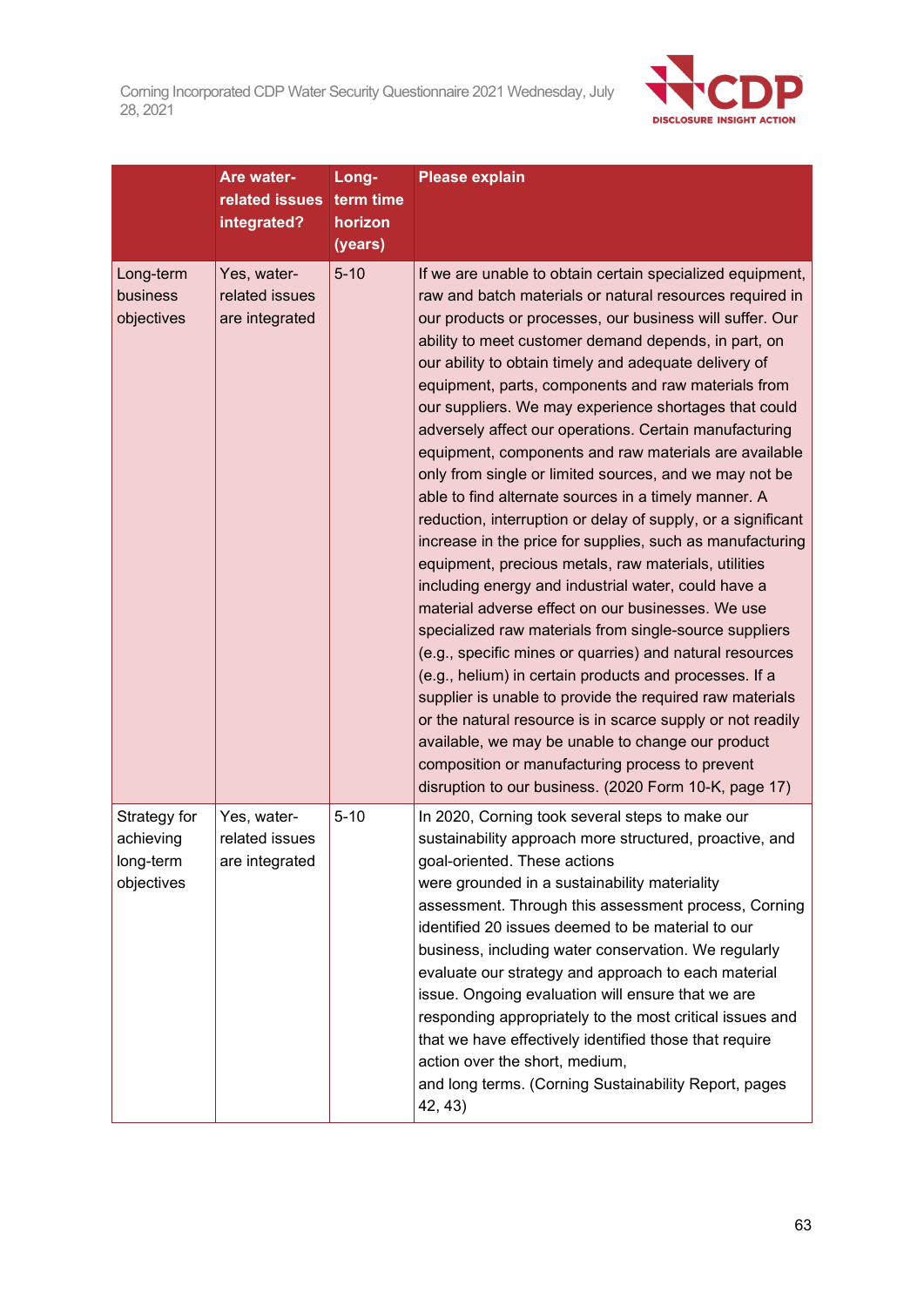

| Financial | Yes, water-    | $5 - 10$                                              | Corning has integrated environmental, social, and       |
|-----------|----------------|-------------------------------------------------------|---------------------------------------------------------|
| planning  | related issues | governance-related risks into our risk management     |                                                         |
|           | are integrated |                                                       | process. We followed guidance provided by the           |
|           |                |                                                       | Committee of Sponsoring Organizations of the            |
|           |                |                                                       | Treadway Commission (COSO) and the World Business       |
|           |                |                                                       | Council for Sustainable Development (WBCSD). Going      |
|           |                | forward, we will reference the recommendations of the |                                                         |
|           |                |                                                       | Task Force for Climate-Related Financial Disclosures to |
|           |                |                                                       | deepen our understanding of the potential impacts of    |
|           |                |                                                       | climate-change risk on Corning. (Corning Sustainability |
|           |                |                                                       | Report, page 38)                                        |

# **W7.2**

**(W7.2) What is the trend in your organization's water-related capital expenditure (CAPEX) and operating expenditure (OPEX) for the reporting year, and the anticipated trend for the next reporting year?**

# **Row 1**

**Water-related CAPEX (+/- % change)**

**Anticipated forward trend for CAPEX (+/- % change)**

**Water-related OPEX (+/- % change)**

**Anticipated forward trend for OPEX (+/- % change)**

# **Please explain**

Water-related CAPEX and OPEX expenditures are not currently tracked in detail at a corporate level. However, an analysis our water withdrawal indicates that water-related expenditures remained relatively stable in 2019 compared to 2018. We anticipate the OPEX forward trend will be positive as we make progress towards our water sustainability goal.

# **W7.3**

# **(W7.3) Does your organization use climate-related scenario analysis to inform its business strategy?**

**Use of climate-Commentrelated scenario analysis**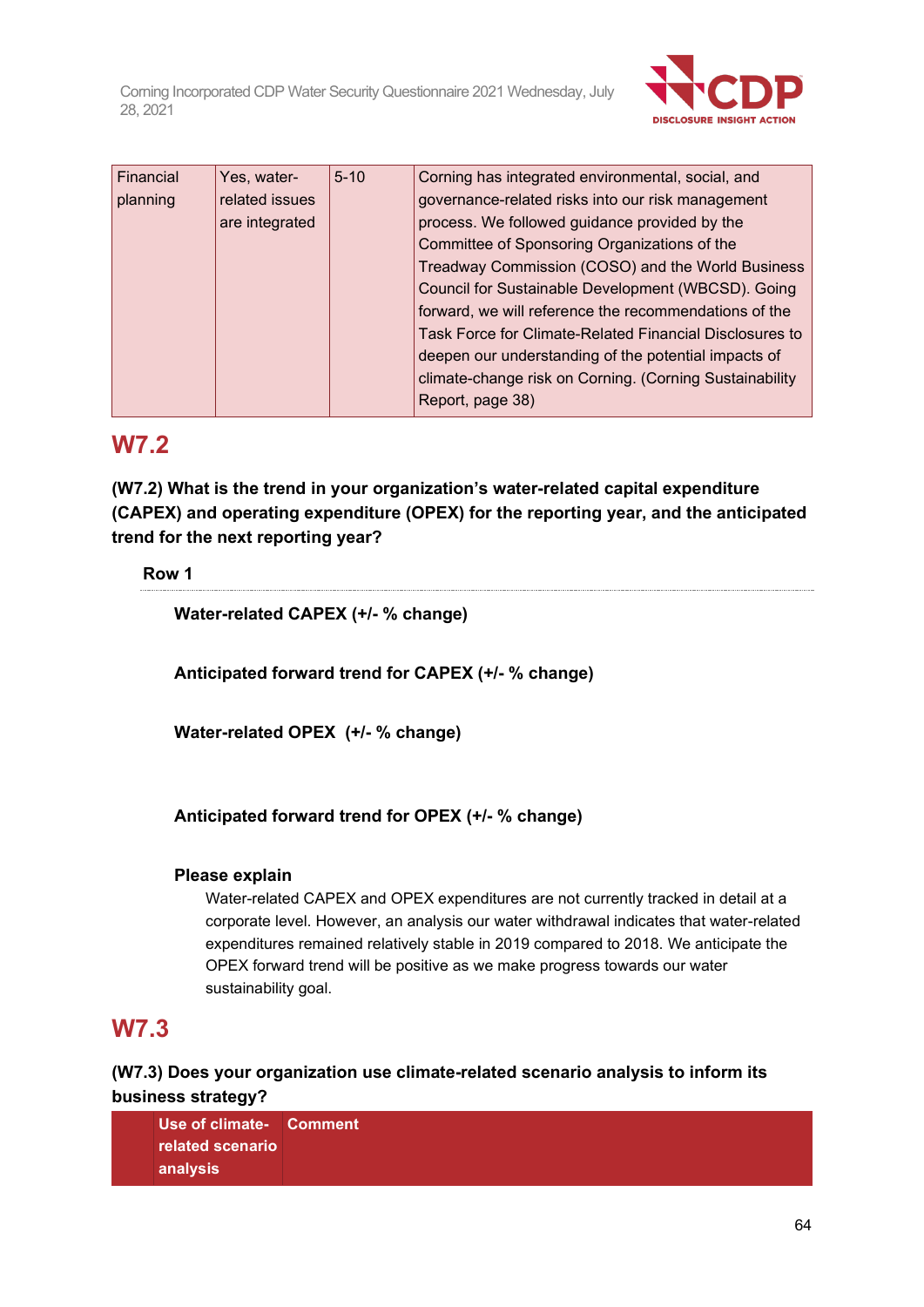

| Row I | No, but we         | Corning has integrated environmental, social, and governance-related risks |  |
|-------|--------------------|----------------------------------------------------------------------------|--|
| 1     | anticipate doing   | into our enterprise risk management process. We followed guidance          |  |
|       | so within the next | provided by the Committee of Sponsoring Organizations of the Treadway      |  |
|       | two years          | Commission (COSO) and the World Business Council for Sustainable           |  |
|       |                    | Development (WBCSD). Going forward, we will reference the                  |  |
|       |                    | recommendations of the Task Force for Climate-Related Financial            |  |
|       |                    | Disclosures to deepen our understanding of the potential impacts of        |  |
|       |                    | climate-change risk on Corning. (Corning Sustainability Report 2020, page  |  |
|       |                    | 38)                                                                        |  |

# **W7.4**

# **(W7.4) Does your company use an internal price on water?**

**Row 1**

# **Does your company use an internal price on water?**

No, but we are currently exploring water valuation practices

# **Please explain**

Corning strives to continuously improve its business strategy development process and we are currently exploring water valuation practices.

# **W8. Targets**

# **W8.1**

**(W8.1) Describe your approach to setting and monitoring water-related targets and/or goals.**

|     | <b>Levels for</b><br>goals                                                                                                                             | <b>Monitoring at</b><br>targets and/or corporate level                                                       | Approach to setting and monitoring targets and/or goals                                                                                                                                                                                                                                                                                                                                                                                                                                                                                                                                                                                                                                                                                                                                                                                 |
|-----|--------------------------------------------------------------------------------------------------------------------------------------------------------|--------------------------------------------------------------------------------------------------------------|-----------------------------------------------------------------------------------------------------------------------------------------------------------------------------------------------------------------------------------------------------------------------------------------------------------------------------------------------------------------------------------------------------------------------------------------------------------------------------------------------------------------------------------------------------------------------------------------------------------------------------------------------------------------------------------------------------------------------------------------------------------------------------------------------------------------------------------------|
| Row | Company-wide<br>targets and<br>goals<br><b>Business level</b><br>specific targets<br>and/or goals<br>Site/facility<br>specific targets<br>and/or goals | Targets are<br>monitored at<br>the corporate<br>level<br>Goals are<br>monitored at<br>the corporate<br>level | In 2020, Corning announced a set of sustainability goals that<br>align with the United Nations' Sustainable Development<br>Goals, including one for water: "Corning Incorporated will<br>enhance its strategies across Corning sites, prioritizing<br>manufacturing plants and communities in high-risk, water-<br>scarce regions, by 2025." We also set an internal water<br>efficiency target in 2018 that applies to each business within<br>Corning. At a site level, all of our manufacturing facilities are<br>required to be certified to ISO 14001-2015. Therefore, each<br>site evaluates and determines environmental aspects with<br>significant impacts. They establish objectives and targets to<br>improve the environmental aspect, implement actions, and<br>track improvement. Although, the specific projects are not |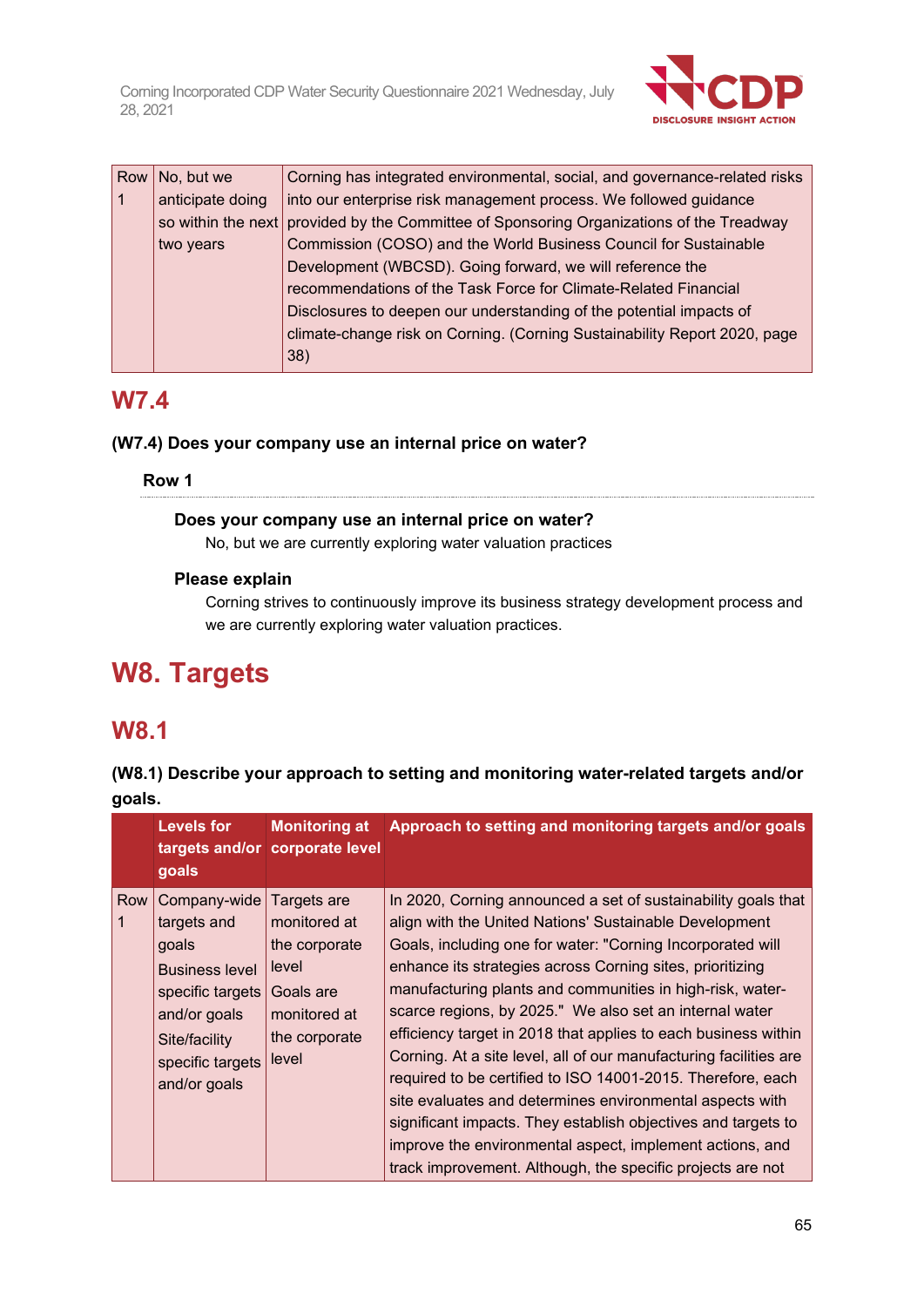

|  | monitored at the corporate level, the amount of water used is |  |
|--|---------------------------------------------------------------|--|
|  | tracked at the corporate level.                               |  |

# **W8.1a**

 $\cdots$ 

**(W8.1a) Provide details of your water targets that are monitored at the corporate level, and the progress made.**

|              | <b>Target reference number</b>                                                 |
|--------------|--------------------------------------------------------------------------------|
|              | Target 1                                                                       |
|              | <b>Category of target</b>                                                      |
|              | Water use efficiency                                                           |
|              | Level                                                                          |
|              | <b>Business</b>                                                                |
|              | <b>Primary motivation</b>                                                      |
|              | Recommended sector best practice                                               |
|              | <b>Description of target</b>                                                   |
|              | Corning business units have been tasked with a challenge to increase water use |
|              | efficiency by a certain percentage.                                            |
|              | <b>Quantitative metric</b>                                                     |
|              | Other, please specify                                                          |
|              | Intensity target per unit of output                                            |
|              | <b>Baseline year</b>                                                           |
|              | 2018                                                                           |
|              | <b>Start year</b>                                                              |
|              | 2018                                                                           |
|              | <b>Target year</b>                                                             |
|              | 2023                                                                           |
|              | % of target achieved                                                           |
|              | Please explain                                                                 |
|              | This is an internal target and actual values are confidential.                 |
| <b>W8.1b</b> |                                                                                |
|              | .                                                                              |

**(W8.1b) Provide details of your water goal(s) that are monitored at the corporate level and the progress made.**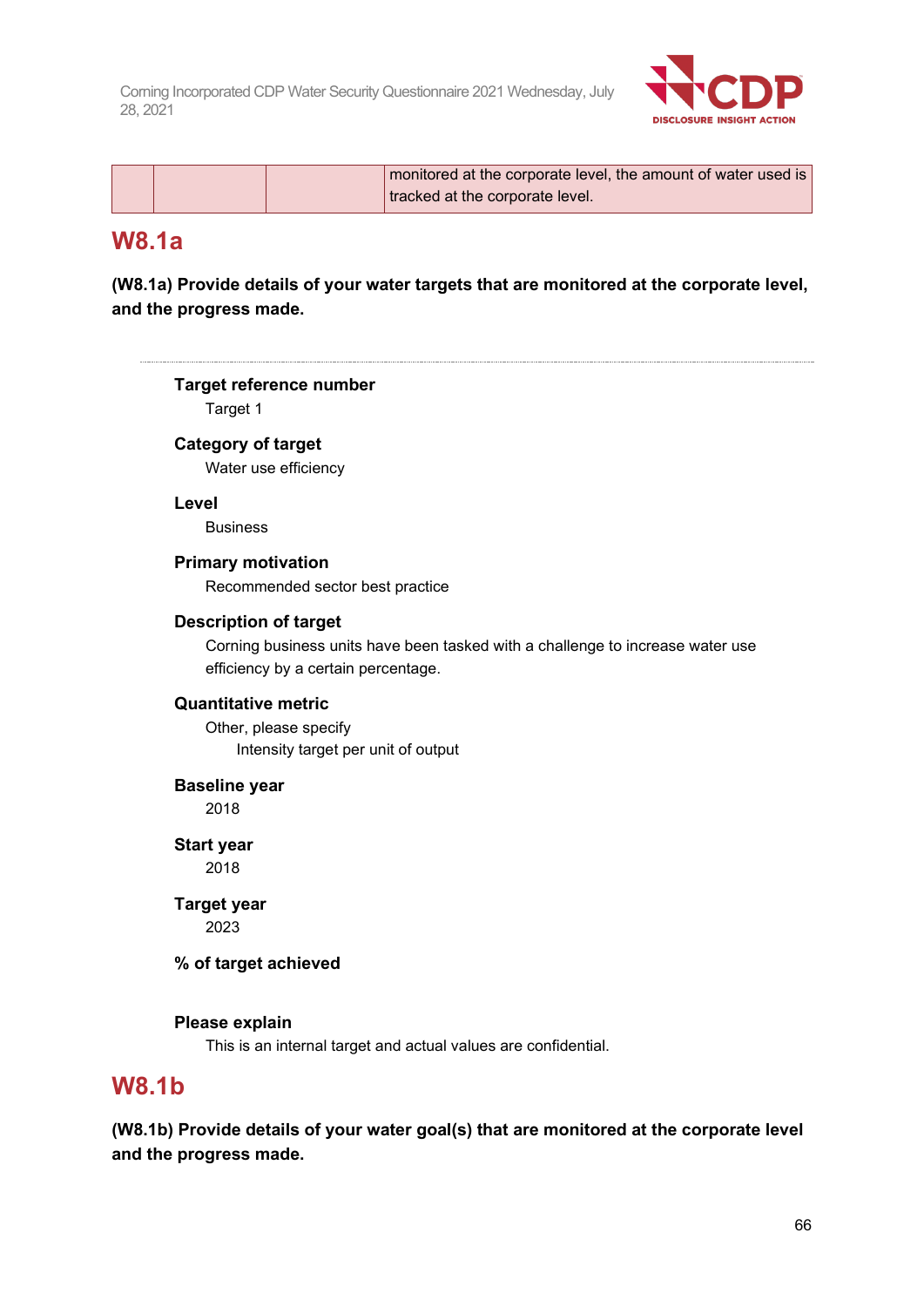

# **Goal**

Other, please specify Sustainability goal

# **Level**

Company-wide

# **Motivation**

Reduced environmental impact

# **Description of goal**

Corning Incorporated will enhance its water strategies across Corning sites, prioritizing manufacturing plants and communities in high-risk water-scarce regions, by 2025.

# **Baseline year**

**Start year**

2020

# **End year**

2025

# **Progress**

Corning has assessed which manufacturing locations are located in high or extremely high stressed, water scarce regions of the world by using the World Resource Institute's Aqueduct tool. In 2020, we have mapped water risk areas based on the assessment using the Aqueduct tool. We also briefed and began evaluating water projects with Global Energy Management teams worldwide. (Corning Sustainability Report 2020, page 45).

# **W9. Verification**

# **W9.1**

**(W9.1) Do you verify any other water information reported in your CDP disclosure (not already covered by W5.1a)?**

Yes

CY19 Corning Verification Statement GHG & Water.pdf

# **W9.1a**

**(W9.1a) Which data points within your CDP disclosure have been verified, and which standards were used?**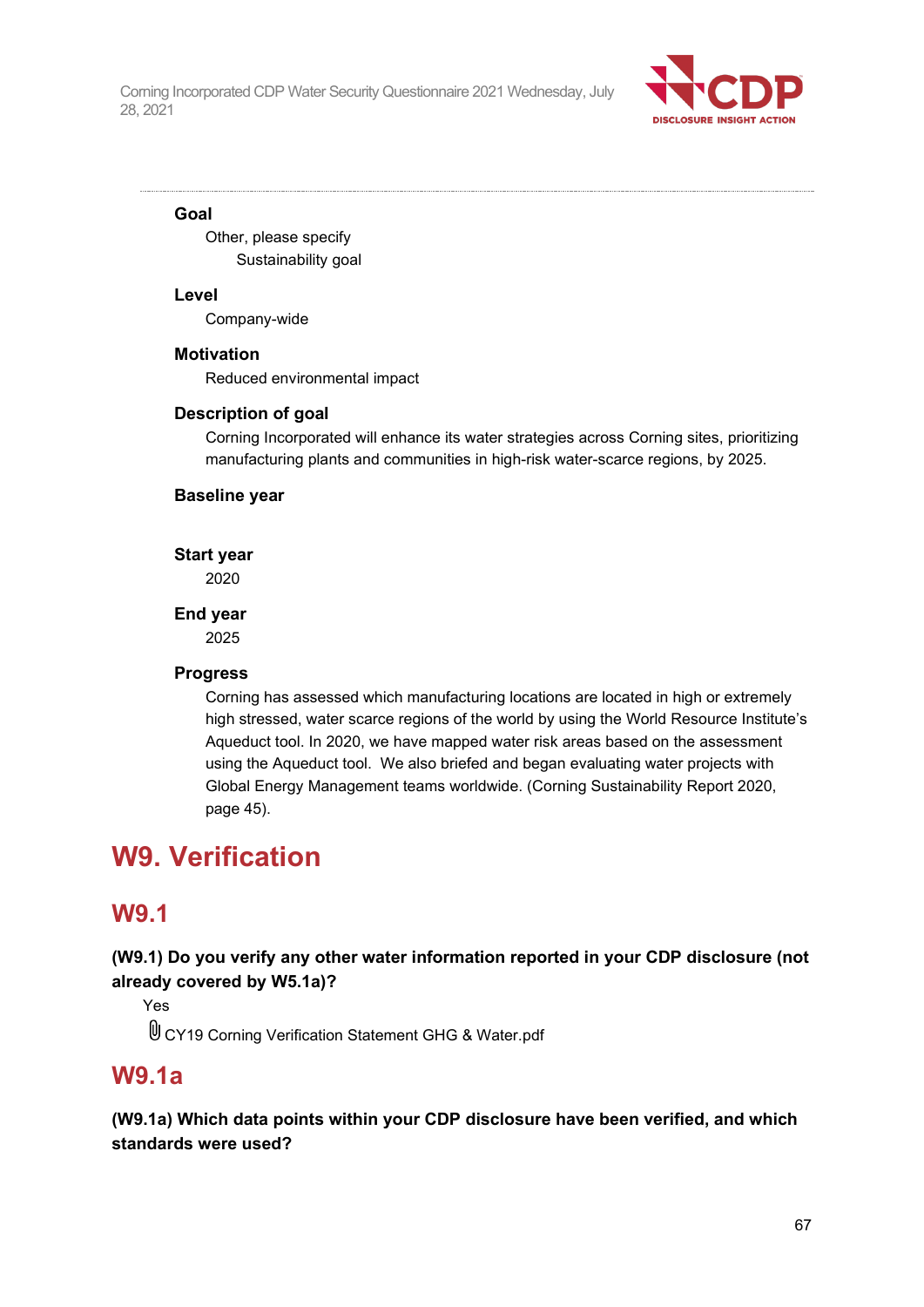

| <b>Disclosure</b><br><b>module</b> | Data verified                                                                                                                     | <b>Verification</b><br>standard | Please explain                                                                                                                          |
|------------------------------------|-----------------------------------------------------------------------------------------------------------------------------------|---------------------------------|-----------------------------------------------------------------------------------------------------------------------------------------|
| <b>W1 Current</b><br>state         | The data verified is total water<br>consumption and total<br>wastewater (process water,<br>cooling water, and sanitary<br>water). | <b>ISAE 3000</b>                | The third-party's verification<br>procedure is based on current<br>best practices and is in accordance<br>with ISAE 3000 and ISAE 3410. |

# **W10. Sign off**

# **W-FI**

**(W-FI) Use this field to provide any additional information or context that you feel is relevant to your organization's response. Please note that this field is optional and is not scored.**

# **W10.1**

**(W10.1) Provide details for the person that has signed off (approved) your CDP water response.**

| <b>Job title</b>                                        | <b>Corresponding job category</b>  |
|---------------------------------------------------------|------------------------------------|
| Row 1 Director of Global Environment and Sustainability | Environment/Sustainability manager |

# **W10.2**

**(W10.2) Please indicate whether your organization agrees for CDP to transfer your publicly disclosed data on your impact and risk response strategies to the CEO Water Mandate's Water Action Hub [applies only to W2.1a (response to impacts), W4.2 and W4.2a (response to risks)].**

No

# **Submit your response**

# **In which language are you submitting your response?**

English

# **Please confirm how your response should be handled by CDP**

|                                | I am<br>submitting to Submission |               | Public or Non-Public   Are you ready to submit the<br>additional Supply Chain questions? |
|--------------------------------|----------------------------------|---------------|------------------------------------------------------------------------------------------|
| I am submitting my   Investors |                                  | <b>Public</b> | Yes, I will submit the Supply Chain                                                      |
| response                       |                                  |               | questions now                                                                            |